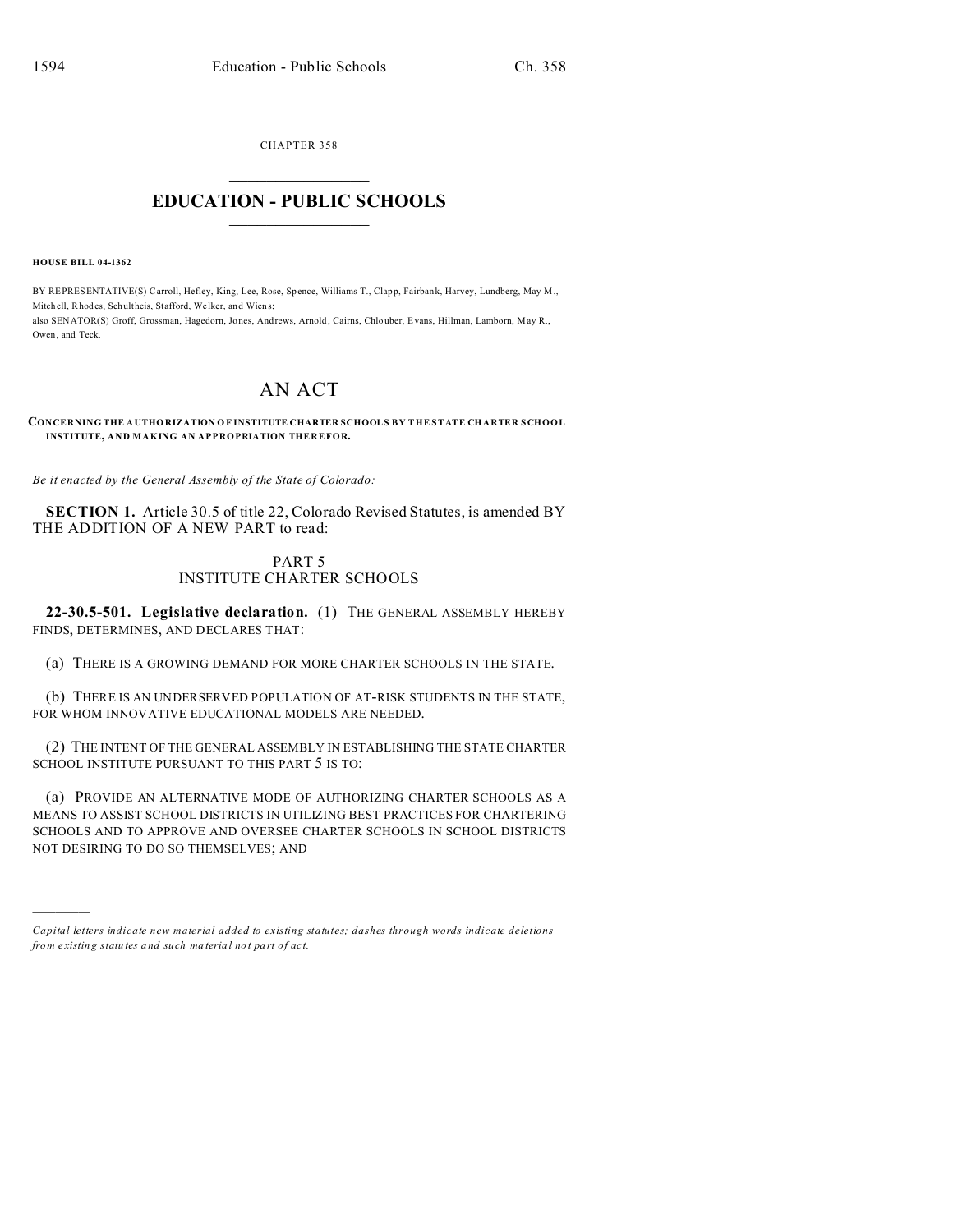(b) PRESERVE THE AUTHORITY OF A SCHOOL DISTRICT TO AUTHORIZE CHARTER SCHOOLS, AT THE SCHOOL DISTRICT'S OPTION.

**22-30.5-502. Definitions.** AS USED IN THIS PART 5, UNLESS THE CONTEXT OTHERWISE REQUIRES:

(1) "AT-RISK STUDENT" MEANS A STUDENT:

(a) WHO IS ELIGIBLE TO RECEIVE FREE OR REDUCED-COST LUNCH PURSUANT TO THE PROVISIONS OF THE FEDERAL "NATIONAL SCHOOL LUNCH ACT", 42 U.S.C. SEC. 1751 ET SEQ.; OR

(b) WHO HAS PERFORMED AT THE PROFICIENCY LEVEL OF "LOW" OR "UNSATISFACTORY" ON A STATEWIDE ASSESSMENT.

(2) "BOARD OF COOPERATIVE SERVICES" MEANS A BOARD OF COOPERATIVE SERVICES AS DEFINED IN SECTION 22-5-103 (2).

(3) "COMMISSIONER" MEANS THE OFFICE OF THE COMMISSIONER OF EDUCATION CREATED AND EXISTING PURSUANT TO SECTION 1 OF ARTICLE IX OF THE STATE CONSTITUTION.

(4) "DEPARTMENT" MEANS THE DEPARTMENT OF EDUCATION CREATED AND EXISTING PURSUANT TO SECTION 24-1-115, C.R.S.

(5) "INSTITUTE BOARD" MEANS THE GOVERNING BOARD OF THE STATE CHARTER SCHOOL INSTITUTE THAT IS APPOINTED PURSUANT TO SECTION 22-30.5-505 (2).

(6) "INSTITUTE CHARTER SCHOOL" MEANS A CHARTER SCHOOL AUTHORIZED PURSUANT TO THIS PART 5.

(7) "LOCAL BOARD OF EDUCATION" OR "LOCAL BOARD" MEANS A SCHOOL DISTRICT BOARD OF EDUCATION.

(8) "MORATORIUM" MEANS A SCHOOL DISTRICT'S OFFICIAL POLICY OF REFUSING TO AUTHORIZE CHARTER SCHOOLS AND AN ONGOING PATTERN OR PRACTICE OF REFUSING TO ACCEPT OR REVIEW CHARTER SCHOOL APPLICATIONS.

(9) "ON-LINE PUPIL" MEANS A CHILD WHO RECEIVES EDUCATIONAL SERVICES PREDOMINANTLY THROUGH AN ON-LINE PROGRAM CREATED PURSUANT TO SECTION 22-33-104.6.

(10) "SCHOOL DISTRICT" MEANS A SCHOOL DISTRICT ORGANIZED AND EXISTING UNDER THE LAWS OF COLORADO, EXCEPT A JUNIOR COLLEGE DISTRICT; EXCEPT THAT, FOR PURPOSES OF SECTION 22-30.5-513, "SCHOOL DISTRICT" SHALL HAVE THE MEANING SET FORTH IN SECTION 22-30.5-513 (1) (o).

(11) "STATE BOARD" MEANS THE STATE BOARD OF EDUCATION CREATED AND EXISTING PURSUANT TO SECTION 1 OF ARTICLE IX OF THE STATE CONSTITUTION.

(12) "STATE CHARTER SCHOOL INSTITUTE" OR "INSTITUTE" MEANS THE ENTITY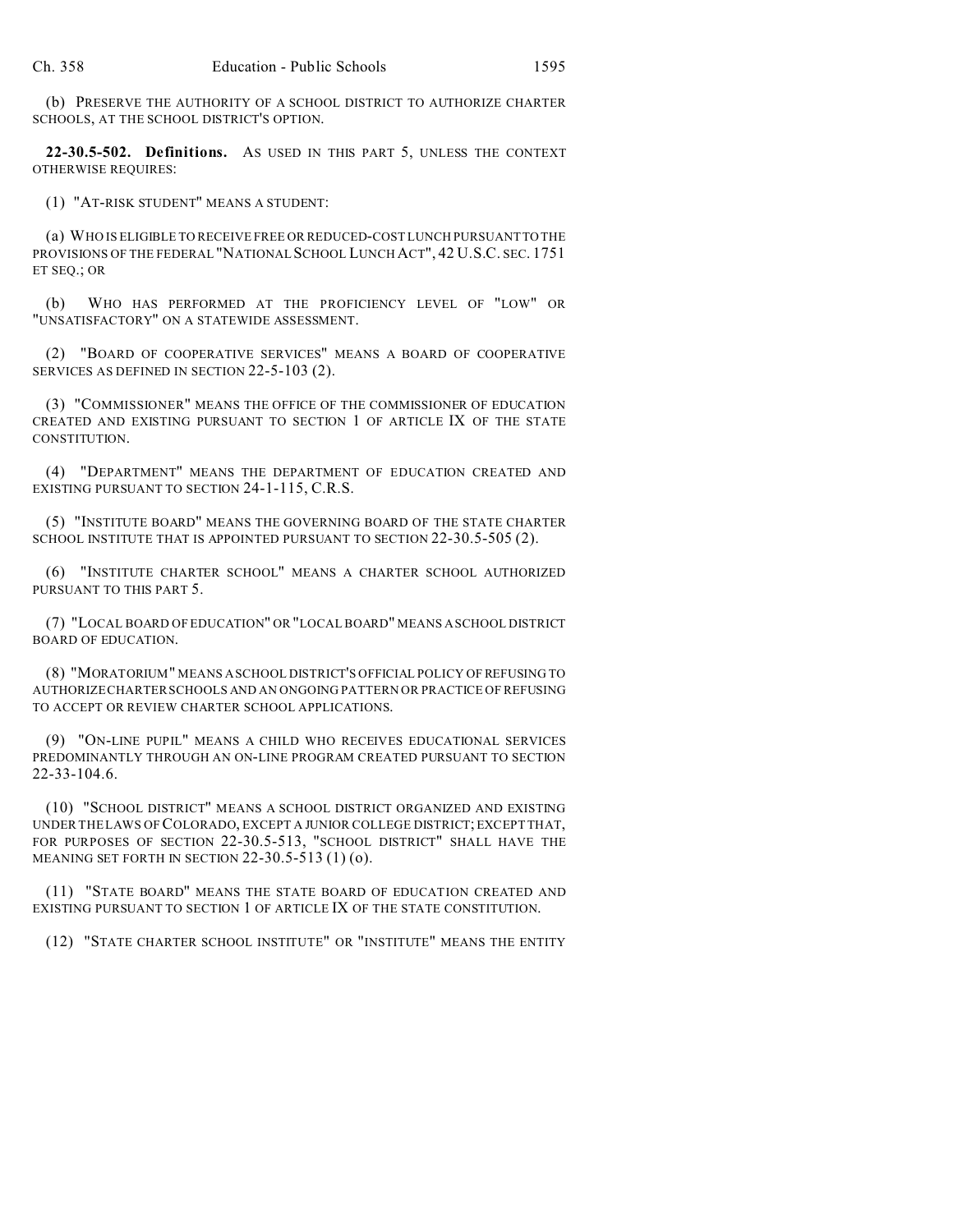CREATED PURSUANT TO SECTION 22-30.5-503.

**22-30.5-503. State charter school institute - establishment.** (1) (a) THERE IS ESTABLISHED, AS AN INDEPENDENT AGENCY IN THE DEPARTMENT OF EDUCATION, THE STATE CHARTER SCHOOL INSTITUTE. THE INSTITUTE SHALL EXERCISE ITS POWERS AND PERFORM ITS DUTIES AND FUNCTIONS AS IF IT WERE TRANSFERRED TO THE DEPARTMENT BY A **TYPE 1** TRANSFER UNDER THE PROVISIONS OF THE "ADMINISTRATIVE ORGANIZATION ACT OF 1968", ARTICLE 1 OF TITLE 24, C.R.S.

(b) THE INSTITUTE SHALL:

(I) REVIEW INSTITUTE CHARTER SCHOOL APPLICATIONS AND ASSIST IN THE ESTABLISHMENT OF INSTITUTE CHARTER SCHOOLS THROUGHOUT THE STATE;

(II) ASSIST IN THE CONVERSION OF A SCHOOL DISTRICT CHARTER SCHOOL TO AN INSTITUTE CHARTER SCHOOL PURSUANT TO SECTION 22-30.5-510 (1) (a);

(III) APPROVE OR DENY INSTITUTE CHARTER SCHOOL APPLICATIONS AND REVOKE, RENEW, OR REFUSE TO RENEW INSTITUTE CHARTER SCHOOL CONTRACTS; AND

(IV) MONITOR THE OPERATIONS OF INSTITUTE CHARTER SCHOOLS AND THE ACADEMIC ACHIEVEMENT OF STUDENTS ATTENDING INSTITUTE CHARTER SCHOOLS, INCLUDING COMPLIANCE WITH APPLICABLE STATE AND FEDERAL ACCOUNTABILITY REQUIREMENTS.

(c) THE INSTITUTE IS AUTHORIZED TO ENTER INTO CONTRACTS OR SERVICE AGREEMENTS WITH ANY PUBLIC OR PRIVATE CONTRACTOR TO PROVIDE ADMINISTRATIVE SERVICES OR TECHNICAL ASSISTANCE TO INSTITUTE CHARTER SCHOOLS PURSUANT TO THIS PART 5. ANY SUCH CONTRACT OR SERVICE AGREEMENT SHALL ALSO INCLUDE PROVISIONS ESTABLISHING LIQUIDATED DAMAGES AND PENALTIES FOR FAILURE TO COMPLY WITH THE TERMS AND CONDITIONS OF THE CONTRACT AND SHALL BE IN ACCORDANCE WITH RULES PROMULGATED BY THE INSTITUTE BOARD.

(2) IT IS THE INTENT OF THE GENERAL ASSEMBLY THAT THE INSTITUTE SHALL EXIST TO MODEL BEST PRACTICES IN AUTHORIZING CHARTER SCHOOLS AND MAKE THOSE PRACTICES AVAILABLE TO SCHOOL DISTRICTS.

(3) FOR PURPOSES OF FEDERAL LAW, THE STATE CHARTER SCHOOL INSTITUTE SHALL BE A LOCAL EDUCATIONAL AGENCY, DEEMED TO BE A PUBLIC AUTHORITY LEGALLY CONSTITUTED WITHIN THE STATE FOR THE ADMINISTRATIVE CONTROL AND DIRECTION OF, AND TO PERFORM A SERVICE FUNCTION FOR, PUBLIC ELEMENTARY SCHOOLS AND SECONDARY SCHOOLS IN THE STATE.

(4) FOR PURPOSES OF THE "EXCEPTIONAL CHILDREN'S EDUCATIONAL ACT", ARTICLE 20 OF THIS TITLE, THE STATE CHARTER SCHOOL INSTITUTE SHALL BE CONSIDERED AN ADMINISTRATIVE UNIT, RESPONSIBLE FOR ASSISTING IN THE DELIVERY OF FEDERALLY REQUIRED SERVICES TO STUDENTS ENROLLED IN INSTITUTE CHARTER SCHOOLS. THE INSTITUTE MAY PROVIDE OR CONTRACT FOR THE PROVISION OF SERVICES TO A STUDENT ENROLLED IN AN INSTITUTE CHARTER SCHOOL.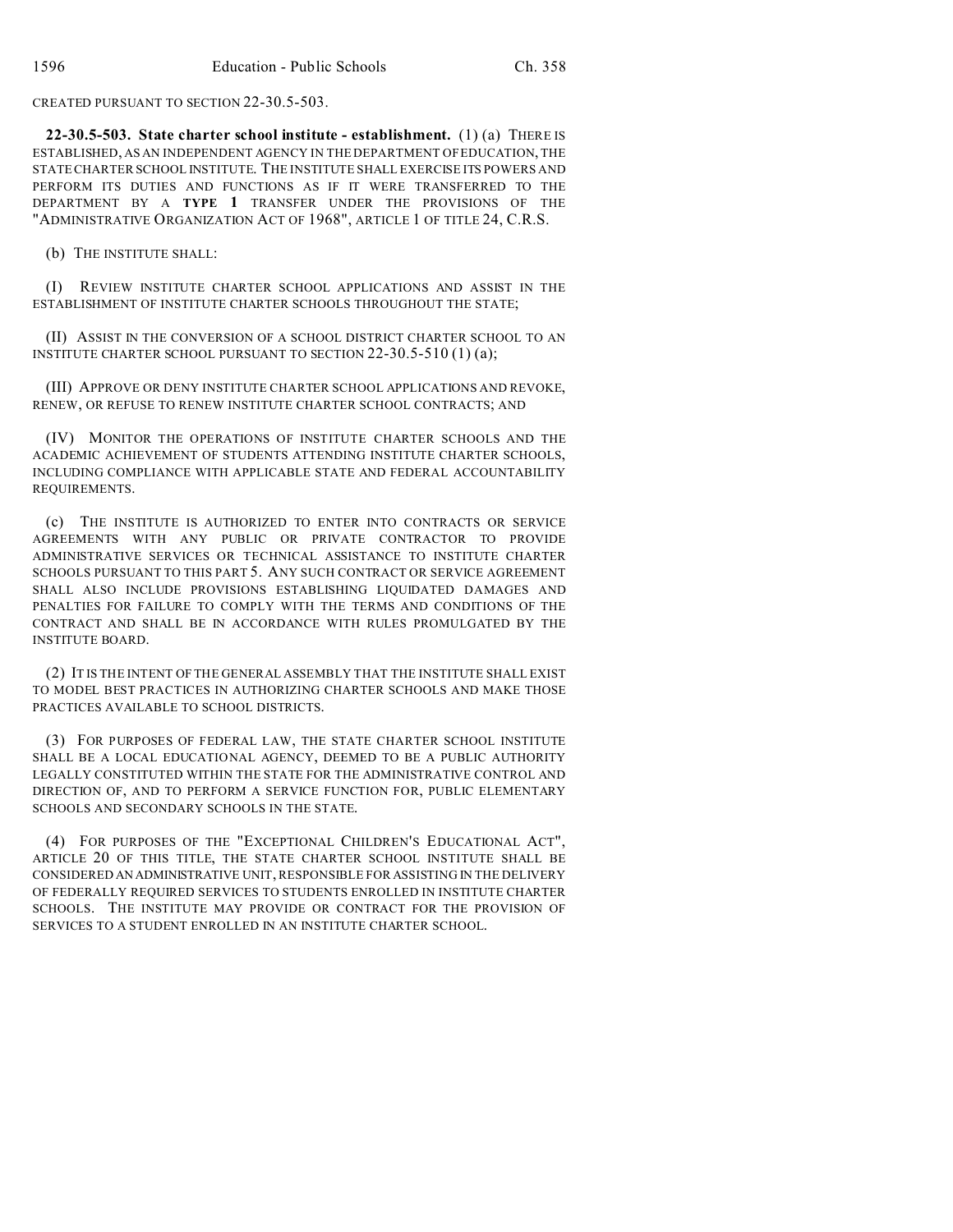(5) THE STATE CHARTER SCHOOL INSTITUTE SHALL BE RESPONSIBLE FOR MONITORING THE FISCAL MANAGEMENT OF EACH INSTITUTE CHARTER SCHOOL. EACH INSTITUTE CHARTER SCHOOL SHALL ANNUALLY PROVIDE TO THE INSTITUTE THE RESULTS OF AN INDEPENDENT FINANCIAL AUDIT OF THE INSTITUTE CHARTER SCHOOL. THE INSTITUTE SHALL REPORT TO THE STATE BOARD THE SAME FINANCIAL INFORMATION IN THE SAME FORMAT THAT SCHOOL DISTRICTS ARE REQUIRED TO REPORT TO THE STATE BOARD PURSUANT TO THIS TITLE. INSTITUTE CHARTER SCHOOLS SHALL COMPILE AND REPORT TO THE INSTITUTE THE SAME FINANCIAL INFORMATION IN THE SAME FORMAT THAT CHARTER SCHOOLS ARE REQUIRED TO REPORT TO SCHOOL DISTRICTS PURSUANT TO PART 1 OF THIS ARTICLE.

(6) THE INSTITUTE AND INSTITUTE CHARTER SCHOOLS SHALL BE DEEMED PART OF THE THOROUGH AND UNIFORM SYSTEM OF FREE PUBLIC SCHOOLS TO BE ESTABLISHED AND MAINTAINED BY THE GENERAL ASSEMBLY, AS REQUIRED IN SECTION 2 OF ARTICLE IX OF THE STATE CONSTITUTION. THE STATE BOARD SHALL HAVE GENERAL SUPERVISION OF INSTITUTE CHARTER SCHOOLS, AS REQUIRED IN SECTION 1 OF ARTICLE IX OF THE STATE CONSTITUTION.

(7) THE INSTITUTE, BY VIRTUE OF ITS FUNCTIONS AND DUTIES, SHALL NOT BE DEEMED TO BE A SCHOOL DISTRICT FOR ANY PURPOSE.

**22-30.5-504. Institute chartering authority - institute charter schools.** (1) THE INSTITUTE SHALL BE AUTHORIZED TO APPROVE OR DENY AN APPLICATION SUBMITTED FOR THE ESTABLISHMENT OF AN INSTITUTE CHARTER SCHOOL PURSUANT TO THIS PART 5.

(2) AN INSTITUTE CHARTER SCHOOL APPLICANT MAY SUBMIT AN APPLICATION TO THE INSTITUTE ONLY IF THE SCHOOL DISTRICT IN WHICH THE INSTITUTE CHARTER SCHOOL IS TO BE LOCATED HAS NOT RETAINED EXCLUSIVE AUTHORITY TO AUTHORIZE CHARTER SCHOOLS AS PROVIDED IN SUBSECTION (5) OF THIS SECTION. IF A SCHOOL DISTRICT HAS NOT RETAINED EXCLUSIVE AUTHORITY TO AUTHORIZE CHARTER SCHOOLS AS PROVIDED IN SUBSECTION (5) OF THIS SECTION, THE SCHOOL DISTRICT AND THE INSTITUTE SHALL HAVE CONCURRENT AUTHORITY TO AUTHORIZE CHARTER SCHOOLS AND INSTITUTE CHARTER SCHOOLS, RESPECTIVELY, TO BE LOCATED WITHIN THE GEOGRAPHIC BOUNDARIES OF THE SCHOOL DISTRICT. THE SCHOOL DISTRICT SHALL MONITOR AND OVERSEE ALL CHARTER SCHOOLS AUTHORIZED BY THE SCHOOL DISTRICT AS PROVIDED IN PART 1 OF THIS ARTICLE. THE INSTITUTE SHALL MONITOR AND OVERSEE ALL INSTITUTE CHARTER SCHOOLS AUTHORIZED BY THE INSTITUTE AS PROVIDED IN THIS PART 5.

(3) NOTHING IN THIS PART 5 SHALL BE CONSTRUED TO ELIMINATE THE ABILITY OF A SCHOOL DISTRICT TO AUTHORIZE CHARTER SCHOOLS PURSUANT TO PART 1 OF THIS ARTICLE. A SCHOOL DISTRICT SHALL RETAIN THE AUTHORITY TO RE-AUTHORIZE AND TO OVERSEE ANY CHARTER SCHOOL WHICH IT HAS AUTHORIZED, EXCEPT WITH RESPECT TO ANY CHARTER SCHOOL THAT IS CONVERTED TO AN INSTITUTE CHARTER SCHOOL PURSUANT TO SECTION 22-30.5-510.

(4) (a) FOR FISCAL YEAR 2005-06, AND FOR EACH FISCAL YEAR THEREAFTER, A LOCAL BOARD OF EDUCATION MAY SEEK TO RETAIN EXCLUSIVE AUTHORITY TO AUTHORIZE CHARTER SCHOOLS WITHIN THE GEOGRAPHIC BOUNDARIESOFTHESCHOOL DISTRICT BY PRESENTING TO THE STATE BOARD, ON OR BEFORE MARCH 1 OF THE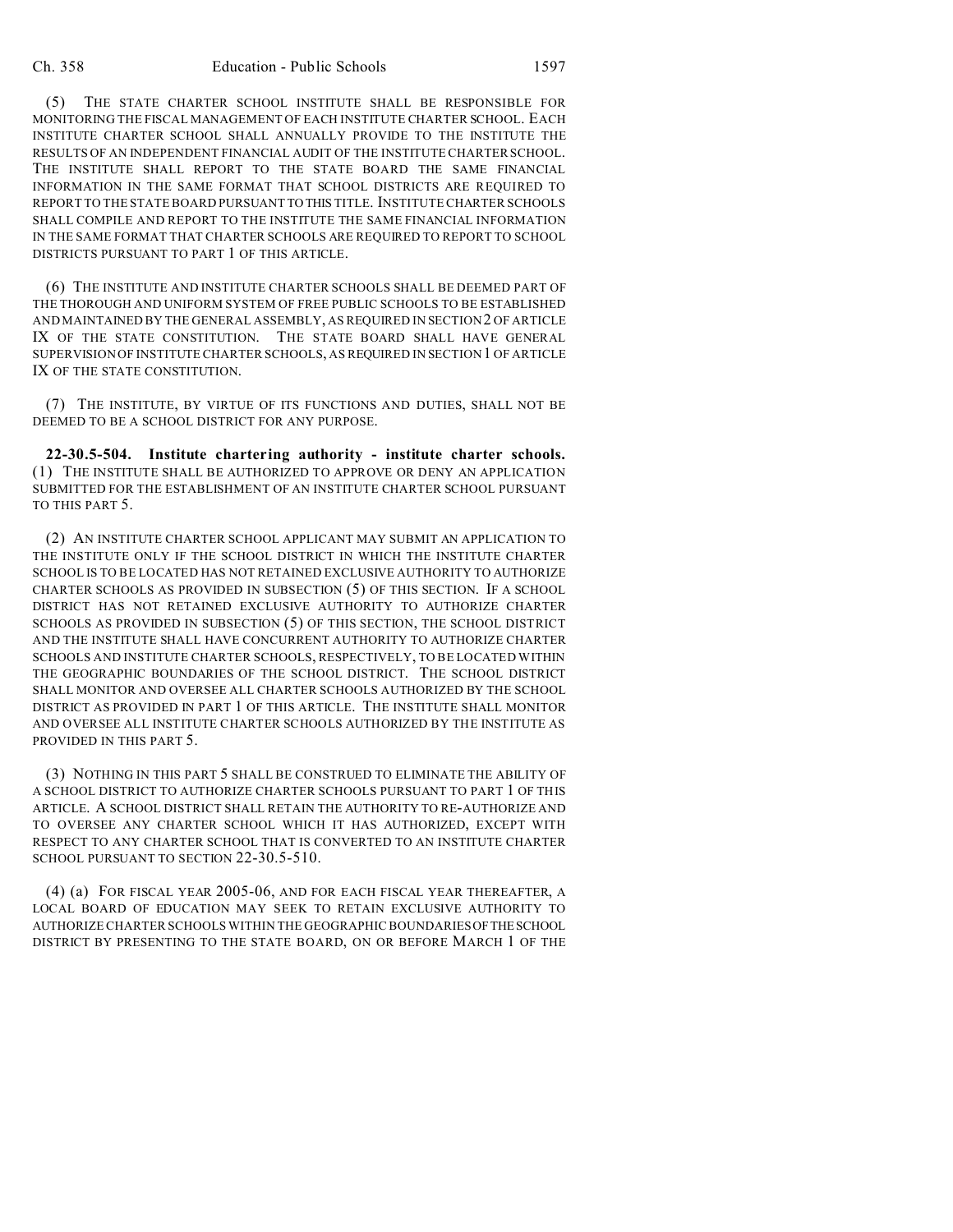FISCAL YEAR PRIOR TO THAT FOR WHICH THE EXCLUSIVE AUTHORITY IS TO APPLY, A WRITTEN RESOLUTION ADOPTED BY THE LOCAL BOARD OF EDUCATION INDICATING THE INTENT TO RETAIN EXCLUSIVE AUTHORITY TO AUTHORIZE CHARTER SCHOOLS. FOR FISCAL YEAR 2004-05, A LOCAL BOARD OF EDUCATION MAY SEEK TO RETAIN THE EXCLUSIVE AUTHORITY TO AUTHORIZE CHARTERS BY PRESENTING TO THE STATE BOARD THE WRITTEN RESOLUTION ON OR BEFORE A DATE SIXTY DAYS AFTER THE EFFECTIVE DATE OF THIS SECTION. THE WRITTEN RESOLUTION SHALL BE ACCOMPANIED BY A WRITTEN DESCRIPTION OF THOSE PORTIONS OF SUBSECTION (5) OF THIS SECTION THAT THE SCHOOL DISTRICT INTENDS TO DEMONSTRATE. THE LOCAL BOARD OF EDUCATION SHALL PROVIDE A COMPLETE COPY OF THE RESOLUTION, INCLUDING THE DESCRIPTION, TO EACH CHARTER SCHOOL AUTHORIZED BY THE LOCAL BOARD ON OR BEFORE THE DATE THE LOCAL BOARD SUBMITS THE RESOLUTION TO THE STATE BOARD.

(b) A PARTY MAY CHALLENGE THE GRANT OF EXCLUSIVE AUTHORITY MADE BY THE STATE BOARD PURSUANT TO SUBSECTION (5) OF THIS SECTION BY FILING WITH THE STATE BOARD A NOTICE OF CHALLENGE WITHIN THIRTY DAYS AFTERTHE STATE BOARD GRANTS EXCLUSIVE AUTHORITY. THE NOTICE SHALL BE ACCOMPANIED BY A SPECIFIC WRITTEN DESCRIPTION OF THE BASIS FOR THE CHALLENGE. THE CHALLENGING PARTY, AT THE TIME OF FILING NOTICE WITH THE STATE BOARD, SHALL PROVIDE A COPY OF THE NOTICE OF CHALLENGE TO THE SCHOOL DISTRICT THAT HAS BEEN GRANTED EXCLUSIVE AUTHORITY. THE STATE BOARD SHALL PERMIT THE SCHOOL DISTRICT THE OPPORTUNITY TO APPEAR AND RESPOND IN WRITING TO THE CHALLENGE. THE STATE BOARD SHALL MAKE A DETERMINATION UPON THE CHALLENGE WITHIN SIXTY DAYS AFTER RECEIPT OF THE NOTICE OF CHALLENGE.

(5) (a) THE STATE BOARD SHALL GRANT TO A LOCAL BOARD OF EDUCATION EXCLUSIVE AUTHORITY TO AUTHORIZE CHARTER SCHOOLS WITHIN THE GEOGRAPHIC BOUNDARIES OF THE SCHOOL DISTRICT IF THE STATE BOARD DETERMINES, AFTER ADEQUATE NOTICE AND IN A PUBLIC HEARING AND AFTER RECEIVING INPUT FROM ANY CHARTER SCHOOLS AUTHORIZED BY THE LOCAL BOARD OF EDUCATION, THAT THE LOCAL BOARD HAS PROVIDED FAIR AND EQUITABLE TREATMENT TO ITS CHARTER SCHOOLS DURING THE FOUR YEARS PRIOR TO THE LOCAL BOARD'S SUBMISSION OF THE RESOLUTION DESCRIBED IN SUBSECTION (4) OF THIS SECTION, THROUGH THE LOCAL BOARD'S DEMONSTRATION OF:

(I) FULL COMPLIANCE WITH THE PROVISIONS OF THE "CHARTER SCHOOLS ACT", PART 1 OF THIS ARTICLE, WHICH INCLUDES, AT A MINIMUM:

(A) COMPLIANCE WITH FULL AND ACCURATE ACCOUNTING PRACTICES AND CHARGES FOR CENTRAL ADMINISTRATIVE OVERHEAD COSTS;

(B) COMPLIANCE WITH SECTION 22-30.5-112, WHICH PERMITS A CHARTER SCHOOL TO PURCHASE, AT ITS DISCRETION, CERTAIN SERVICES OR A COMBINATION OF SERVICES;

(C) THE ABSENCE OF A SCHOOL DISTRICT MORATORIUM REGARDING CHARTER SCHOOLS OR THE ABSENCE OF ANY DISTRICT-WIDE CHARTER SCHOOL ENROLLMENT LIMITS; AND

(D) COMPLIANCE WITH VALID ORDERS OF THE STATE BOARD; AND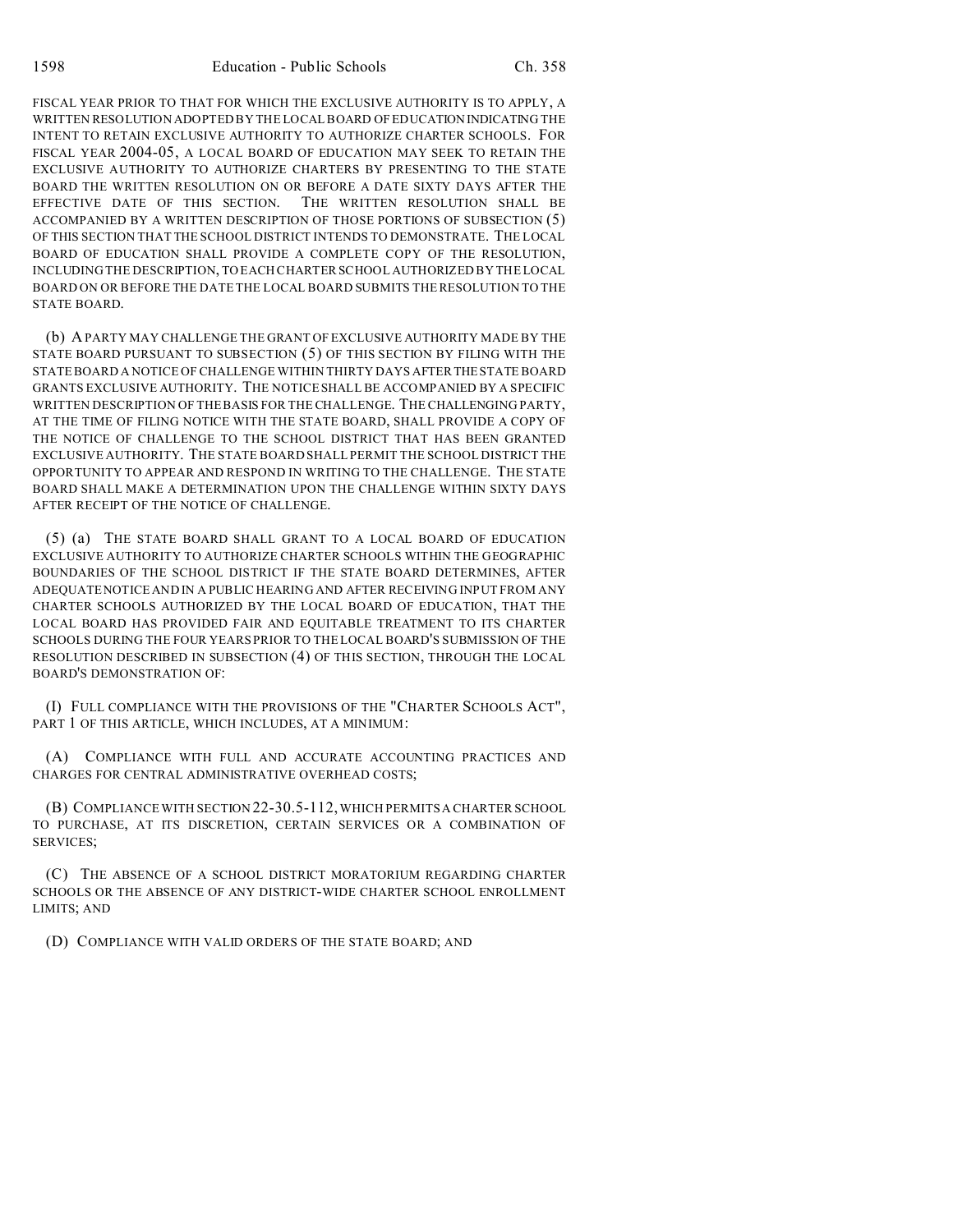#### (II) ANY COMBINATION OF THE FOLLOWING:

(A) THE DISTRIBUTION TO CHARTER SCHOOLS AUTHORIZED BY THE LOCAL BOARD OF A PRO RATA SHARE OF MILL LEVY OVERRIDES, EXCEPT FOR ANY MILL LEVIED FOR A PARTICULAR PURPOSE THAT BY ITS EXPRESS TERMS IS INTENDED TO BENEFIT A GRADE, A PROGRAM, OR A SCHOOL AND, AS A RESULT, IS NOT AVAILABLE TO BE OFFERED TO ANY CHARTER SCHOOL THAT DID NOT PARTICIPATE IN THE MILL LEVY PROCEEDS;

(B) THE PROVISION OF ASSISTANCE TO CHARTER SCHOOLS TO MEET THEIR FACILITIES NEEDS, BY INCLUDING THOSE NEEDS IN LOCAL BOND ISSUES OR OTHERWISE PROVIDING AVAILABLE LAND AND FACILITIES THAT ARE COMPARABLE TO THOSE PROVIDED TO OTHER PUBLIC SCHOOL STUDENTS IN THE SAME GRADE LEVELS WITHIN THE SCHOOL DISTRICT;

(C) THE DISTRIBUTION TO CHARTER SCHOOLS AUTHORIZED BY THE LOCAL BOARD OF A PRO RATA SHARE OF FEDERAL AND STATE GRANTS RECEIVED BY THE SCHOOL DISTRICT, EXCEPT FOR ANY GRANT RECEIVED FOR A PARTICULAR PURPOSE THAT BY ITS EXPRESS TERMS IS INTENDED TO BENEFIT A STUDENT POPULATION NOT ABLE TO BE SERVED BY, OR A PROGRAM NOT ABLE TO BE OFFERED AT, A CHARTER SCHOOL WHICH DID NOT RECEIVE A PROPORTIONATE SHARE OF SUCH GRANT PROCEEDS;

(D) THE PROVISION OF ADEQUATE STAFF AND OTHER RESOURCES TO SERVE CHARTER SCHOOLS AUTHORIZED BY THE LOCAL BOARD, WHICH SERVICES ARE PROVIDED BY THE SCHOOL DISTRICT AT A COST TO THE CHARTER SCHOOLS THAT DOES NOT EXCEED THEIR ACTUAL COST TO THE SCHOOL DISTRICT, OR, IN THE CASE OF FEDERALLY REQUIRED EDUCATIONAL SERVICES, THE AMOUNT SPECIFIED IN SECTION 22-30.5-112 (2) (a.8);

(E) THE LACK OF A POLICY OR PRACTICE OF IMPOSING INDIVIDUAL CHARTER SCHOOL ENROLLMENT LIMITS, EXCEPT AS OTHERWISE PROVIDED IN ARTICLE 36 OF THIS TITLE; OR

(F) THE PROVISION OF AN ADEQUATE NUMBER OF EDUCATIONAL CHOICE PROGRAMS TO SERVE STUDENTS EXERCISING THEIR RIGHTS TO TRANSFER PURSUANT TO THE "NO CHILD LEFT BEHIND ACT OF 2001", PUBLIC LAW 107-110, AND A HISTORY OF CHARTER SCHOOL APPROVAL THAT ENCOURAGES PROGRAMS THAT SERVE AT-RISK STUDENT POPULATIONS.

(b) NOTWITHSTANDING ANY OTHER PROVISION OF THIS SUBSECTION (5) TO THE CONTRARY, THE STATE BOARD SHALL GRANT TO A LOCAL BOARD OF EDUCATION EXCLUSIVE AUTHORITY TO AUTHORIZE CHARTER SCHOOLS WITHIN THE GEOGRAPHIC BOUNDARIES OF THE SCHOOL DISTRICT IF THE SCHOOL DISTRICT CERTIFIES THAT:

(I) THE TOTAL PUPIL ENROLLMENT OF THE SCHOOL DISTRICT IS LESS THAN THREE THOUSAND PUPILS; OR

(II) THE PERCENTAGE OF PUPILS WHO ARE ELIGIBLE FOR FREE OR REDUCED-COST LUNCH PURSUANT TO THE PROVISIONS OF THE FEDERAL "NATIONAL SCHOOL LUNCH ACT", 42 U.S.C. SEC. 1751, ET SEQ., AND WHO ENROLLED IN CHARTER SCHOOLS AUTHORIZED BY THE SCHOOL DISTRICT IS GREATER THAN THE PERCENTAGE THAT IS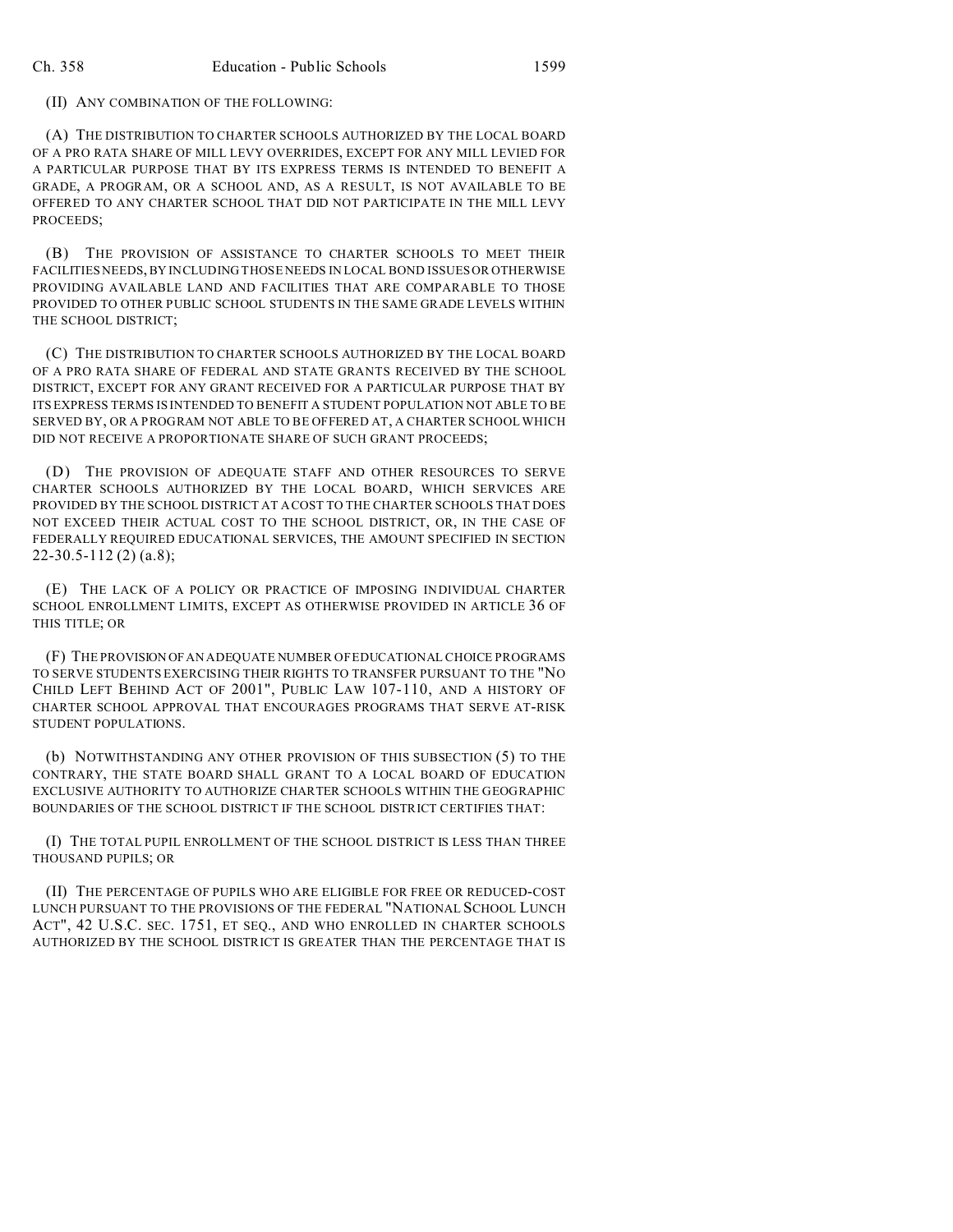ONE PERCENTAGE POINT BELOW THE OVERALL PERCENTAGE OF PUPILS ELIGIBLE FOR FREE OR REDUCED-COST LUNCH WHO ARE ENROLLED IN THE SCHOOL DISTRICT.

(6) FOR SCHOOL DISTRICTS THAT HAVE NO DISCERNABLE HISTORY OF AUTHORIZING CHARTER SCHOOLS, THE STATE BOARD MAY MAKE A RENEWABLE ONE-YEAR GRANT OF EXCLUSIVE AUTHORITY IF THE SCHOOL DISTRICT DEMONSTRATES ITS COMPLIANCE WITH THE PROVISIONS OF SUB-SUBPARAGRAPHS (C) AND (D) OF SUBPARAGRAPH (I) OF PARAGRAPH (a) OF SUBSECTION (5) OF THIS SECTION AND PRESENTS TO THE STATE BOARD A PLAN TO IMPLEMENT A COMBINATION OF THE AUTHORIZING PRACTICES DESCRIBED IN PARAGRAPH (a) OF THIS SUBSECTION (5).

(7) A GRANT OF EXCLUSIVE AUTHORITY BY THE STATE BOARD SHALL CONTINUE SO LONG AS A SCHOOL DISTRICT CONTINUES TO COMPLY WITH THE PROVISIONS OF SUBSECTION(5) OF THIS SECTION AND HAS PRESENTED AWRITTEN RESOLUTION TO THE STATE BOARD AS SET FORTH IN SUBSECTION (4) OF THIS SECTION.

(8) NOTWITHSTANDING ANY OTHER PROVISION OF THIS SECTION TO THE CONTRARY, A LOCAL BOARD OF EDUCATION MAY PERMIT THE ESTABLISHMENT OF ONE OR MORE INSTITUTECHARTER SCHOOLS WITHIN THE GEOGRAPHIC BOUNDARIES OF THE SCHOOL DISTRICT BY ADOPTING A FAVORABLE RESOLUTION AND SUBMITTING THE RESOLUTION TO THE STATE BOARD. THE RESOLUTION SHALL BE EFFECTIVE UNTIL IT IS RESCINDED BY RESOLUTION OF THE LOCAL BOARD OF EDUCATION.

(9) (a) NOTWITHSTANDING ANY OTHER PROVISION OF THIS SECTION TO THE CONTRARY, THE STATE BOARD SHALL GRANT TO A LOCAL BOARD OF EDUCATION EXCLUSIVE AUTHORITY TO AUTHORIZE CHARTER SCHOOLS WITHIN THE GEOGRAPHIC BOUNDARIES OF THE SCHOOL DISTRICT IF THE SCHOOL DISTRICT ANNUALLY CERTIFIES TO THE STATE BOARD THAT THE TOTAL NUMBER OF STUDENTS ENROLLED IN CHARTER SCHOOLS AUTHORIZED BY THE SCHOOL DISTRICT, OR THE MAXIMUM NUMBER OF STUDENTS ALLOWED TO BE ENROLLED PURSUANT TO CHARTER SCHOOL CONTRACTS ENTERED INTO BY THE SCHOOL DISTRICT, WHICHEVER IS GREATER, DIVIDED BY THE DISTRICT PUPIL ENROLLMENT, AS DEFINED IN SECTION 22-54-103, FOR THAT BUDGET YEAR, REFLECTED AS A PERCENTAGE, EXCEEDS BY MORE THAN THREE PERCENTAGE POINTS THE PERCENTAGE OF STUDENTS ENROLLED IN CHARTER SCHOOLS STATEWIDE.

(b) A SCHOOL DISTRICT THAT RETAINS EXCLUSIVE AUTHORITY TO AUTHORIZE CHARTER SCHOOLS PURSUANT TO PARAGRAPH (a) OF THIS SUBSECTION (9) SHALL SATISFY THE REQUIREMENTS OF PARAGRAPH (a) OF SUBSECTION (5) OF THIS SECTION.

**22-30.5-505. State charter school institute - institute board - appointment powers and duties.** (1) THE INSTITUTE SHALL CONSIST OF THE INSTITUTE BOARD, APPOINTED PURSUANT TO SUBSECTION (2) OF THIS SECTION, AND ANY STAFF OR CONTRACT EMPLOYEES HIRED BY THE INSTITUTE BOARD AS AUTHORIZED BY LAW. ANY STAFF HIRED BY THE INSTITUTE BOARD SHALL BE DEEMED EMPLOYEES SUBJECT TO THE STATE PERSONNEL SYSTEM OF THIS STATE AS DEFINED IN SECTION 13 OF ARTICLE XII OF THE STATE CONSTITUTION AND ARTICLE 50 OF TITLE 24, C.R.S.; EXCEPT THAT, AS A MATTER OF LEGISLATIVE DETERMINATION, ALL POSITIONS CLASSIFIED BY THE INSTITUTE BOARD AS PROFESSIONAL OFFICERS AND PROFESSIONAL STAFF OF THE INSTITUTE ARE DECLARED TO BE EDUCATIONAL IN NATURE AND EXEMPT FROM THE STATE PERSONNEL SYSTEM.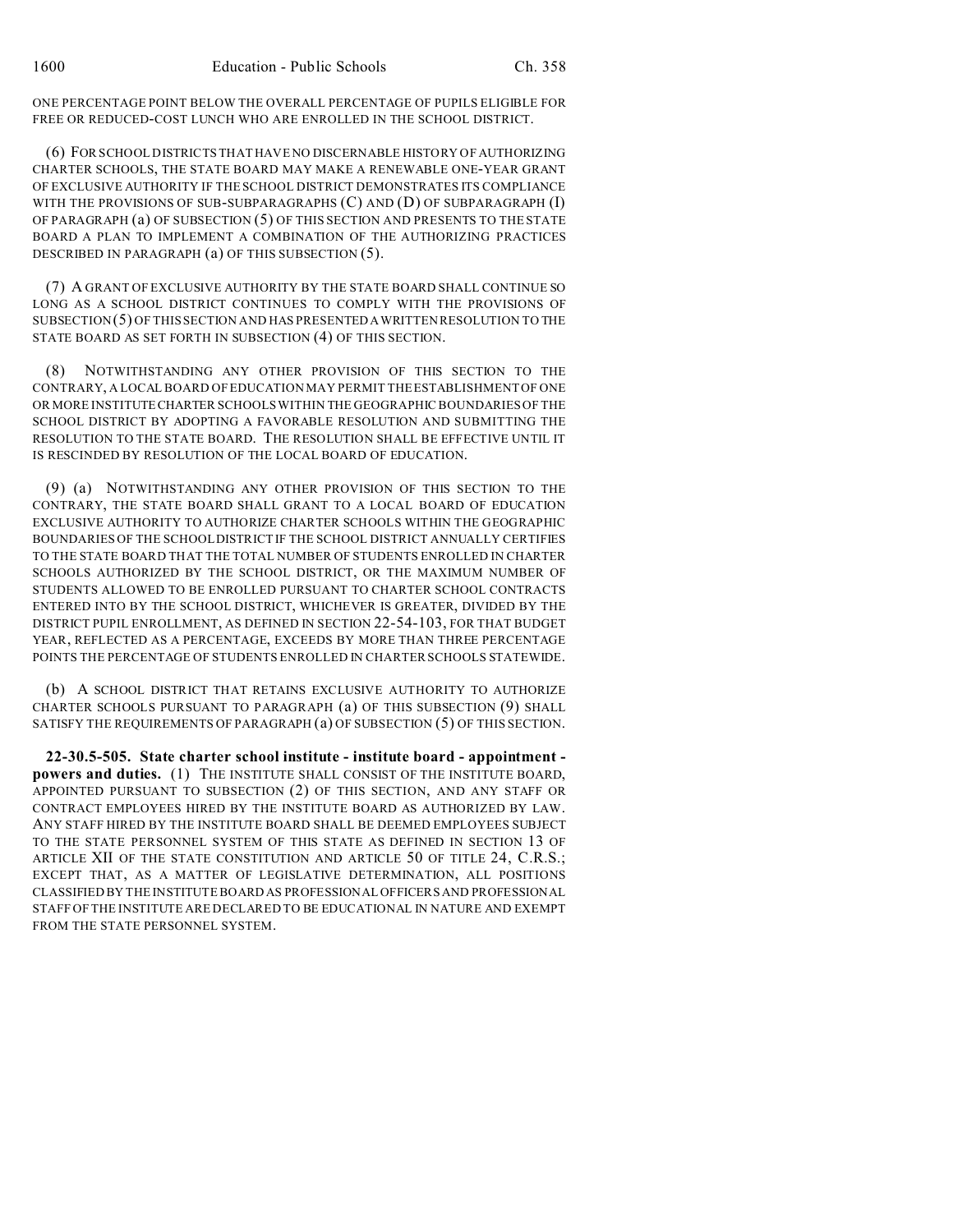(2) (a) THE INSTITUTE BOARD SHALL CONSIST OF NINE MEMBERS, NO MORE THAN FIVE OF WHOM ARE MEMBERS OF THE SAME POLITICAL PARTY. SEVEN OF THE MEMBERS SHALL BE APPOINTED BY THE GOVERNOR, WITH THE CONSENT OF THE SENATE, AND TWO OF THE MEMBERS SHALL BE APPOINTED BY THE COMMISSIONER. IN MAKING THE APPOINTMENTS, THE GOVERNOR AND THE COMMISSIONERSHALL ENSURE THE INSTITUTE BOARD REFLECTS THE GEOGRAPHIC DIVERSITY OF THE STATE. MEMBERS APPOINTED TO THE INSTITUTE BOARD SHALL HAVE EXPERIENCE IN AT LEAST ONE OF THE FOLLOWING AREAS:

(I) EXPERIENCE AS A CHARTER SCHOOL BOARD MEMBER OR FOUNDER OF A CHARTER SCHOOL;

(II) EXPERIENCE AS A PUBLIC SCHOOL ADMINISTRATORWITH EXPERIENCE WORKING WITH CHARTER SCHOOLS;

(III) FINANCIAL MANAGEMENT EXPERTISE;

(IV) DETAILED KNOWLEDGE OF CHARTER SCHOOL LAW;

(V) OTHER BOARD OR PUBLIC SERVICE EXPERIENCE;

(VI) EXPERIENCE AS A PUBLIC SCHOOL TEACHER;

(VII) ON-LINE EDUCATION AND ON-LINE CURRICULUM DEVELOPMENT EXPERTISE;

(VIII) SCHOOL DISTRICT SPECIAL EDUCATION EXPERTISE; AND

(IX) CURRICULUM AND ASSESSMENT EXPERTISE.

(b) THE MEMBERS OF THE INSTITUTE BOARD SHALL SERVE TERMS OF THREE YEARS; EXCEPT THAT, OF THE MEMBERS FIRST APPOINTED BY THE GOVERNOR, TWO MEMBERS SHALL SERVE A TERM OF THREE YEARS, THREE MEMBERS SHALL SERVE A TERM OF TWO YEARS, AND TWO MEMBERS SHALL SERVE A TERM OF ONE YEAR; AND OF THE MEMBERS FIRST APPOINTED BY THE COMMISSIONER, ONE MEMBER SHALL SERVE A TERM OF THREE YEARS AND ONE MEMBER SHALL SERVE A TERM OF ONE YEAR. NO MEMBER SHALL SERVE MORE THAN SIX CONSECUTIVE YEARS. THE GOVERNOR AND THE COMMISSIONER SHALL MAKE THE INITIAL APPOINTMENTS NO LATER THAN THIRTY DAYS AFTER THE EFFECTIVE DATE OF THIS SECTION.

(c) AN INSTITUTE BOARD MEMBER MAY BE REMOVED FOR ANY CAUSE THAT RENDERS THE MEMBER INCAPABLE OR UNFIT TO DISCHARGE THE DUTIES OF THE OFFICE. WHENEVER A VACANCY ON THE INSTITUTE BOARD EXISTS, THE PERSON MAKING THE ORIGINAL APPOINTMENT SHALL APPOINT A MEMBER FOR THE REMAINING PORTION OF THE UNEXPIRED TERM CREATED BY THE VACANCY.

(3) THE MISSION OF THE INSTITUTE BOARD SHALL BE TO FOSTER HIGH-QUALITY PUBLIC SCHOOL CHOICES OFFERED THROUGH INSTITUTE CHARTER SCHOOLS, INCLUDING PARTICULARLY SCHOOLS FOR AT-RISK STUDENTS. IN DISCHARGING ITS DUTIES PURSUANT TO THIS PART 5, THE INSTITUTE SHALL:

(a) ACT AS A MODEL OF BEST PRACTICES IN AUTHORIZING CHARTER SCHOOLS;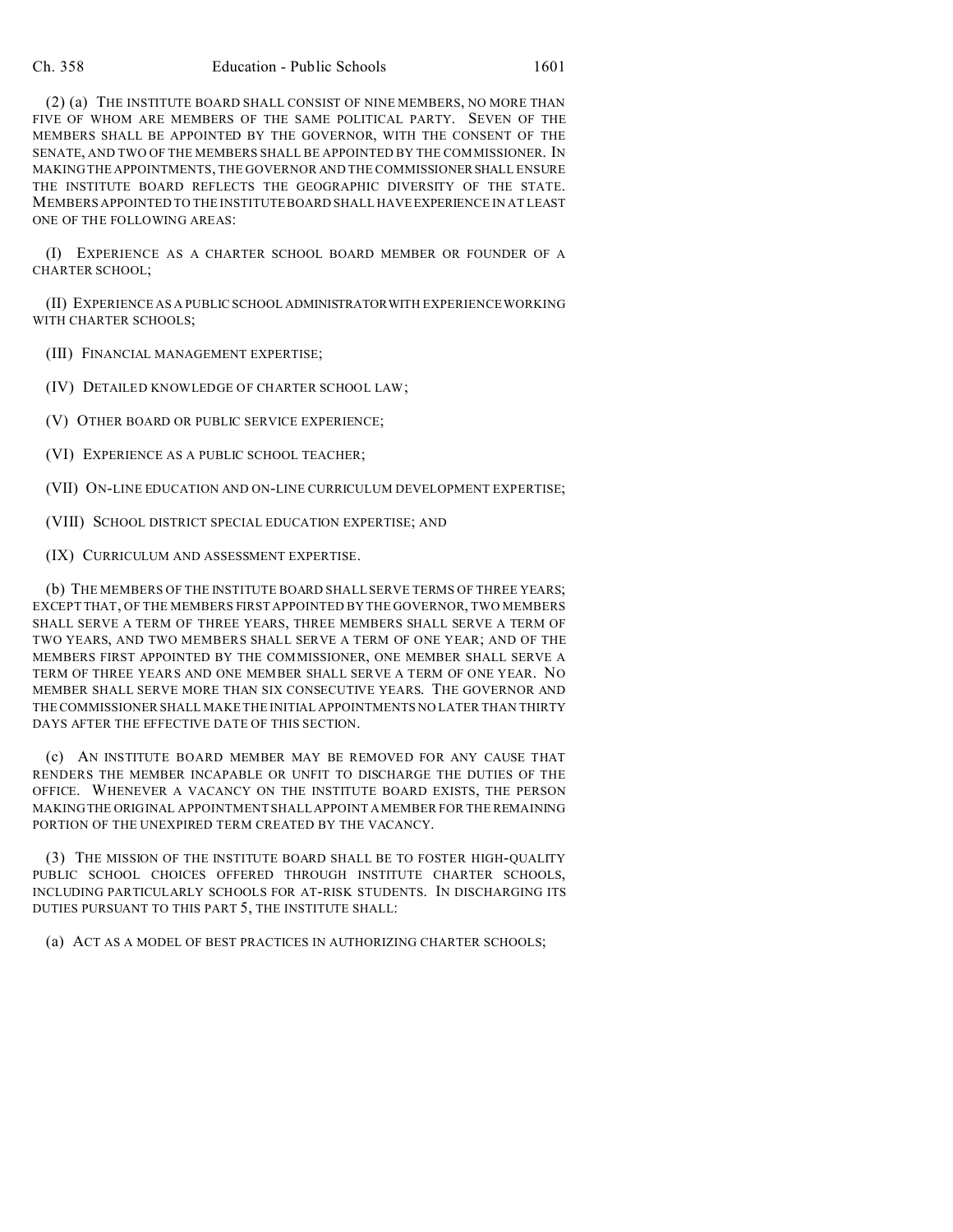(b) USE STATE AND FEDERAL SYSTEMS FOR ENSURING THE ACCOUNTABILITY OF EACH INSTITUTE CHARTER SCHOOL IN MEETING THE OBLIGATIONS AND GOALS SET FORTH IN ITS CONTRACT;

(c) MEASURE THE ACADEMIC SUCCESS OF EACH INSTITUTE CHARTER SCHOOL STUDENT THROUGH LONGITUDINAL INDICES; AND

(d) MEASURE THE ACADEMIC SUCCESS OF EACH INSTITUTE CHARTER SCHOOL THROUGH PERFORMANCE-BASED MEANS AND NOT PROCESS-BASED MEANS.

(4) IN ADDITION TO ANY OTHER POWERS GRANTED BY LAW TO THE INSTITUTE BOARD, THE INSTITUTE BOARD SHALL HAVE THE FOLLOWING POWERS:

(a) TO HAVE AND USE A CORPORATE SEAL;

(b) TO SUE AND BE SUED IN ITS OWN NAME;

(c) TO INCUR DEBTS, LIABILITIES, AND OBLIGATIONS, SUBJECT TO ANY LIMITATIONS IMPOSED THEREON PURSUANT TO LAW;

(d) TO COOPERATE AND CONTRACT WITH THE STATE OR FEDERAL GOVERNMENT OR AN AGENCY OR INSTRUMENTALITY THEREOF AND TO APPLY FOR AND RECEIVE GRANTS OR FINANCIAL ASSISTANCE FROM ANY SUCH ENTITIES;

(e) TO ACQUIRE, HOLD, LEASE, SELL, OR OTHERWISE DISPOSE OF REAL OR PERSONAL PROPERTY OR A COMMODITY OR SERVICE;

(f) TO DO OR PERFORM AN ACT AUTHORIZED BY THIS PART 5 BY MEANS OF AN AGENT OR BY CONTRACT WITH A PERSON, FIRM, OR CORPORATION;

(g) TO PROVIDE FOR THE NECESSARY EXPENSES OF THE INSTITUTE BOARD IN THE EXERCISE OF ITS POWERS AND THE PERFORMANCE OF ITS DUTIES AND TO REIMBURSE A BOARD MEMBERFOR NECESSARY EXPENSES INCURRED IN THE PERFORMANCE OF THE BOARD MEMBER'S DUTIES;

(h) TO PROVIDE FOR THE PROPER KEEPING OF ACCOUNTS AND RECORDS AND FOR BUDGETING OF FUNDS;

(i) TO ACT AS A PUBLIC ENTITY FOR PURPOSES OF THE "COLORADO GOVERNMENTAL IMMUNITY ACT", ARTICLE 10 OF TITLE 24, C.R.S.;

(j) TO EXERCISE THE SAME POWERS RETAINED BY BOARDS OF COOPERATIVE SERVICES THAT ARE DESCRIBED IN SECTION 22-5-108; AND

(k) TO PROMULGATE RULES IN ACCORDANCE WITH ARTICLE 4 OF TITLE 24, C.R.S., FOR THE ADMINISTRATION OF THIS PART 5.

(5) NO LATER THAN NINETY DAYS AFTER THE DATE THE INSTITUTE COMMENCES OPERATIONS, AS DESCRIBED IN SECTION 22-30.5-506 (2) (a), THE INSTITUTE BOARD SHALL PROMULGATE RULES THAT SET FORTH THE PROCEDURES FOR THE ACCEPTANCE OF INSTITUTE CHARTER SCHOOL APPLICATIONS AND THE CRITERIA FOR AUTHORIZING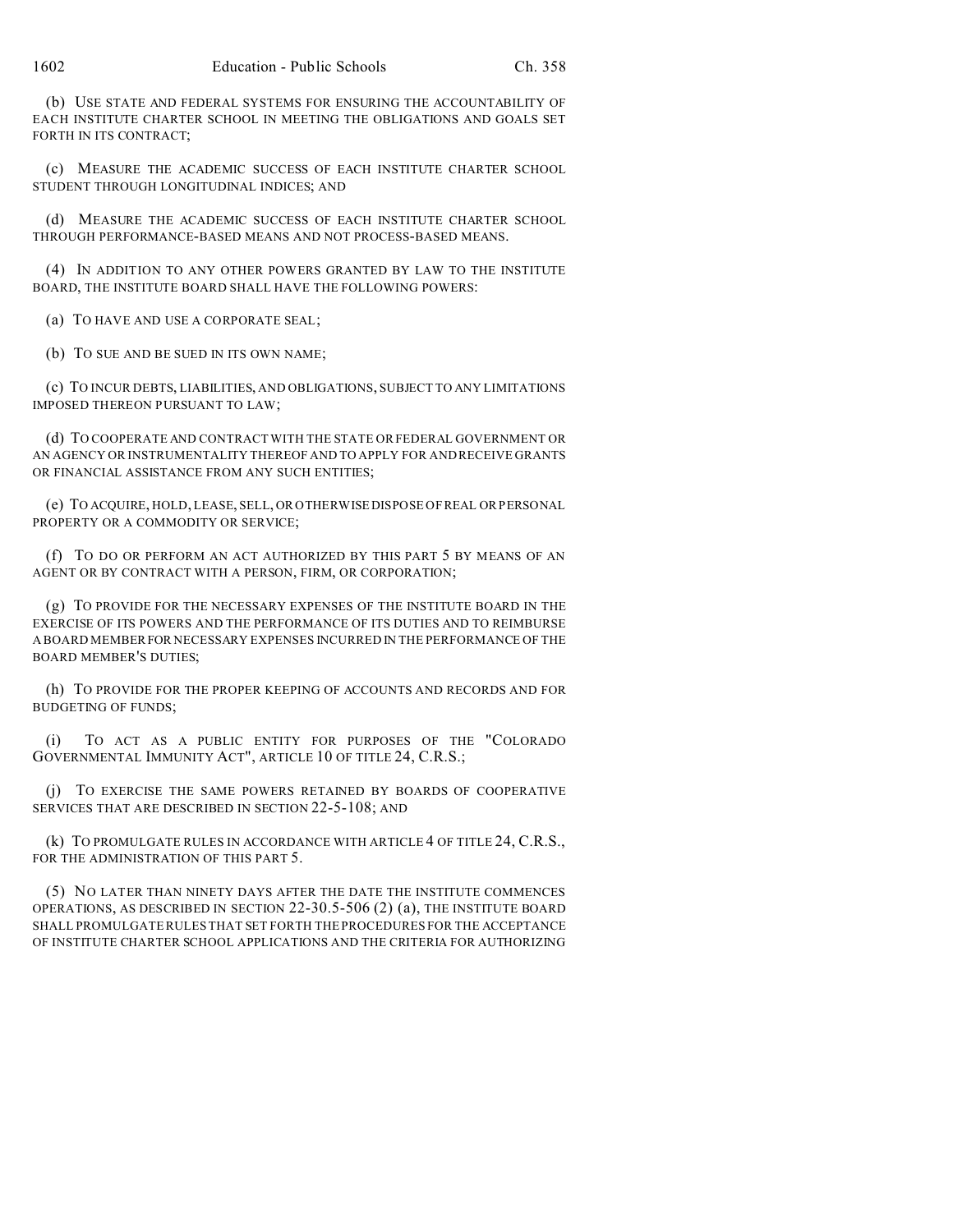INSTITUTE CHARTER SCHOOLS PURSUANT TO THIS PART 5.

(6) (a) THE INSTITUTE MAY CONTRACT WITH BOARDS OF COOPERATIVE SERVICES CREATED PURSUANT TO ARTICLE 5 OF THIS TITLE, OR WITH ANY OTHER QUALIFIED INDIVIDUAL OR PUBLIC OR PRIVATE ENTITY OR ORGANIZATION, INCLUDING A SCHOOL DISTRICT, FOR THE PROVISION OF ADMINISTRATIVE OR OTHER SUPPORT SERVICES DIRECTLY TO THE INSTITUTE OR FOR THE BENEFIT OF INSTITUTE CHARTER SCHOOLS.

(b) THIS PART 5 SHALL NOT BE CONSTRUED TO REQUIRE THE INSTITUTE TO PROVIDE SERVICES TO AN INSTITUTE CHARTER SCHOOL, TO REQUIRE AN INSTITUTE CHARTER SCHOOL TO PURCHASE SERVICES FROM THE INSTITUTE, NOR TO PROHIBIT AN INSTITUTE CHARTER SCHOOL FROM PURCHASING EDUCATION-RELATED SERVICES FROM ANY SOURCES AVAILABLE, INCLUDING A SCHOOL DISTRICT.

(7) THE INSTITUTE SHALL ENSURE THAT EACH INSTITUTE CHARTER SCHOOL COMPLIES WITH THE PROVISIONS OF ARTICLE 7 OF THIS TITLE. EACH INSTITUTE CHARTER SCHOOL SHALL BE RESPONSIBLE FOR GATHERING AND SUBMITTING TO THE INSTITUTE THE DATA NECESSARY TO PREPARE A SCHOOL ACCOUNTABILITY REPORT REQUIRED BY SECTION 22-7-605 FOR THE INSTITUTE CHARTER SCHOOL.

(8) THE INSTITUTE SHALL ENSURE THAT EACH INSTITUTE CHARTER SCHOOL ADOPTS CONTENT STANDARDS IN A MANNER CONSISTENT WITH THAT REQUIRED OF SCHOOL DISTRICTS PURSUANT TO SECTION 22-7-407.

(9) THE INSTITUTE SHALL ENSURE THAT EACH INSTITUTE CHARTER SCHOOL ADDRESSES THE EXPULSION, SUSPENSION, AND EDUCATION OF EXPELLED OR SUSPENDED STUDENTS IN A MANNER CONSISTENT WITH THE INTENTS AND PURPOSES OF SECTIONS 22-33-106 AND 22-33-203.

(10) THE INSTITUTE MAY ISSUE REQUESTS FOR PROPOSALS TO SOLICIT APPLICATIONS FOR AN INSTITUTE CHARTER SCHOOL TO SERVE AT-RISK STUDENTS.

(11) THE INSTITUTE SHALL ANNUALLY REVIEW EACH INSTITUTE CHARTERSCHOOL'S ACCOMPLISHMENT OF THE GOALS DESCRIBED IN SECTION 22-30.5-509.

**22-30.5-506. State charter school institute fund - created.** (1) THE STATE CHARTER SCHOOL INSTITUTE IS AUTHORIZED TO RECEIVE AND EXPEND GIFTS, GRANTS, AND DONATIONS OF ANY KIND FROM ANY PUBLIC OR PRIVATE ENTITY TO CARRY OUT THE PURPOSES OF THIS PART 5, SUBJECT TO THE TERMS AND CONDITIONS UNDER WHICH GIVEN; EXCEPT THAT NO GIFT, GRANT, OR DONATION SHALL BE ACCEPTED IF THE CONDITIONS ATTACHED THERETO REQUIRE THE USE OR EXPENDITURE THEREOF IN A MANNER CONTRARY TO LAW. ANY GIFTS, GRANTS, OR DONATIONS RECEIVED PURSUANT TO THIS SUBSECTION (1) SHALL BE TRANSMITTED TO THE STATE TREASURER WHO SHALL CREDIT THE SAME TO THE STATE CHARTER SCHOOL INSTITUTE FUND, HEREINAFTER REFERRED TO AS THE "FUND", WHICH FUND IS HEREBY CREATED IN THE STATE TREASURY. MONEYS IN THE FUND SHALL BE SUBJECT TO ANNUAL APPROPRIATION BY THE GENERAL ASSEMBLY TO THE INSTITUTE, TO OFFSET THE ACTUAL AND REASONABLE COSTS INCURRED BY THE INSTITUTE IN IMPLEMENTING THIS PART 5. ALL INVESTMENT EARNINGS DERIVED FROM THE DEPOSIT AND INVESTMENT OF THE MONEYS IN THE FUND SHALL BE CREDITED TO THE FUND. ANY UNEXPENDED AND UNENCUMBERED MONEYS REMAINING IN THE FUND AT THE END OF ANY FISCAL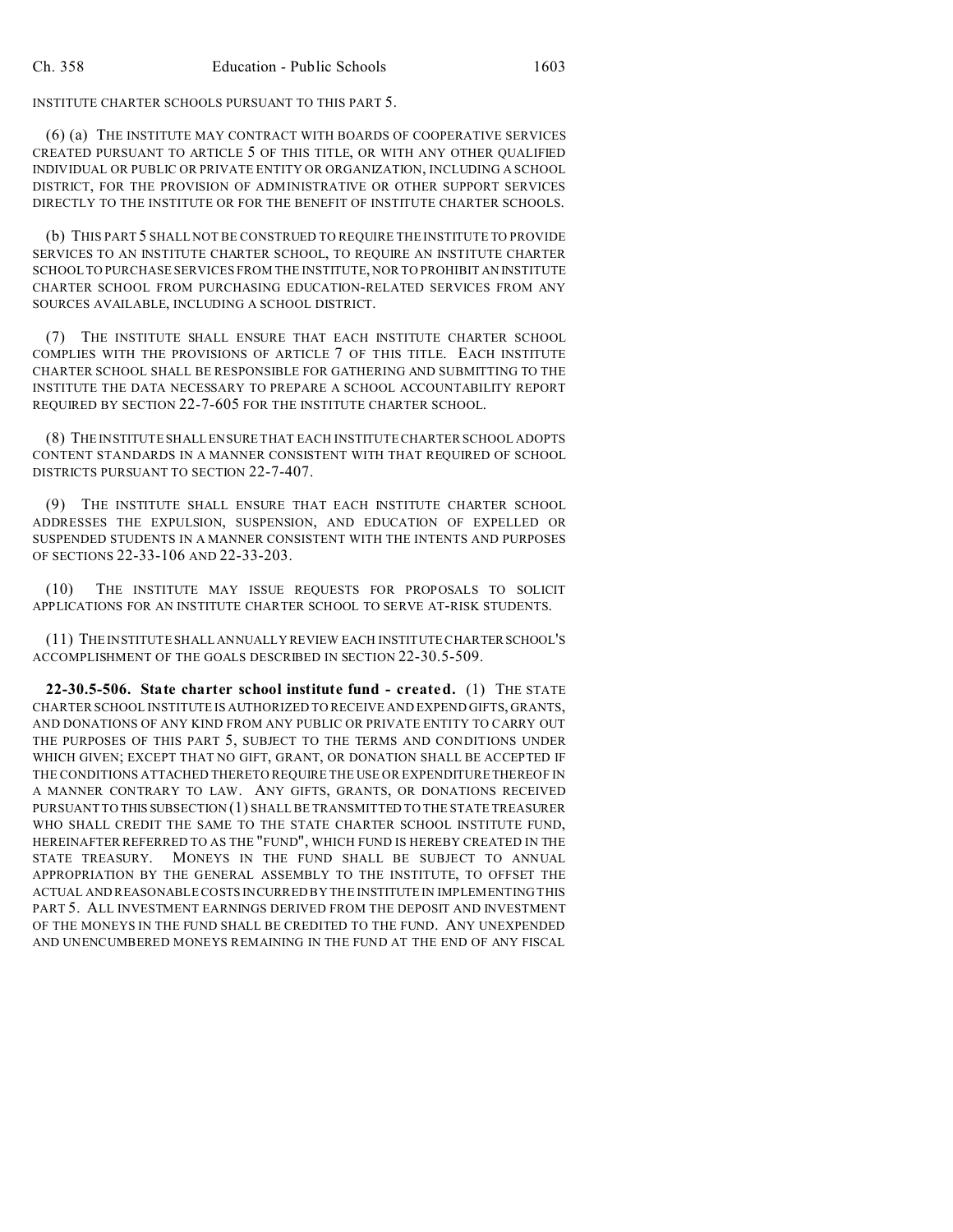YEAR SHALL REMAIN IN THE FUND AND SHALL NOT BE TRANSFERRED TO THE GENERAL FUND OR ANY OTHER FUND.

(2) (a) THE INSTITUTE SHALL NOT BE OBLIGATED TO COMMENCE OPERATIONS NECESSARY TO RECEIVE APPLICATIONS, UNTIL SUCH TIME AS THERE IS AT LEAST FIFTY THOUSAND DOLLARS IN THE FUND, WHETHER RECEIVED FROM GIFTS, GRANTS, DONATIONS, OR OTHER SOURCES.

(b) THE INSTITUTE SHALL NOT BE OBLIGATED TO COMMENCE REVIEW OF APPLICATIONS ACTUALLY RECEIVED, UNTIL SUCH TIME AS THE BALANCE IN THE FUND REACHES AT LEAST ONE HUNDRED FIFTY THOUSAND DOLLARS, WHETHER RECEIVED FROM GIFTS, GRANTS, DONATIONS OR OTHER SOURCES.

**22-30.5-507. Institute charter school - requirements - authority.** (1) (a) AN INSTITUTE CHARTER SCHOOL SHALL BE A PUBLIC, NONSECTARIAN, NONRELIGIOUS, NON-HOME-BASED SCHOOL THAT OPERATES PURSUANT TO A CHARTER CONTRACT AUTHORIZED BY THE STATE CHARTER SCHOOL INSTITUTE.

(b) AN INSTITUTE CHARTER SCHOOL SHALL EXIST AS A PUBLIC SCHOOL WITHIN THE STATE, UNAFFILIATED WITH A SCHOOL DISTRICT. NOTHING IN THIS PART 5 SHALL BE CONSTRUED TO PERMIT A SCHOOL DISTRICT TO DETERMINE CURRICULUM, POLICIES, PROCEDURES, OR OPERATIONS OF AN INSTITUTE CHARTER SCHOOL, INCLUDING BUT NOT LIMITED TO COMPLIANCE WITH THE ACCOUNTABILITY PROVISIONS SPECIFIED IN THIS TITLE, ACCREDITATION CONTRACTS, AND STATEWIDE ASSESSMENT REQUIREMENTS.

(2) AN INSTITUTE CHARTER SCHOOL SHALL BE:

(a) SUBJECT TO THE TERMS OF THE CHARTER CONTRACT ENTERED INTO WITH THE INSTITUTE;

(b) ACCOUNTABLE TO THE INSTITUTE FOR PURPOSES OF ENSURING COMPLIANCE WITH APPLICABLE LAWS AND CHARTER CONTRACT PROVISIONS; AND

(c) SUBJECT TO ACCREDITATION BY THE STATE BOARD PURSUANT TO ARTICLE 11 OF THIS TITLE.

(3) AN INSTITUTE CHARTER SCHOOL SHALL BE SUBJECT TO ALL FEDERAL AND STATE LAWS AND CONSTITUTIONAL PROVISIONS PROHIBITING DISCRIMINATION ON THE BASIS OF DISABILITY, RACE, CREED, COLOR, GENDER, NATIONAL ORIGIN, RELIGION, ANCESTRY, OR NEED FOR SPECIAL EDUCATION SERVICES. ENROLLMENT IN AN INSTITUTE CHARTER SCHOOL SHALL BE OPEN TO ANY CHILD WHO RESIDES WITHIN THE STATE; EXCEPT THAT AN INSTITUTE CHARTER SCHOOL SHALL NOT BE REQUIRED TO MAKE ALTERATIONS IN THE STRUCTURE OF THE FACILITY USED BY THE INSTITUTE CHARTER SCHOOL OR TO MAKE ALTERATIONS TO THE ARRANGEMENT OR FUNCTION OF ROOMS WITHIN THE FACILITY, EXCEPT AS MAY BE REQUIRED BY STATE OR FEDERAL LAW. ENROLLMENT DECISIONS SHALL BE MADE IN A NONDISCRIMINATORY MANNER SPECIFIED BY THE APPLICANT IN THE INSTITUTE CHARTER SCHOOL APPLICATION.

(4) AN INSTITUTE CHARTER SCHOOL SHALL BE ADMINISTERED AND GOVERNED BY A GOVERNING BODY IN A MANNER AGREED TO AND SET FORTH IN THE CHARTER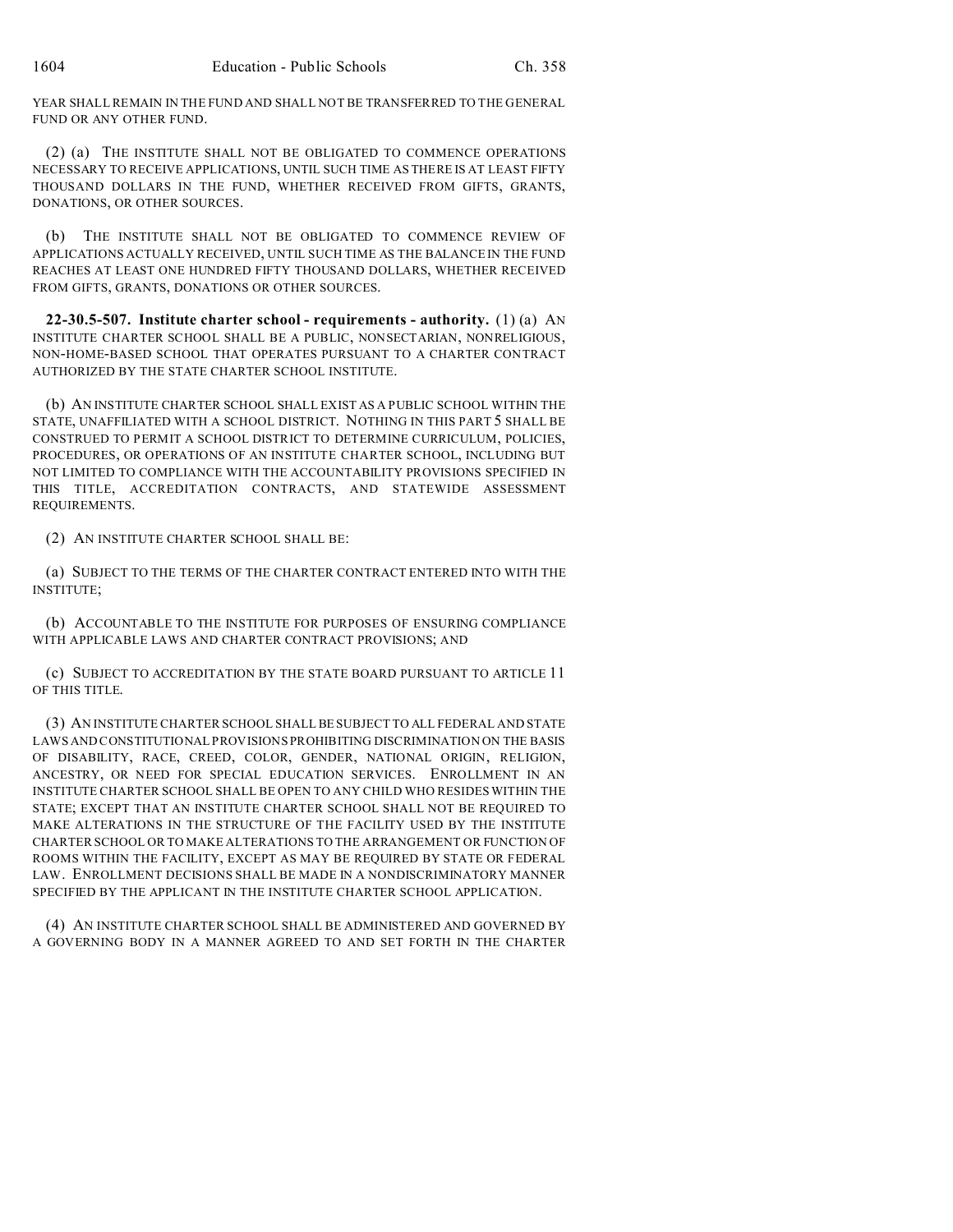CONTRACT. AN INSTITUTE CHARTER SCHOOL MAY ORGANIZE AS A NONPROFIT CORPORATION PURSUANT TO THE "COLORADO REVISED NONPROFIT CORPORATION ACT", ARTICLES121 TO 137 OF TITLE 7,C.R.S., WHICH SHALL NOT AFFECT ITS STATUS AS A PUBLIC SCHOOL FOR ANY PURPOSES UNDER COLORADO LAW.

(5) IN ORDER TO CLARIFY THE STATUS OF INSTITUTE CHARTER SCHOOLS FOR PURPOSES OF TAX-EXEMPT FINANCING, AN INSTITUTE CHARTER SCHOOL, AS A PUBLIC SCHOOL, IS A GOVERNMENTAL ENTITY. DIRECT LEASES AND FINANCIAL OBLIGATIONS OF AN INSTITUTE CHARTER SCHOOL SHALL NOT CONSTITUTE DEBT OR FINANCIAL OBLIGATIONS OF THE STATE OR ANY SCHOOL DISTRICT.

(6) EXCEPT AS OTHERWISE PROVIDED IN SECTIONS 22-20-109 (5), 22-32-115 (1) AND (2), AND 22-54-109, AN INSTITUTE CHARTER SCHOOL SHALL NOT CHARGE TUITION.

(7) PURSUANT TO THE CHARTER CONTRACT, AN INSTITUTE CHARTER SCHOOL MAY OPERATE FREE FROM SPECIFIED STATUTES AND STATE BOARD RULES. THE STATE BOARD MAY WAIVE STATE STATUTORY REQUIREMENTS OR RULES PROMULGATED BY THE STATE BOARD; EXCEPT THAT THE STATE BOARD MAY NOT WAIVE ANY STATE STATUTE OR RULE RELATING TO THE ASSESSMENTS REQUIRED TO BE ADMINISTERED PURSUANT TO SECTION 22-7-409, ANY STATE STATUTE OR RULE NECESSARY TO PREPARE THE SCHOOL ACCOUNTABILITY REPORTS PURSUANT TO PART 6 OF ARTICLE 7 OF THIS TITLE, OR ANY STATE STATUTE OR RULE RELATING TO THE "CHILDREN'S INTERNET PROTECTION ACT", ARTICLE 87 OF THIS TITLE. ANY WAIVER OF STATE STATUTE OR STATE BOARD RULE MADE PURSUANT TO THIS SUBSECTION (7) SHALL BE FOR THE TERM OF THE CONTRACT FOR WHICH THE WAIVER IS MADE. A REQUEST FOR A WAIVER MAY BE SUBMITTED TO THE INSTITUTE AS A PART OF THE APPLICATION FOR AN INSTITUTE CHARTER SCHOOL.

(8) (a) AN INSTITUTE CHARTER SCHOOL SHALL BE RESPONSIBLE FOR ITS OWN OPERATION INCLUDING, BUT NOT LIMITED TO, PREPARATION OF A BUDGET, CONTRACTING FOR SERVICES, AND PERSONNEL MATTERS.

(b) AN INSTITUTE CHARTER SCHOOL MAY NEGOTIATE AND CONTRACT WITH A SCHOOL DISTRICT, THE GOVERNING BODY OF A STATE COLLEGE OR UNIVERSITY, OR ANY THIRD PARTY FOR THE USE OF A SCHOOL BUILDING AND GROUNDS, THE OPERATION AND MAINTENANCE THEREOF, AND THE PROVISION OF ANY SERVICE, ACTIVITY, OR UNDERTAKING THAT THE INSTITUTE CHARTER SCHOOL IS REQUIRED TO PERFORM IN ORDER TO CARRY OUT THE EDUCATIONAL PROGRAM DESCRIBED IN ITS CHARTER CONTRACT. THE INSTITUTE CHARTER SCHOOL SHALL HAVE STANDING TO SUE AND BE SUED IN ITS OWN NAME FOR THE ENFORCEMENT OF ANY CONTRACT CREATED PURSUANT TO THIS PARAGRAPH (b).

(9) AN INSTITUTE CHARTER SCHOOL IS AUTHORIZED TO OFFER ANY EDUCATIONAL PROGRAM, INCLUDING BUT NOT LIMITED TO AN ON-LINE PROGRAM PURSUANT TO SECTION 22-33-104.6, THAT MAY BE OFFERED BY A SCHOOL DISTRICT, UNLESS EXPRESSLY PROHIBITED BY ITS CHARTER CONTRACT OR BY STATE LAW.

(10) ALL DECISIONS REGARDING THE PLANNING, SITING, AND INSPECTION OF INSTITUTE CHARTER SCHOOL FACILITIES SHALL BE MADE IN ACCORDANCE WITH SECTION 22-32-124 AND AS SPECIFIED BY CONTRACT WITH THE INSTITUTE.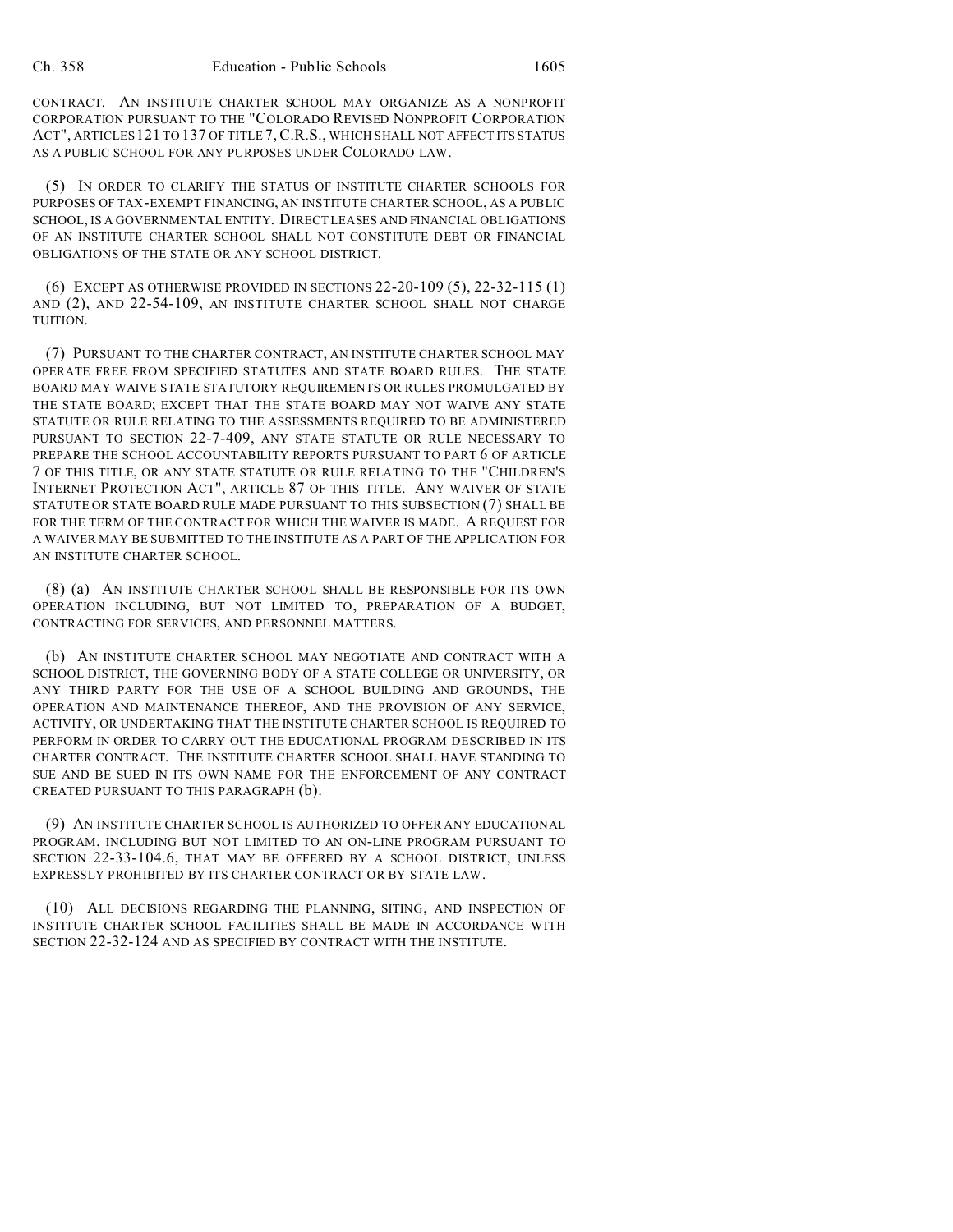**22-30.5-508. Institute charter schools - contract contents - regulations repeal.** (1) AN APPROVED INSTITUTE CHARTER SCHOOL APPLICATION SHALL SERVE AS THE BASIS FOR A CHARTER CONTRACT BETWEEN THE INSTITUTE CHARTER SCHOOL AND THE INSTITUTE.

(2) (a) A CHARTER CONTRACT BETWEEN AN INSTITUTE CHARTER SCHOOL AND THE INSTITUTE COMPLETED ON OR AFTER JULY 1, 2004, BUT PRIOR TO JULY 1, 2010, SHALL INCLUDE A STATEMENT SPECIFYING HOW THE INSTITUTE CHARTER SCHOOL INTENDS TO USE THE ONE-PERCENT INCREASE IN THE STATEWIDE BASE PER PUPIL FUNDING FOR STATE FISCAL YEARS 2001-02 THROUGH 2010-11 REQUIRED BY SECTION 17 OF ARTICLE IX OF THE STATE CONSTITUTION TO RAISE STUDENT ACHIEVEMENT.

(b) THIS SUBSECTION (2) IS REPEALED, EFFECTIVE JULY 1, 2011.

(3) THE CHARTER CONTRACT BETWEEN THE INSTITUTE CHARTER SCHOOL AND THE INSTITUTE SHALL REFLECT ALL REQUESTS FOR RELEASE FROM STATE STATUTES AND RULES MADE BY THE INSTITUTE CHARTER SCHOOL APPLICANT. WITHIN FORTY-FIVE DAYS AFTER A REQUEST FOR RELEASE IS RECEIVED BY THE STATE BOARD, THE STATE BOARD SHALL EITHER GRANT OR DENY THE REQUEST. IF THE STATE BOARD GRANTS THE REQUEST, IT MAY ORALLY NOTIFY THE INSTITUTE CHARTER SCHOOL OF ITS DECISION. IF THE STATE BOARD DENIES THE REQUEST, IT SHALL NOTIFY THE INSTITUTE CHARTER SCHOOL IN WRITING THAT THE REQUEST IS DENIED AND SPECIFY THE REASONS FOR DENIAL. IF THE INSTITUTE CHARTER SCHOOL DOES NOT RECEIVE NOTICE OF THE STATE BOARD'S DECISION WITHIN FORTY-FIVE DAYS AFTER SUBMITTAL OF THE REQUEST FOR RELEASE, THE REQUEST SHALL BE DEEMED GRANTED. IF THE STATE BOARD DENIES A REQUEST FOR RELEASE THAT INCLUDES MULTIPLE STATE STATUTES OR RULES, THE DENIAL SHALL SPECIFY THE STATE STATUTES AND RULES FOR WHICH THE RELEASE IS DENIED, AND THE DENIAL SHALL APPLY ONLY TO THOSE STATE STATUTES AND RULES SO SPECIFIED.

(4) A MATERIAL REVISION OF THE TERMS OF THE CHARTER CONTRACT MAY BE MADE ONLY WITH THE APPROVAL OF THE INSTITUTE AND THE GOVERNING BODY OF THE INSTITUTE CHARTER SCHOOL.

(5) ANY TERM INCLUDED IN A CHARTER CONTRACT THAT WOULD REQUIRE AN INSTITUTE CHARTER SCHOOL TO WAIVE OR OTHERWISE FOREGO RECEIPT OF ANY AMOUNT OF OPERATIONAL OR CAPITAL CONSTRUCTION FUNDS PROVIDED TO THE INSTITUTE CHARTER SCHOOL PURSUANT TO THE PROVISIONS OF THIS PART 5 OR PURSUANT TO ANY OTHER PROVISION OF LAW IS HEREBY DECLARED NULL AND VOID AS AGAINST PUBLIC POLICY AND IS UNENFORCEABLE.

**22-30.5-509. Institute charter school application - contents.** (1) THE INSTITUTE CHARTER SCHOOL APPLICATION SHALL BE A PROPOSED AGREEMENT AND SHALL INCLUDE:

(a) THE MISSION STATEMENT OF THE INSTITUTE CHARTER SCHOOL, WHICH SHALL BE CONSISTENT WITH THE PRINCIPLES OF THE GENERAL ASSEMBLY'S DECLARED PURPOSES AS SET FORTH IN SECTION 22-30.5-501;

(b) THE GOALS, OBJECTIVES, AND PUPIL PERFORMANCE STANDARDS, IN COMPLIANCE WITH STATE AND FEDERAL LAW, TO BE ACHIEVED BY THE INSTITUTE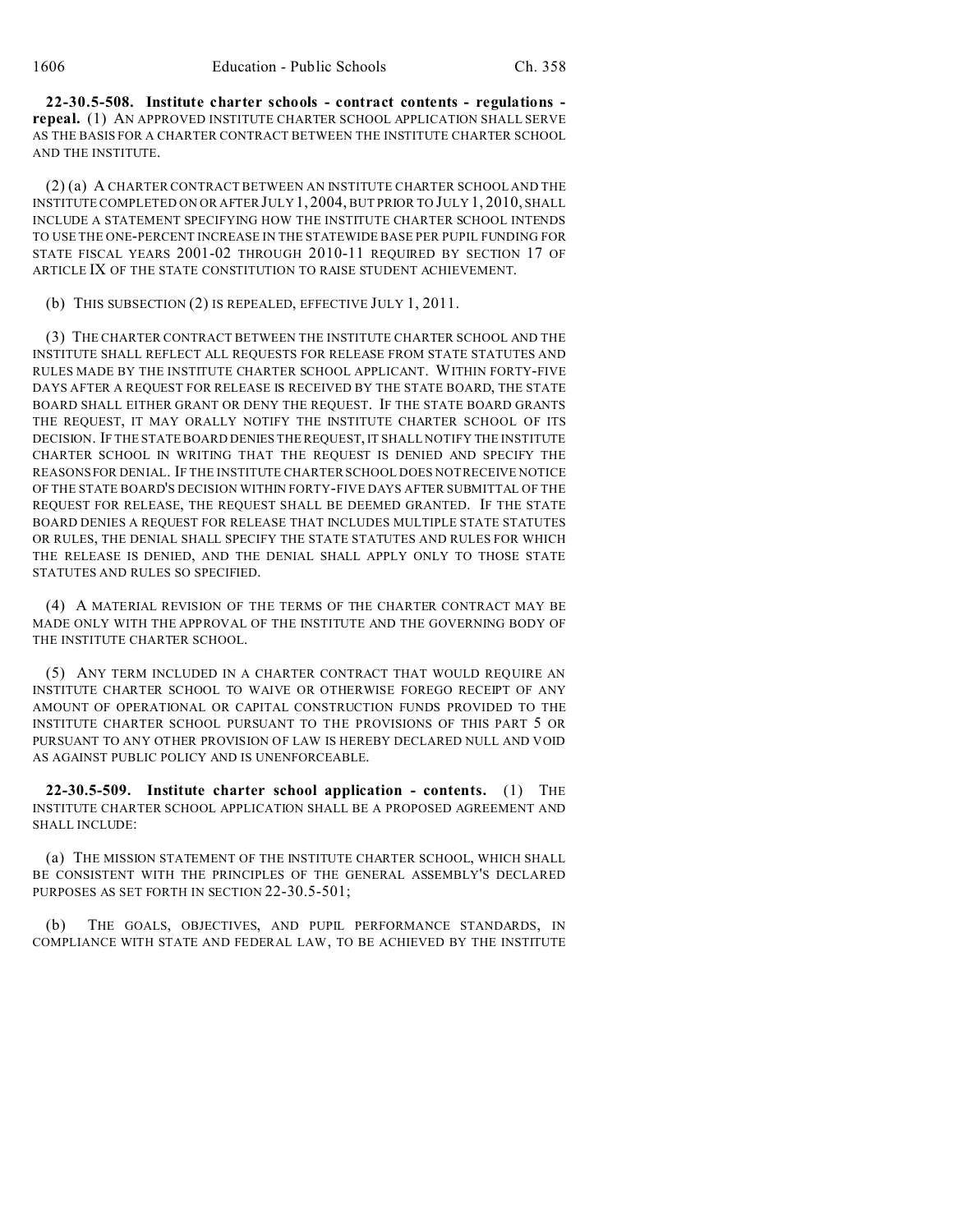CHARTER SCHOOL FOR ALL STUDENTS WHO ENROLL;

(c) EVIDENCE THAT AN ADEQUATE NUMBER OF PARENTS, TEACHERS, PUPILS, OR ANY COMBINATION THEREOF, SUPPORT THE FORMATION OF AN INSTITUTE CHARTER SCHOOL;

(d) A DESCRIPTION OF THE INSTITUTE CHARTER SCHOOL'S EDUCATIONAL PROGRAM AND THE PLAN FOR ADMINISTRATION OF THE STATEWIDE ASSESSMENTS DESCRIBED IN ARTICLE 7 OF THIS TITLE;

(e) A DESCRIPTION OF THE INSTITUTE CHARTER SCHOOL'S PLAN FOR EVALUATING PUPIL PERFORMANCE, THE TYPES OF ASSESSMENTS THAT WILL BE USED TO MEASURE PUPIL PROGRESS TOWARDS ACHIEVEMENTOFTHE INSTITUTE CHARTER SCHOOL'S PUPIL PERFORMANCE GOALS FOR ALL STUDENTS ENROLLED, THE TIMELINE FOR ACHIEVEMENT OF THE GOALS, AND THE PROCEDURES FOR TAKING CORRECTIVEACTION IN THE EVENT THAT PUPIL PERFORMANCE AT THE INSTITUTE CHARTER SCHOOL FALLS BELOW SUCH GOALS;

(f) EVIDENCE THAT THE PLAN FOR THE INSTITUTE CHARTER SCHOOL IS ECONOMICALLY SOUND, A PROPOSED BUDGET FOR THE TERM OF THE CONTRACT, AND A DESCRIPTION OF THE MANNER IN WHICH AN ANNUAL AUDIT OF THE FINANCIAL AND ADMINISTRATIVE OPERATIONS OF THE INSTITUTE CHARTER SCHOOL WILL BE CONDUCTED;

(g) A DESCRIPTION OF THE GOVERNANCE AND OPERATION OF THE INSTITUTE CHARTER SCHOOL, INCLUDING THE NATURE AND EXTENTOFPARENTAL, PROFESSIONAL EDUCATOR,AND COMMUNITY INVOLVEMENT IN THE GOVERNANCE AND OPERATION OF THE INSTITUTE CHARTER SCHOOL;

(h) AN EXPLANATION OF THE RELATIONSHIP THAT WILL EXIST BETWEEN THE INSTITUTE CHARTER SCHOOL AND ITS EMPLOYEES, AND THE EMPLOYMENT POLICIES OF THE INSTITUTE CHARTER SCHOOL;

(i) A PLAN FOR THE INSTITUTE CHARTER SCHOOL TO MEET APPLICABLE INSURANCE COVERAGE REQUIREMENTS;

(j) A PLAN FOR THE INSTITUTE CHARTER SCHOOL TO CONDUCT COMMUNITY OUTREACH TO RECRUIT AND RETAIN AT-RISK STUDENTS; AND

(k) A DESCRIPTION OF THE INSTITUTE CHARTER SCHOOL'S ENROLLMENT POLICY, CONSISTENT WITH THE REQUIREMENTS OF SECTION 22-30.5-507 (3), AND THE CRITERIA FOR ENROLLMENT DECISIONS.

**22-30.5-510. Institute charter school application - process - rule-making.**  $(1)$  (a) EXCEPT AS OTHERWISE PROVIDED IN SECTION 22-30.5-506 (2), THE INSTITUTE SHALL RECEIVE AND REVIEW ALL APPLICATIONS FOR INSTITUTE CHARTER SCHOOLS. AN APPLICATION FOR AN INSTITUTE CHARTER SCHOOL MAY BE SUBMITTED BY ONE OR MORE INDIVIDUALS, BY A NON-PROFIT, GOVERNMENTAL, OR OTHER ENTITY OR ORGANIZATION, OR BY AN EXISTING CHARTER SCHOOL AUTHORIZED BY A DISTRICT. THE INSTITUTE'S APPROVAL OF AN APPLICATION FROM AN EXISTING CHARTER SCHOOL SHALL NOT RELIEVE THE CHARTER SCHOOL OF ANY PRE-EXISTING CONTRACTUAL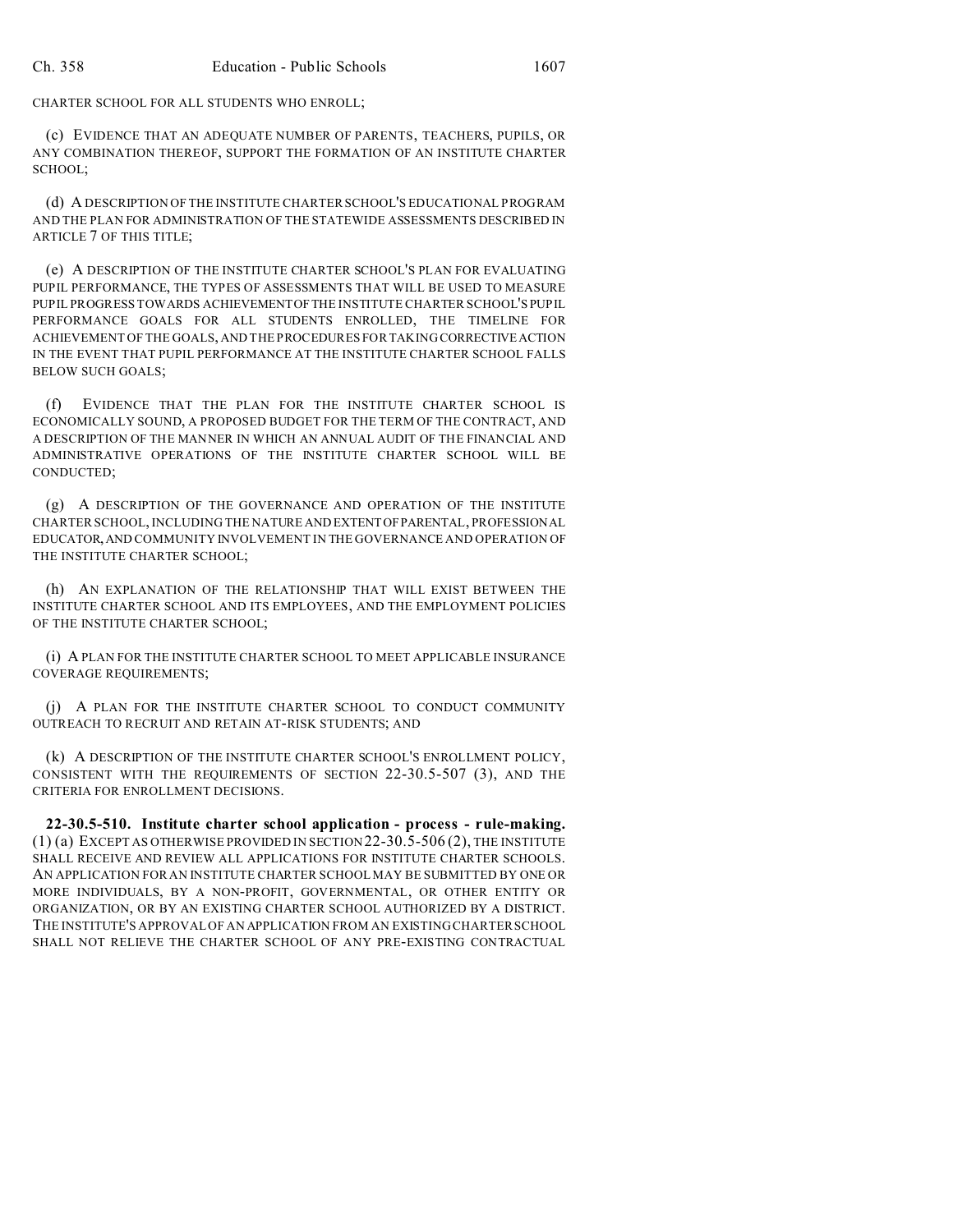OBLIGATIONS OR RELATIONSHIPS, INCLUDING OBLIGATIONS OF THE CHARTER SCHOOL DUE TO THE SCHOOL DISTRICT THAT AUTHORIZED THE CHARTER SCHOOL. THE TRANSFER OF OVERSIGHT OF A CHARTER SCHOOL FROM A SCHOOL DISTRICT TO THE INSTITUTE SHALL NOT BE DEEMED A DISSOLUTION OR OTHER EVENT THAT EMPOWERS OR OBLIGATES THE SCHOOL DISTRICT TO WIND DOWN THE CHARTER SCHOOL'S AFFAIRS OR TO DISPOSE OF THE CHARTER SCHOOL'S ASSETS. AN ENTITY APPLYING FOR AN INSTITUTE CHARTER SCHOOL SHALL FILE AN APPLICATION WITH THE INSTITUTE BY A DATE DETERMINED BY RULE OF THE INSTITUTE BOARD TO BE ELIGIBLE FOR CONSIDERATION FOR THE FOLLOWING SCHOOL YEAR. PRIOR TO ANY CHANGE IN THE APPLICATION DEADLINE, THE INSTITUTE SHALL NOTIFY EACH KNOWN INSTITUTE CHARTER SCHOOL APPLICANT OF THE PROPOSED CHANGE BY CERTIFIED LETTER. IF THE INSTITUTE FINDS THE INSTITUTE CHARTER SCHOOL APPLICATION IS INCOMPLETE, THE INSTITUTE SHALL REQUEST THE NECESSARY INFORMATION FROM THE APPLICANT.

(b) THE INSTITUTE BOARD SHALL SET FORTH BY RULE ALL NECESSARY PROCEDURES FOR THE APPLICATION PROCESS AND FOR APPLICATION REVIEW BY THE INSTITUTE AND THE INSTITUTE BOARD. THE RULES SHALL DESCRIBE A RIGOROUS REVIEW OF THE APPLICATION THAT INCLUDES, BUT IS NOT NECESSARILY LIMITED TO, THE FOLLOWING KEY EVALUATIVE AREAS INVOLVING THE INSTITUTE CHARTER SCHOOL:

- (I) CURRICULUM AND INSTRUCTIONAL PROGRAM;
- (II) NON-ACADEMIC PROGRAM CHARACTERISTICS;
- (III) FINANCIAL VIABILITY;
- (IV) APPROPRIATE GOVERNANCE MODEL AND PROPOSED PRACTICES;

(V) APPROPRIATE, CONSISTENT, CLEAR, AND MEASURABLE ACCOUNTABILITY SYSTEMS; AND

(VI) THE EXTENT TO WHICH THE INSTRUCTIONAL PROGRAM FITS THE MISSION STATEMENT OF THE INSTITUTE CHARTER SCHOOL.

(c) THE RULES DESCRIBED IN PARAGRAPH (b) OF THIS SUBSECTION (1) SHALL REQUIRE THE APPLICANT TO PROVIDE WRITTEN NOTIFICATION OF THE APPLICATION TO THE SCHOOL DISTRICT BOARD OF EDUCATION AND THE SCHOOL DISTRICT ACCOUNTABILITY COMMITTEE OF THE SCHOOL DISTRICT IN WHICH THE PROPOSED INSTITUTE CHARTER SCHOOL IS TO BE LOCATED. THE RULES SHALL PERMIT THE BOARD OF EDUCATION AND THE ACCOUNTABILITY COMMITTEE TO SUBMIT TO THE INSTITUTE WRITTEN COMMENTS CONCERNING THE INSTITUTE CHARTER SCHOOL APPLICATION.

(2) THE INSTITUTE BOARD SHALL RULE BY RESOLUTION ON THE APPLICATION FOR AN INSTITUTE CHARTER SCHOOL IN A PUBLIC HEARING, FOLLOWING REASONABLE PUBLIC NOTICE, WITHIN SIXTY DAYS AFTER RECEIVING THE APPLICATION FILED PURSUANT TO SUBSECTION (1) OF THIS SECTION. ALL NEGOTIATIONS BETWEEN THE INSTITUTE CHARTER SCHOOL AND THE INSTITUTE ON THE CHARTER CONTRACT SHALL BE CONCLUDED, AND ALL TERMS OF THE CHARTER CONTRACT AGREED UPON, NO LATER THAN FORTY-FIVE DAYS AFTER THE INSTITUTE BOARD APPROVES THE APPLICATION FOR AN INSTITUTE CHARTER SCHOOL.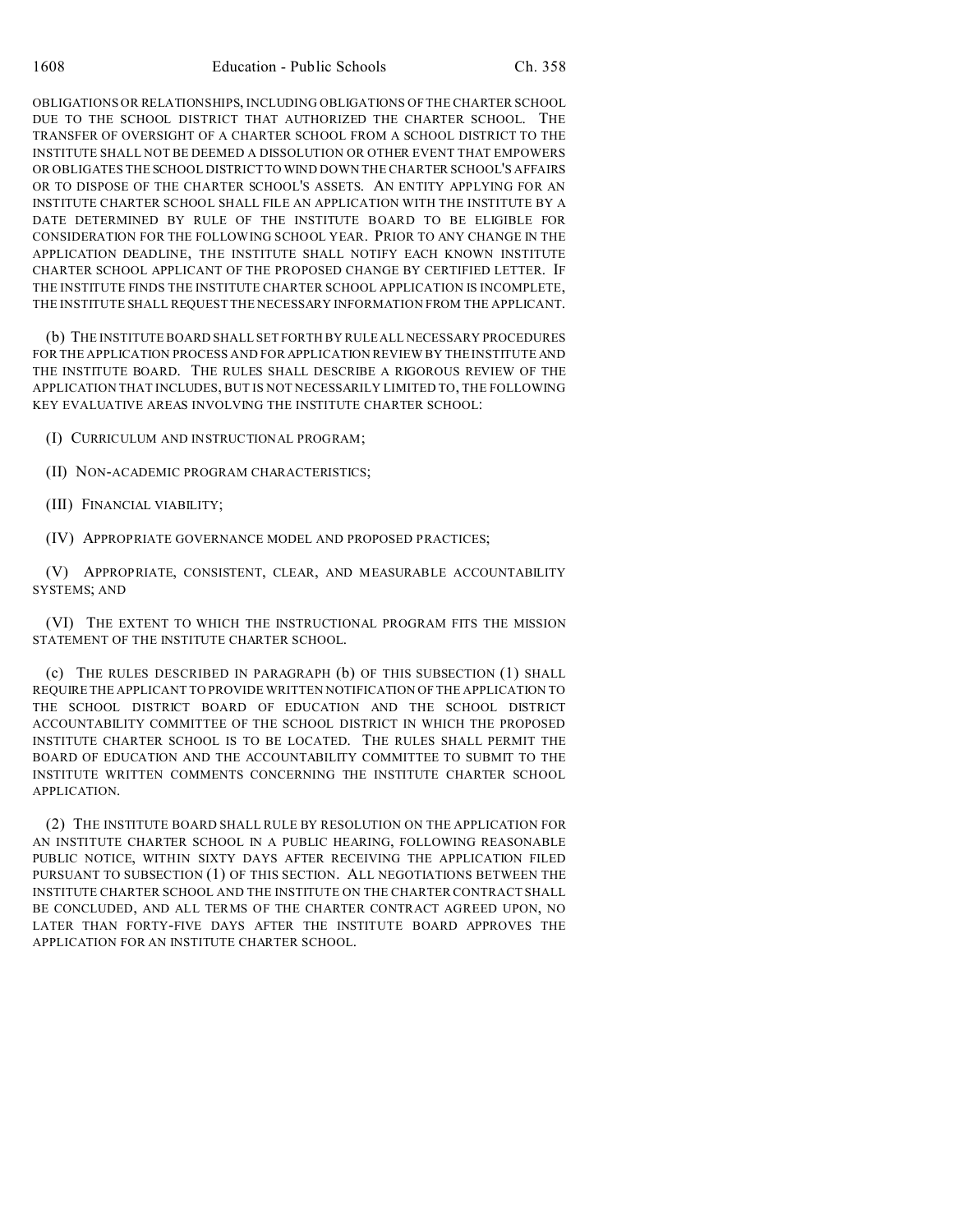(3) THE INSTITUTE CHARTER SCHOOL APPLICANT AND THE INSTITUTE MAY JOINTLY WAIVE THE DEADLINES SET FORTH IN THIS SECTION.

(4) IF THE INSTITUTE DENIES AN INSTITUTE CHARTER SCHOOL APPLICATION, IT SHALL STATE ITS REASONS FOR THE DENIAL. WITHIN THIRTY DAYS AFTER THE DENIAL, THE ENTITY THAT SUBMITTED THE INSTITUTE CHARTER SCHOOL APPLICATION MAY SUBMIT TO THE STATE BOARD A NOTICE OF APPEAL, STATING THE GROUNDS FOR THE APPEAL.

(5) WITHIN SIXTY DAYS AFTER RECEIPT OF A NOTICE OF APPEAL BY THE STATE BOARD AND AFTER REASONABLE PUBLIC NOTICE, THE STATE BOARD SHALL REVIEW THE DECISION OF THE INSTITUTE AND DETERMINE WHETHER THE DECISION WAS ARBITRARY AND CAPRICIOUS. THE STATE BOARD SHALL REMAND THE MATTER TO THE INSTITUTE WITH INSTRUCTIONS TO APPROVE OR DENY THE INSTITUTE CHARTER SCHOOL APPLICATION. THE DECISION OF THE STATE BOARD SHALL BE FINAL AND NOT SUBJECT TO APPEAL.

**22-30.5-511. Institute charter schools - term - renewal of contract - grounds for non-renewal or revocation - appeal.** (1) (a) A NEW CHARTER CONTRACT FOR AN INSTITUTE CHARTER SCHOOL MAY BE APPROVED FOR SUCCEEDING PERIODS OF AT LEAST THREE ACADEMIC YEARS BUT NOT MORE THAN FIVE ACADEMIC YEARS, AND THE CHARTER CONTRACT MAY BE RENEWED FOR A PERIOD NOT TO EXCEED FIVE ACADEMIC YEARS.

(b) NOTWITHSTANDING THE PROVISIONS OF PARAGRAPH (a) OF THIS SUBSECTION (1) TO THE CONTRARY, AN INSTITUTE CHARTER SCHOOL AND THE INSTITUTE MAY AGREE TO EXTEND THE LENGTH OF THE CHARTER CONTRACT BEYOND FIVE ACADEMIC YEARS FOR THE PURPOSE OF ENHANCING THE TERMS OF ANY LEASE OR FINANCIAL OBLIGATION.

(2) AN INSTITUTE CHARTER SCHOOL SHALL SUBMIT AN ANNUAL REPORT TO THE INSTITUTE ON THE INSTITUTE CHARTER SCHOOL'S PROGRESS IN ACHIEVING THE GOALS, OBJECTIVES, PUPIL PERFORMANCE STANDARDS, CONTENT STANDARDS, AND OTHER TERMS OF THE PENDING CHARTER CONTRACT. THE INSTITUTE SHALL CONSIDER, DURING THE REVIEW OF A RENEWAL APPLICATION, THE ANNUAL REPORTS SUBMITTED BY THE INSTITUTE CHARTER SCHOOL DURING THE TERM OF THE PENDING CHARTER CONTRACT.

(3) THE INSTITUTE BOARD MAY REVOKE OR DENY RENEWAL OF A CHARTER CONTRACT IF THE INSTITUTE BOARD DETERMINES THAT THE INSTITUTE CHARTER SCHOOL DID ANY OF THE FOLLOWING:

(a) COMMITTED A MATERIAL VIOLATION OF ANY OF THE CONDITIONS, STANDARDS, OR PROCEDURES SET FORTH IN THE CHARTER CONTRACT OF THE INSTITUTE CHARTER SCHOOL;

(b) FAILED TO MEET OR MAKE REASONABLE PROGRESS TOWARD ACHIEVEMENT OF THE CONTENT STANDARDS OR PUPIL PERFORMANCE STANDARDS IDENTIFIED IN THE CHARTER CONTRACT OF THE INSTITUTE CHARTER SCHOOL;

(c) RECEIVED AN OVERALL ACADEMIC PERFORMANCE RATING OF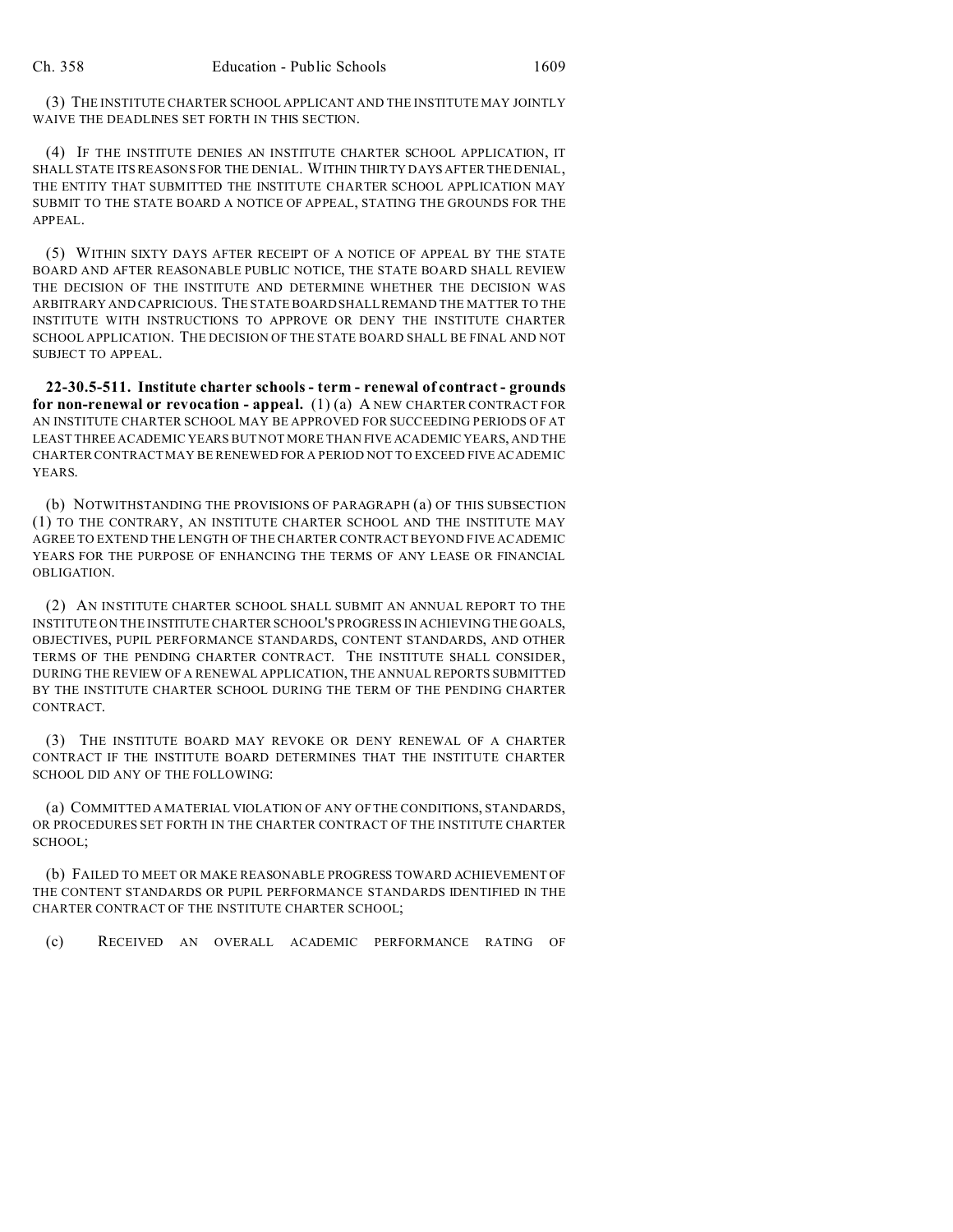"UNSATISFACTORY" PURSUANT TO SECTION 22-7-604 (5), UPON THE COMPLETION OF THE THIRD SCHOOL YEAR OF OPERATION UNDER A SCHOOL IMPROVEMENT PLAN PURSUANT TO SECTION 22-7-609, AND THE STATE BOARD RECOMMENDED THAT THE INSTITUTE CHARTER SCHOOL BE CONVERTED TO AN INDEPENDENT CHARTER SCHOOL PURSUANT TO SECTION 22-7-609 (5) (b);

(d) FAILED TO MEET GENERALLY ACCEPTED STANDARDS OF FISCAL MANAGEMENT; OR

(e) VIOLATED ANY PROVISION OF LAW FROM WHICH THE INSTITUTE CHARTER SCHOOL WAS NOT SPECIFICALLY EXEMPTED.

(4) IN ADDITION, THE INSTITUTE BOARD MAY DENY RENEWAL OF A CHARTER CONTRACT UPON A DETERMINATION BY THE INSTITUTE BOARD THAT IT IS NOT IN THE BEST INTERESTS OF THE PUPILS ATTENDING THE INSTITUTE CHARTER SCHOOL TO CONTINUE THE OPERATION OF THE INSTITUTE CHARTER SCHOOL.

(5) (a) IF THE INSTITUTE REVOKES OR DENIES RENEWAL OF A CHARTER CONTRACT OF AN INSTITUTE CHARTER SCHOOL, THE INSTITUTE BOARD SHALL STATE ITS REASONS FOR THE REVOCATION OR DENIAL.

(b) (I) THE STATE BOARD, UPON RECEIPT OF A NOTICE OF APPEAL OR UPON ITS OWN MOTION, MAY REVIEW DECISIONS OF THE INSTITUTE BOARD CONCERNING THE REVOCATION OR NONRENEWAL OF AN INSTITUTE CHARTER SCHOOL'S CHARTER CONTRACT. AN INSTITUTE CHARTER SCHOOL OR ANY OTHER PERSON WHO WISHES TO APPEAL A DECISION OF THE INSTITUTE BOARD CONCERNING THE REVOCATION OR NONRENEWAL OF A CHARTER CONTRACT SHALL PROVIDE THE STATE BOARD AND THE INSTITUTE BOARD WITH A NOTICE OF APPEAL WITHIN THIRTY DAYS AFTER THE INSTITUTE BOARD'S DECISION. THE PERSON BRINGING THE APPEAL SHALL LIMIT THE GROUNDS OF THE APPEAL TO THE GROUNDS FOR THE REVOCATION OR THE NONRENEWAL OF THE CHARTER CONTRACT SPECIFIED BY THE INSTITUTE BOARD. THE NOTICE SHALL INCLUDE A BRIEF STATEMENT OF THE REASONS THE PERSON CONTENDS THE INSTITUTE BOARD'S REVOCATION OR NONRENEWAL OF THE CHARTER CONTRACT WAS IN ERROR.

(II) WITHIN SIXTY DAYS AFTER RECEIPT OF THE NOTICE OF APPEAL OR THE MAKING OF A MOTION TO REVIEW BY THE STATE BOARD AND AFTER REASONABLE PUBLIC NOTICE, THE STATE BOARD, AT A PUBLIC HEARING WHICH MAY BE HELD IN THE SCHOOL DISTRICT IN WHICH THE INSTITUTE CHARTER SCHOOL IS LOCATED, SHALL REVIEW THE DECISION OF THE INSTITUTE BOARD AND MAKE ITS FINDINGS. IF THE STATE BOARD FINDS THAT THE INSTITUTE BOARD'S DECISION WAS CONTRARY TO THE BEST INTERESTS OF THE PUPILS ATTENDING THE INSTITUTE CHARTER SCHOOL, THE STATE BOARD SHALL REMAND SUCH FINAL DECISION TO THE INSTITUTE BOARD WITH INSTRUCTIONS TO RENEW OR REINSTATE THE CHARTER CONTRACT OF THE INSTITUTE CHARTER SCHOOL. THE DECISION OF THE STATE BOARD SHALL BE FINAL AND NOT SUBJECT TO APPEAL.

**22-30.5-512. Institute charter schools - employee retirement funds.** A LOCAL BOARD OF EDUCATION SHALL DETERMINE BY POLICY OR BY NEGOTIATED AGREEMENT, IFONE EXISTS, THE EMPLOYMENT STATUS OF SCHOOL DISTRICT EMPLOYEESEMPLOYED BY AN INSTITUTE CHARTER SCHOOL WHO SEEK TO RETURN TO EMPLOYMENT WITH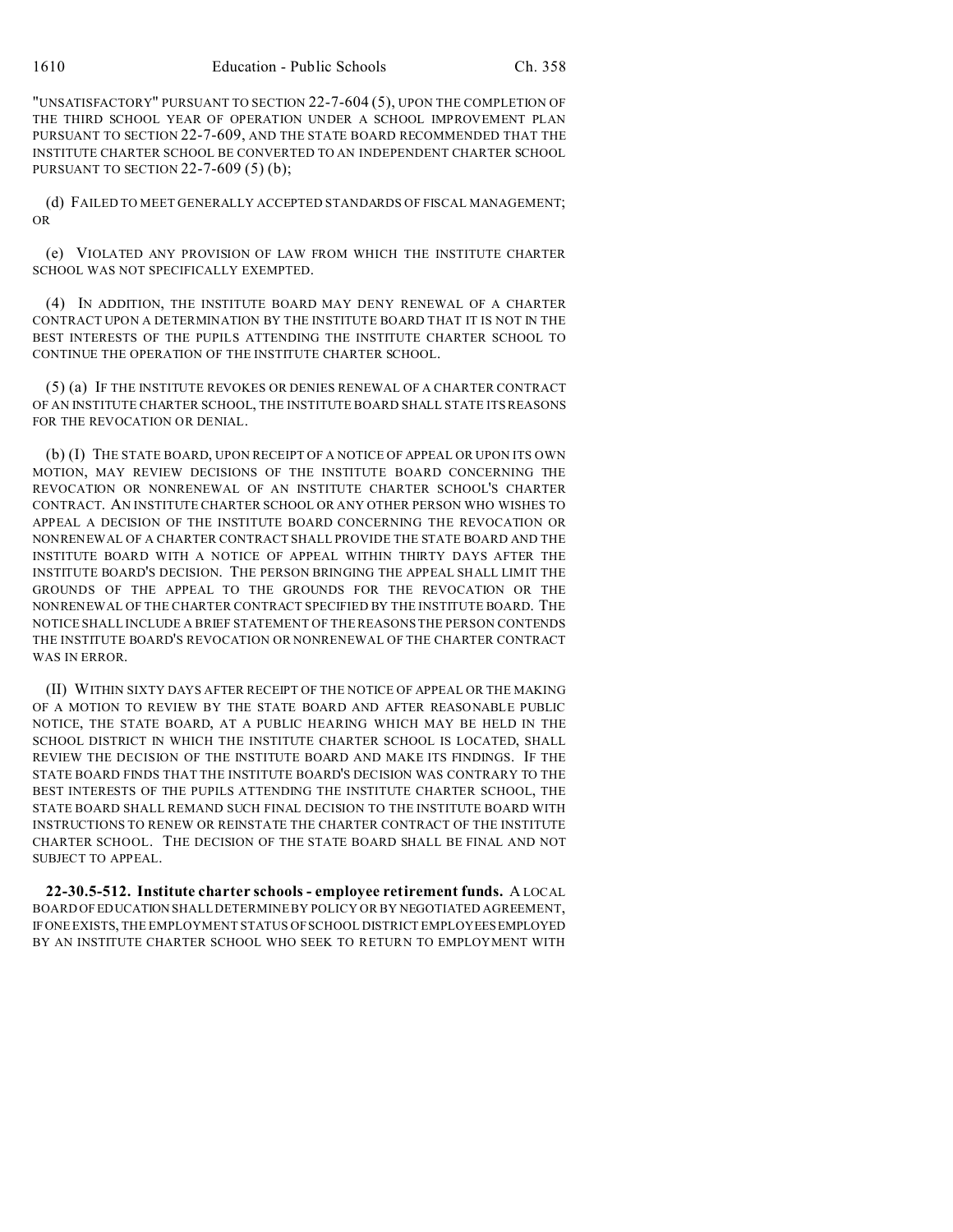PUBLIC SCHOOLS IN THE SCHOOL DISTRICT. EMPLOYEES OF AN INSTITUTE CHARTER SCHOOL SHALL BE MEMBERS OF THE PUBLIC EMPLOYEES' RETIREMENT ASSOCIATION. THE INSTITUTE CHARTER SCHOOL AND THE EMPLOYEE SHALL CONTRIBUTE THE APPROPRIATE RESPECTIVE AMOUNTS AS REQUIRED BY THE FUNDS OF SUCH ASSOCIATION.

**22-30.5-513. Institute charter schools - district charter schools - funding.** (1) AS USED IN THIS SECTION, UNLESS THE CONTEXT OTHERWISE REQUIRES:

(a) "ACCOUNTING DISTRICT" MEANS THE SCHOOL DISTRICT WITHIN WHOSE GEOGRAPHIC BOUNDARIES AN INSTITUTE CHARTER SCHOOL IS PHYSICALLY LOCATED.

(b) "ADJUSTED DISTRICT PER PUPIL REVENUES" MEANS THE ACCOUNTING DISTRICT'S PER PUPIL FUNDING PLUS THE ACCOUNTING DISTRICT'S AT-RISK PER PUPIL FUNDING.

(c) "ADMINISTRATIVE OVERHEAD COSTS" MEANS ALL ACTUAL AND REASONABLE COSTS INCURRED BY THE INSTITUTE AS A RESULT OF ITS PERFORMANCE OF ITS OBLIGATIONS PURSUANT TO THIS PART 5. "ADMINISTRATIVE OVERHEAD COSTS" SHALL NOT INCLUDE ANY COSTS INCURRED IN ORDER TO DELIVER SERVICES THAT AN INSTITUTE CHARTER SCHOOL MAY PURCHASE AT ITS DISCRETION.

(d) "AT-RISK PUPILS" SHALL HAVE THE SAME MEANING AS PROVIDED IN SECTION 22-54-103 (1.5).

(e) "DISTRICT AT-RISK FUNDING" MEANS THE AMOUNT OF FUNDING DETERMINED IN ACCORDANCE WITH THE FORMULAS DESCRIBED IN SECTION 22-54-104 (4).

(f) "DISTRICT AT-RISK PER PUPIL FUNDING" MEANS THE AMOUNT OF FUNDING DETERMINED IN ACCORDANCE WITH THE FOLLOWING FORMULA:

(THE ACCOUNTING DISTRICT'S AT-RISK FUNDING DIVIDED BY THE ACCOUNTING DISTRICT'S FUNDED PUPIL COUNT) X (THE DISTRICT CHARTER SCHOOL'S PERCENTAGE OF PUPILS ELIGIBLE FOR FREE LUNCH DIVIDED BY THE ACCOUNTING DISTRICT'S PERCENTAGE OF PUPILS ELIGIBLE FOR FREE LUNCH)

(g) "DISTRICT CHARTER SCHOOL" MEANS A CHARTER SCHOOL AUTHORIZED ON OR AFTER THE EFFECTIVE DATE OF THIS SECTION BY A SCHOOL DISTRICT THAT HAS RETAINED EXCLUSIVE AUTHORITY TO AUTHORIZE CHARTER SCHOOLS PURSUANT TO THE PROVISIONS OF SECTION 22-30.5-504.

(h) "DISTRICT FUNDED PUPIL COUNT" SHALL HAVE THE SAME MEANING AS PROVIDED IN SECTION 22-54-103 (7).

(i) "DISTRICT PER PUPIL FUNDING" MEANS AN ACCOUNTING DISTRICT'S PER PUPIL FUNDING AS DETERMINEDIN ACCORDANCE WITH THE FORMULA DESCRIBED IN SECTION 22-54-104 (3).

(j) "DISTRICT PER PUPIL ON-LINE FUNDING" MEANS THE MINIMUM PER PUPIL FUNDING, AS DEFINED IN SECTION 22-54-104 (3.5), FOR ANY BUDGET YEAR.

(k) "ON-LINE PUPIL ENROLLMENT" MEANS THE NUMBER OF PUPILS, ON OCTOBER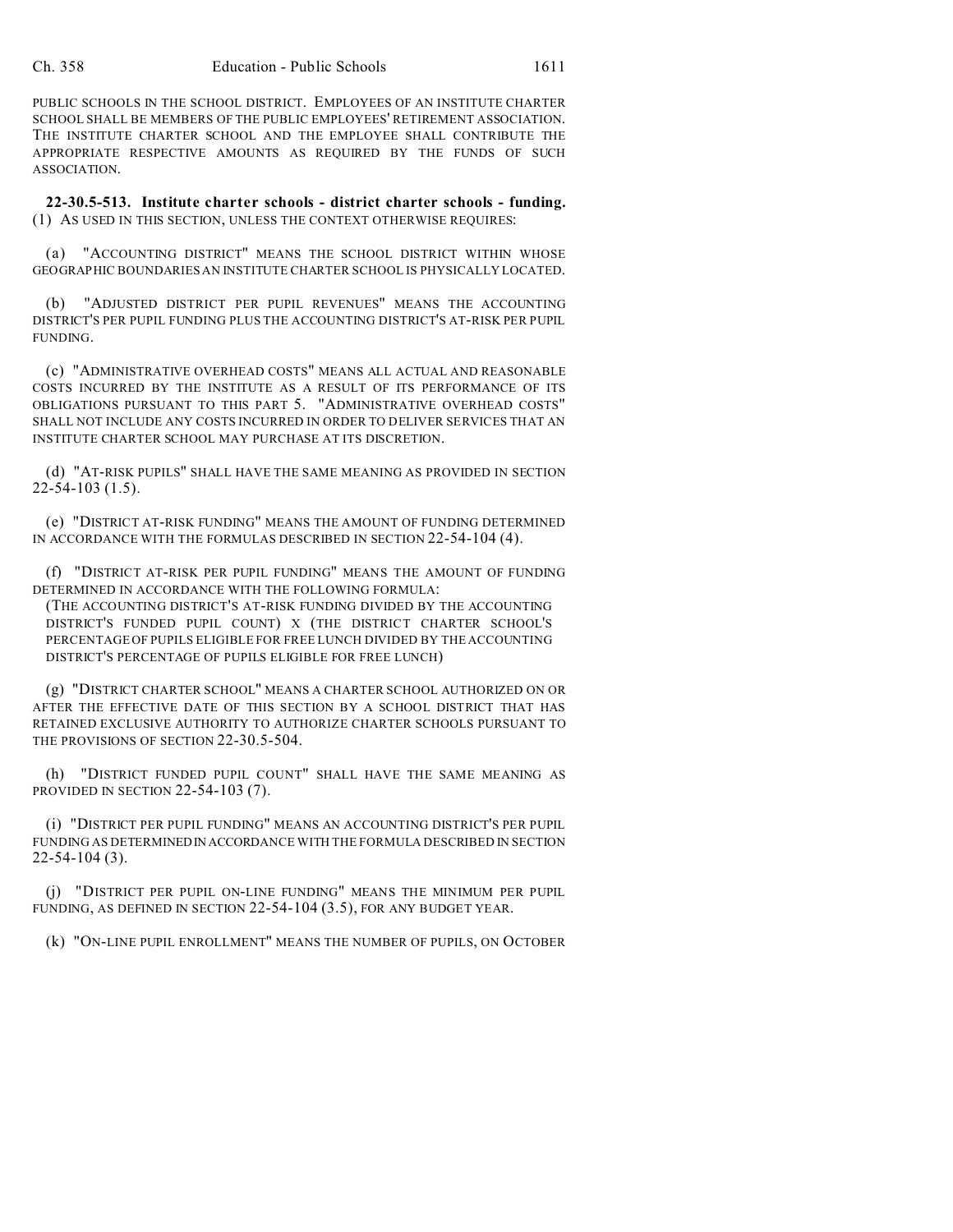1 WITHIN THE APPLICABLE BUDGET YEAR OR THE SCHOOL DAY NEAREST SAID DATE, ENROLLED IN, ATTENDING, AND ACTIVELY PARTICIPATING IN, AN ON-LINE PROGRAM CREATED PURSUANT TO SECTION 22-33-104.6 BY THE INSTITUTE CHARTER SCHOOL, WHICH PUPILS MEET THE REQUIREMENTS SPECIFIED IN SECTION 22-33-104.6 (4) (a) OR ARE EXEMPT PURSUANT TO RULES ADOPTED BY THE STATE BOARD PURSUANT TO SECTION 22-33-104.6 (7).

(l) "PUPIL ENROLLMENT" SHALL HAVE THE SAME MEANING AS PROVIDED IN SECTION 22-54-103 (10).

(m) "QUALIFIED CHARTER SCHOOL" SHALL HAVE THE SAME MEANING AS PROVIDED IN SECTION 22-54-124 (1) (f.6).

(n) "SCHOOL DISTRICT" MEANS A SCHOOL DISTRICT THAT:

(I) HAS RETAINED EXCLUSIVE AUTHORITY PURSUANT TO THE PROVISIONS OF SECTION 22-30.5-504; AND

(II) HAS MORE THAN FORTY PERCENT OF ITS PUPIL ENROLLMENT CONSISTING OF AT-RISK PUPILS.

(2) (a) AS PART OF THE CHARTER CONTRACT, THE INSTITUTE CHARTER SCHOOL AND THE INSTITUTE SHALL AGREE ON FUNDING AND ANY SERVICES TO BE PROVIDED BY THE INSTITUTE OR BY OTHER PARTIES TO THE INSTITUTE CHARTER SCHOOL.

(b) FOR BUDGET YEAR 2004-05 AND BUDGET YEARS THEREAFTER, EACH INSTITUTE CHARTER SCHOOL AND THE INSTITUTE SHALL NEGOTIATE FUNDING UNDER THE CHARTER CONTRACT AT A MINIMUM OF NINETY-FIVE PERCENT OF THE INSTITUTE CHARTER SCHOOL'S ACCOUNTING DISTRICT'S ADJUSTED PER PUPIL REVENUES FOR EACH PUPIL ENROLLED IN THE INSTITUTE CHARTER SCHOOL WHO IS NOT AN ON-LINE PUPIL AND NINETY-FIVE PERCENT OF THE INSTITUTE CHARTER SCHOOL'S ACCOUNTING DISTRICT'S PER PUPIL ON-LINE FUNDING FOR EACH ON-LINE PUPIL ENROLLED IN THE INSTITUTE CHARTER SCHOOL. THE INSTITUTE MAY RETAIN THE ACTUAL AMOUNT OF THE INSTITUTE CHARTER SCHOOL'S PER PUPIL SHARE OF THE ADMINISTRATIVE OVERHEAD COSTS FOR SERVICES ACTUALLY PROVIDED TO THE INSTITUTE CHARTER SCHOOL; EXCEPT THAT THE INSTITUTE MAY RETAIN NO MORE THAN THE ACTUAL COST OF THE ADMINISTRATIVE OVERHEAD COSTS NOT TO EXCEED THREE PERCENT OF THE ACCOUNTING DISTRICT'S PER PUPIL REVENUES FOR EACH PUPIL, WHO IS NOT AN ON-LINE PUPIL, ENROLLED IN THE INSTITUTE CHARTER SCHOOL, AND THREE PERCENT OF THE ACCOUNTING DISTRICT'S PER PUPIL ON-LINE FUNDING FOR EACH ON-LINE PUPIL ENROLLED IN THE INSTITUTE CHARTER SCHOOL.

(c) EACH INSTITUTE CHARTER SCHOOL SHALL PAY AN AMOUNT EQUAL TO THE PER PUPIL COST INCURRED BY THE INSTITUTE IN PROVIDING FEDERALLY REQUIRED EDUCATIONAL SERVICES, MULTIPLIED BY THE NUMBER OF STUDENTS ENROLLED IN THE INSTITUTE CHARTER SCHOOL. AT EITHER PARTY'S REQUEST, THE INSTITUTE CHARTER SCHOOL AND THE INSTITUTE MAY NEGOTIATE AND INCLUDE IN THE CHARTER CONTRACT ALTERNATE ARRANGEMENTS FOR THE PROVISION OF AND PAYMENT FOR FEDERALLY REQUIRED EDUCATIONAL SERVICES, INCLUDING, BUT NOT NECESSARY LIMITED TO, A REASONABLE RESERVE NOT TO EXCEED FIVE PERCENT OF THE INSTITUTE'S TOTAL BUDGET FOR PROVIDING FEDERALLY REQUIRED EDUCATIONAL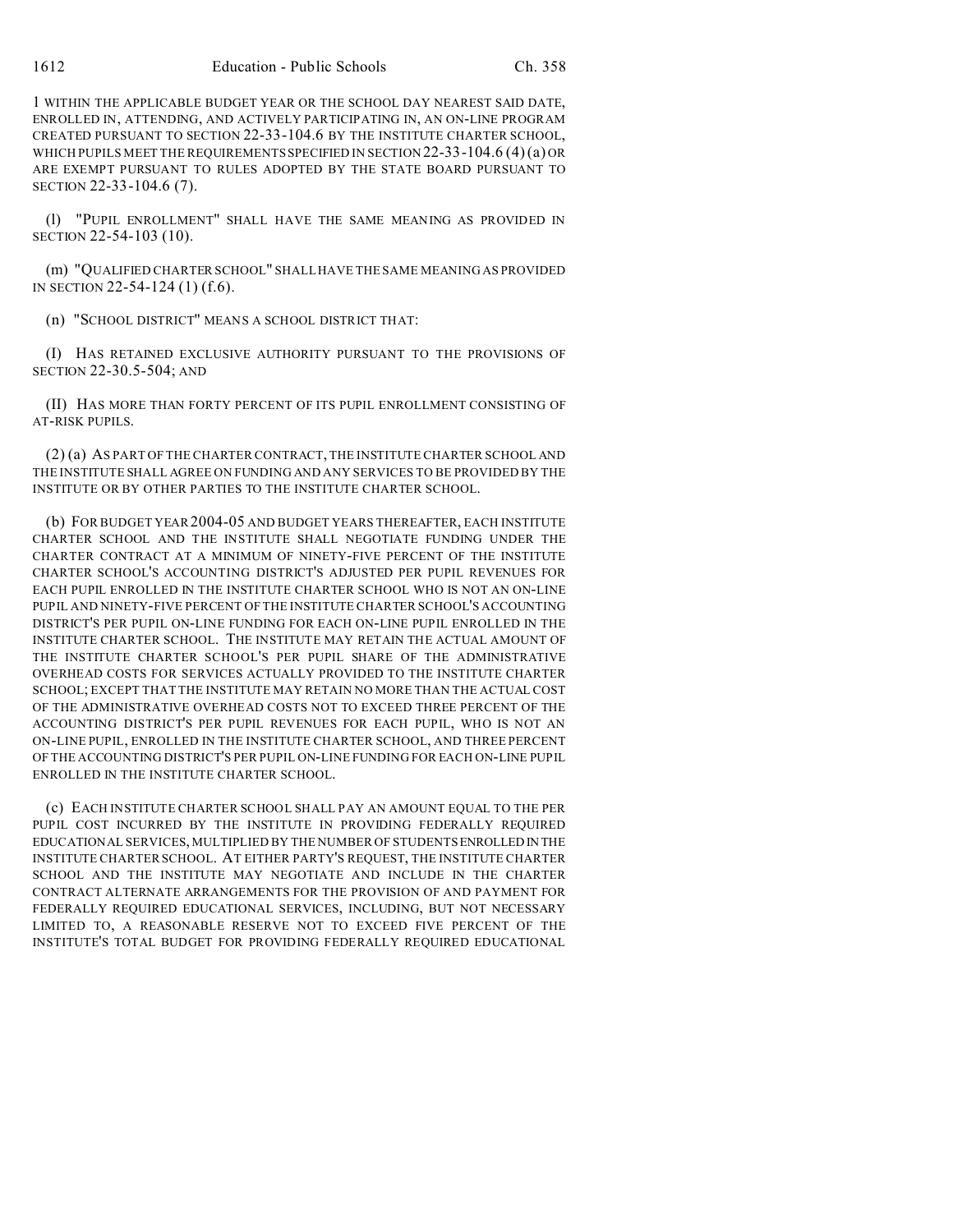SERVICES. THE RESERVE SHALL ONLY BE USED BY THE INSTITUTE TO OFFSET EXCESS COSTS OF PROVIDING SERVICES TO STUDENTS WITH DISABILITIES ENROLLED IN ANY INSTITUTE CHARTER SCHOOL.

(d) (I) WITHIN NINETY DAYS AFTER THE END OF EACH FISCAL YEAR, THE INSTITUTE SHALL PROVIDE TO EACH INSTITUTE CHARTER SCHOOL AN ITEMIZED ACCOUNTING OF ALL THE INSTITUTE'S ADMINISTRATIVE OVERHEAD COSTS. THE ACTUAL ADMINISTRATIVE OVERHEAD COSTS SHALL BE THE AMOUNT CHARGED TO THE INSTITUTE CHARTER SCHOOL. ANY DIFFERENCE, WITHIN THE LIMITATIONS OF THIS SUBSECTION (2), BETWEEN THE AMOUNT INITIALLY CHARGED TO THE INSTITUTE CHARTER SCHOOL AND THE ACTUAL COST SHALL BE RECONCILED AND PAID TO THE OWED PARTY.

(II) WITHIN NINETY DAYS AFTER THE END OF EACH FISCAL YEAR, THE INSTITUTE SHALL PROVIDE TO EACH INSTITUTE CHARTER SCHOOL AN ITEMIZED ACCOUNTING OF ALL THE ACTUAL COSTS OF ANY ADDITIONAL SERVICES THE INSTITUTE CHARTER SCHOOL CHOSE AT ITS DISCRETION TO PURCHASE AS PROVIDED IN PARAGRAPH (b) OF SUBSECTION(4) OF THIS SECTION. ANY DIFFERENCE BETWEEN THE AMOUNT INITIALLY CHARGED TO THE INSTITUTE CHARTER SCHOOL AND THE ACTUAL COST SHALL BE RECONCILED AND PAID TO THE OWED PARTY.

(3) (a) ON OR BEFORE NOVEMBER 10 OF EACH YEAR, THE INSTITUTE SHALL CERTIFY TO THE STATE BOARD EACH INSTITUTE CHARTER SCHOOL'S PUPIL ENROLLMENT AND ON-LINE PUPIL ENROLLMENT FOR THAT YEAR. IN CERTIFYING THE PUPIL ENROLLMENT OF EACH INSTITUTE CHARTER SCHOOL TO THE STATE BOARD, THE INSTITUTE SHALL SPECIFY THE NUMBER OF PUPILS ENROLLED IN HALF-DAY KINDERGARTEN;THENUMBER OF PUPILS ENROLLED IN FULL-DAY KINDERGARTEN; THE NUMBER OF PUPILS ENROLLED IN FIRST GRADETHROUGHTWELFTH GRADE, SPECIFYING THOSE WHO ARE ENROLLED AS FULL-TIME STUDENTS AND THOSE WHO ARE ENROLLED AS LESS THAN FULL-TIME STUDENTS; THE NUMBER OF EXPELLED PUPILS RECEIVING EDUCATIONAL SERVICES PURSUANT TO SECTION 22-33-203; THE NUMBER OF PUPILS RECEIVING EDUCATIONAL PROGRAMS UNDER THE "EXCEPTIONAL CHILDREN'S EDUCATIONAL ACT", ARTICLE 20 OF THIS TITLE; AND THE NUMBER OF AT-RISK PUPILS. THE INSTITUTE SHALL ALSO NOTIFY THE DEPARTMENT AS TO WHETHER EACH INSTITUTE CHARTER SCHOOL IS A QUALIFIED CHARTER SCHOOL.

(b) FOR PURPOSES OF THE "PUBLIC SCHOOL FINANCE ACT OF 1994", ARTICLE 54 OF THIS TITLE, THE DEPARTMENT SHALL ADD THE PUPILS ENROLLED IN AN INSTITUTE CHARTER SCHOOL TO THE FUNDED PUPIL COUNTANDTHE ON-LINE PUPIL ENROLLMENT OF THE INSTITUTE CHARTER SCHOOL'S ACCOUNTING DISTRICT.

(4) (a) FOR EACH INSTITUTE CHARTER SCHOOL, THE DEPARTMENT SHALL WITHHOLD FROM THE STATE EQUALIZATION PAYMENTS OF THE INSTITUTE CHARTER SCHOOL'S ACCOUNTING DISTRICT AN AMOUNT EQUAL TO ONE HUNDRED PERCENT OF THE ADJUSTED PER PUPIL REVENUES MULTIPLIED BY THE NUMBER OF PUPILS ENROLLED IN THE INSTITUTE CHARTER SCHOOL WHO ARE NOT ON-LINE PUPILS PLUS AN AMOUNT EQUAL TO ONE HUNDRED PERCENT OF THE DISTRICT PER PUPIL ON-LINE FUNDING MULTIPLIED BY THE NUMBER OF ON-LINE PUPILS ENROLLED IN THE INSTITUTE CHARTER SCHOOL. THE DEPARTMENT SHALL FORWARD TO THE INSTITUTE THE AMOUNT WITHHELD MINUS AN AMOUNT NOT TO EXCEED TWO PERCENT OF THE AMOUNT WITHHELD THAT MAY BE RETAINED BY THE DEPARTMENT AS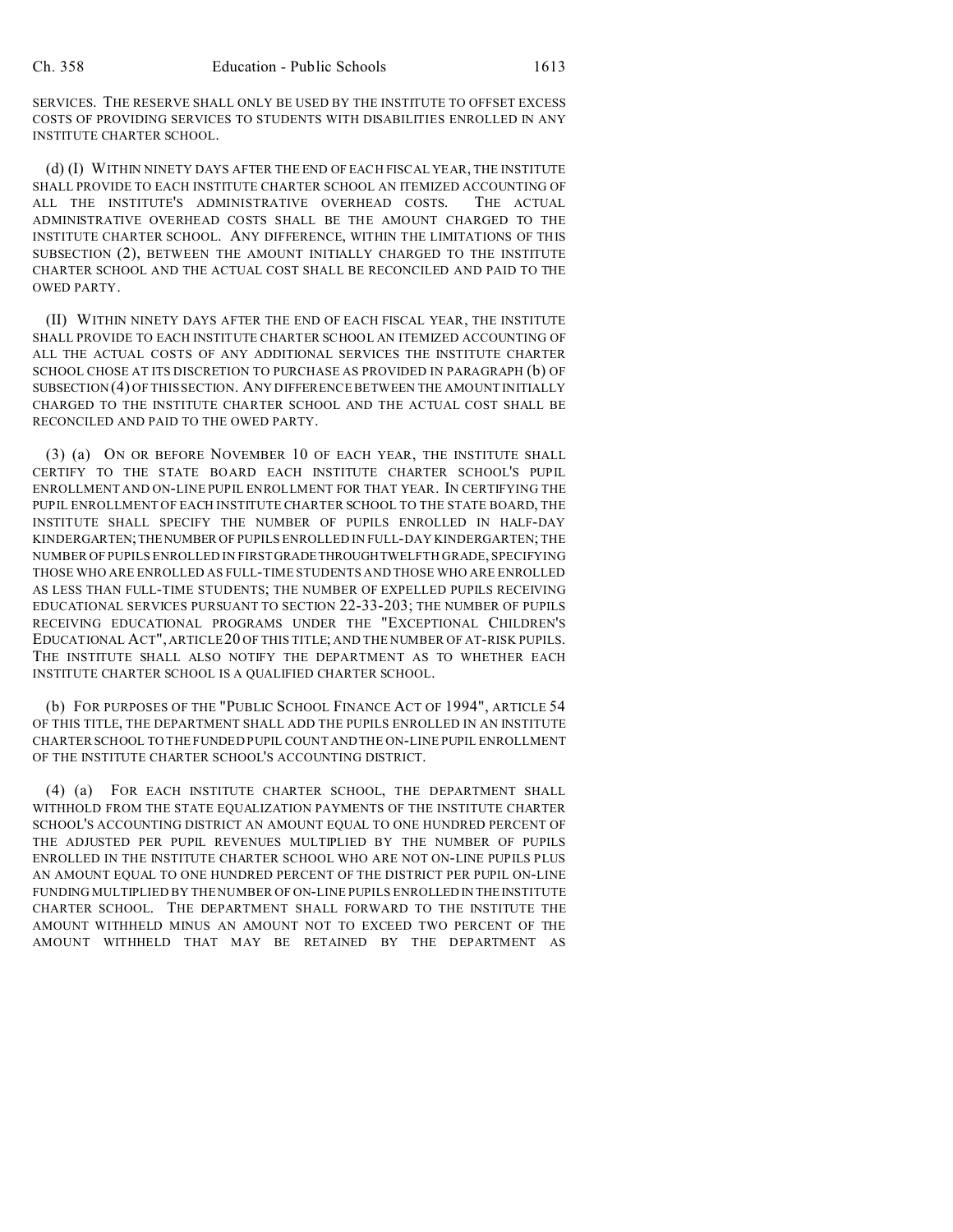REIMBURSEMENT FOR THE REASONABLE AND NECESSARY COSTS TO THE DEPARTMENT TO IMPLEMENT THE PROVISIONS OF THIS PART 5. THE INSTITUTE SHALL FORWARD TO EACH INSTITUTE CHARTER SCHOOL AN AMOUNT EQUAL TO THE INSTITUTE CHARTER SCHOOL'S PUPIL ENROLLMENT MULTIPLIED BY THE ADJUSTED PER PUPIL REVENUES OF THE INSTITUTE CHARTER SCHOOL'S ACCOUNTING DISTRICT, MINUS THE AMOUNT OF THE ACTUAL COSTS INCURRED BY THE INSTITUTE IN PROVIDING NECESSARY ADMINISTRATION, OVERSIGHT, AND MANAGEMENT SERVICES TO THE INSTITUTE CHARTER SCHOOL, NOT TO EXCEED THREE PERCENT OF THE AMOUNT WITHHELD, AND MINUS THE AMOUNT AGREED TO IN THE INSTITUTE CHARTER CONTRACT FOR ANY ADDITIONAL SERVICES, AS PROVIDED IN PARAGRAPH (b) OF THIS SUBSECTION (4).

(b) AS PART OF THE INSTITUTE CHARTER SCHOOL CONTRACT, THE INSTITUTE CHARTER SCHOOL AND THE INSTITUTE BOARD SHALL AGREE ON THE SERVICES, OTHER THAN NECESSARY ADMINISTRATION, OVERSIGHT, AND MANAGEMENT SERVICES, TO BE PROVIDED TO THE INSTITUTE CHARTER SCHOOL BY ANYTHIRD PARTY WITH WHICH THE INSTITUTE OR INSTITUTE CHARTER SCHOOL CONTRACTS AND THE COSTS OF THE SERVICES.

(c) FOR BUDGET YEARS 2004-05 THROUGH 2010-11, THE AMOUNT OF FUNDING SPECIFIED IN PARAGRAPH (a) OF THIS SUBSECTION (4) SHALL REFLECT THE ONE-PERCENT INCREASE IN THE STATEWIDE BASE PER PUPIL FUNDING FOR STATE FISCAL YEARS 2001-02 THROUGH 2010-11 RECEIVED BY SCHOOL DISTRICTS AS REQUIRED BY SECTION 17 OF ARTICLE IX OF THE STATE CONSTITUTION.

(5) FOR THE 2004-05 BUDGET YEAR AND BUDGET YEARS THEREAFTER, AND IN ACCORDANCE WITH SECTION 22-30.5-406, THE FUNDING PROVIDED BY THE INSTITUTE TO AN INSTITUTE CHARTER SCHOOL PURSUANT TO THIS SECTION SHALL BE REDUCED BY THE AMOUNT OF ANY DIRECT PAYMENTS OF PRINCIPAL AND INTEREST DUE ON BONDS ISSUED ON BEHALF OF AN INSTITUTE CHARTER SCHOOL BY A GOVERNMENTAL ENTITY FOR THE PURPOSE OF FINANCING INSTITUTE CHARTER SCHOOL CAPITAL CONSTRUCTION THAT WERE MADE BY THE STATE TREASURER ON BEHALF OF THE INSTITUTE CHARTER SCHOOL.

(6) (a) THE GOVERNING BODY OF AN INSTITUTE CHARTER SCHOOL IS AUTHORIZED TO ACCEPT GIFTS, DONATIONS, OR GRANTS OF ANY KIND MADE TO THE INSTITUTE CHARTER SCHOOL AND TO EXPEND OR USE SAID GIFTS, DONATIONS, OR GRANTS IN ACCORDANCE WITH THE CONDITIONS PRESCRIBED BY THE DONOR; HOWEVER, NO GIFT, DONATION, OR GRANT SHALL BE ACCEPTED BY THE GOVERNING BODY IF SUBJECT TO ANY CONDITION CONTRARY TO LAW OR CONTRARY TO THE TERMS OF THE CHARTER CONTRACT BETWEEN THE INSTITUTE CHARTER SCHOOL AND THE INSTITUTE.

(b) MONEYS RECEIVED BY AN INSTITUTE CHARTER SCHOOL FROM ANY SOURCE AND REMAINING IN THEINSTITUTE CHARTER SCHOOL'S ACCOUNTS AT THE END OF A BUDGET YEAR SHALL REMAIN IN THE INSTITUTE CHARTER SCHOOL'S ACCOUNTS FOR USE BY THE INSTITUTE CHARTER SCHOOL DURING SUBSEQUENT BUDGET YEARS AND SHALL NOT REVERT TO THE STATE. MONEYS REMAINING IN THE INSTITUTE CHARTER SCHOOL'S ACCOUNTS UPON REVOCATION OR NONRENEWAL OF THE CHARTER CONTRACT SHALL REVERT TO THE INSTITUTE; EXCEPT THAT ANY GIFTS SHALL BE DISPOSED OF IN ACCORDANCE WITH ANY CONDITIONS PRESCRIBED BY THE DONOR THAT ARE NOT CONTRARY TO LAW.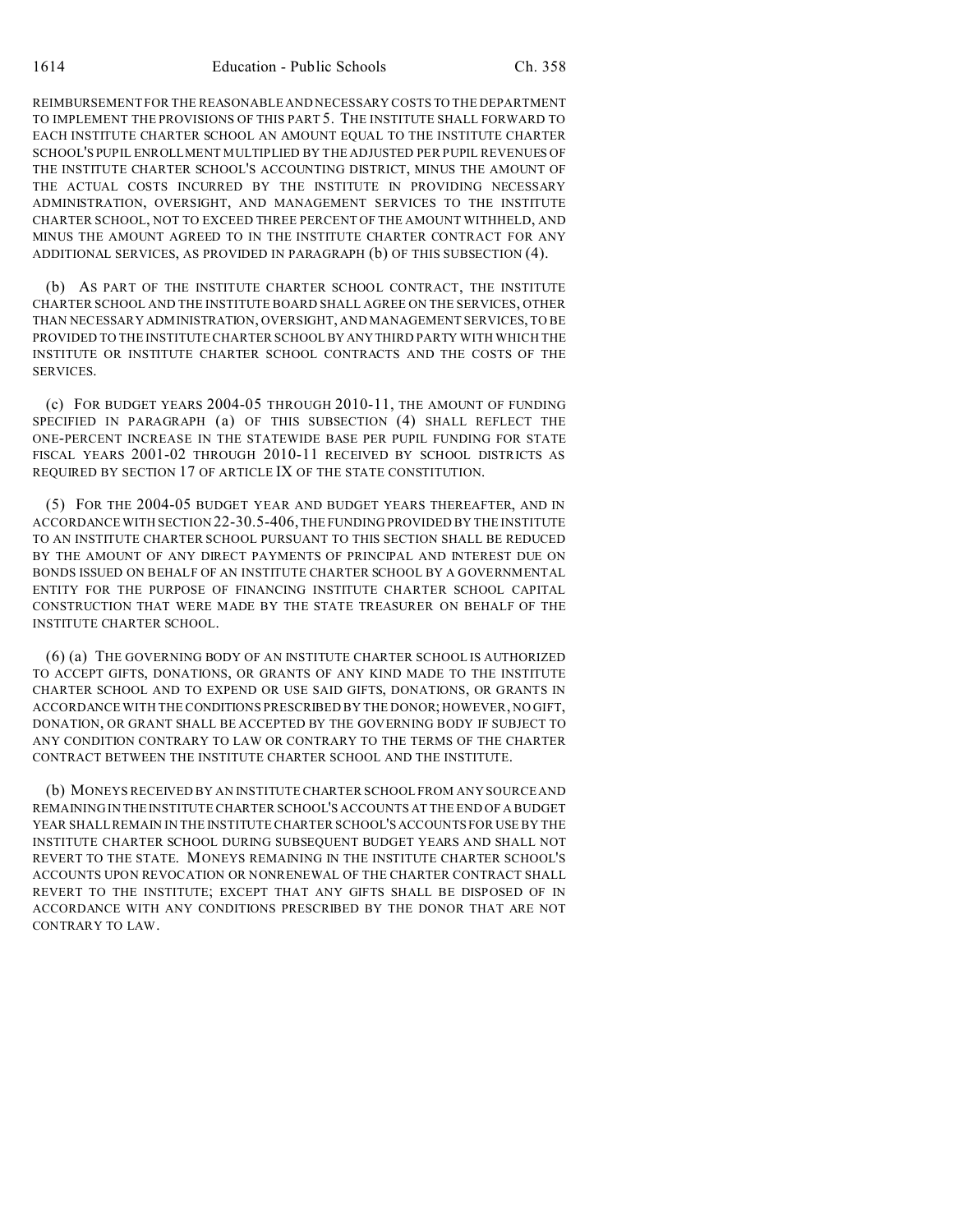(7) (a) FOR BUDGET YEAR 2004-05 AND BUDGET YEARS THEREAFTER, EACH DISTRICT CHARTER SCHOOL AND THE AUTHORIZING SCHOOL DISTRICT SHALL NEGOTIATE FUNDING UNDER THE CONTRACT AT A MINIMUM OF NINETY-FIVE PERCENT OF THE ADJUSTED PER PUPIL REVENUES FOR EACH PUPIL ENROLLED IN THE DISTRICT CHARTER SCHOOL WHO IS NOT AN ON-LINE PUPIL AND NINETY-FIVE PERCENT OF THE DISTRICT PER PUPIL ON-LINE FUNDING FOR EACH ON-LINE PUPIL ENROLLED IN THE DISTRICT CHARTER SCHOOL. THE SCHOOL DISTRICT MAY CHOOSE TO RETAIN THE SUM OF THE ACTUAL AMOUNT OF THE DISTRICT CHARTER SCHOOL'S PER PUPIL SHARE OF THE CENTRAL ADMINISTRATIVEOVERHEAD COSTS; EXCEPT THAT SUCH AMOUNT SHALL NOT EXCEED FIVE PERCENT OF THE ADJUSTED PER PUPIL REVENUES FOR EACH PUPIL WHO IS NOT AN ON-LINE PUPIL ENROLLED IN THE DISTRICT CHARTER SCHOOL AND FIVE PERCENT OF THE DISTRICT PER PUPIL ON-LINE FUNDING FOR EACH ON-LINE PUPIL ENROLLED IN THE DISTRICT CHARTER SCHOOL.

(b) WITHIN NINETY DAYS AFTER THE END OF EACH FISCAL YEAR, EACH SCHOOL DISTRICT SHALL PROVIDE TO EACH DISTRICT CHARTER SCHOOL AUTHORIZED BY THE SCHOOL DISTRICT AN ITEMIZED ACCOUNTING OF ALL ITS CENTRAL ADMINISTRATIVE OVERHEAD COSTS. THE ACTUAL CENTRAL ADMINISTRATIVE OVERHEAD COSTS SHALL BE THE AMOUNT CHARGED TO THE DISTRICT CHARTER SCHOOL. ANY DIFFERENCE, WITHIN THE LIMITATIONS OF THIS SUBSECTION (7), BETWEEN THE AMOUNT INITIALLY CHARGED TO THE DISTRICT CHARTER SCHOOL AND THE ACTUAL COST SHALL BE RECONCILED AND PAID TO THE OWED PARTY.

(c) THE DISTRICT CHARTER SCHOOL, AT ITS DISCRETION, MAY CONTRACT WITH THE SCHOOL DISTRICT FOR THE DIRECT PURCHASE OF DISTRICT SERVICES IN ADDITION TO THOSE INCLUDED IN CENTRAL ADMINISTRATIVE OVERHEAD COSTS, INCLUDING BUT NOT LIMITED TO FOOD SERVICES, CUSTODIAL SERVICES, MAINTENANCE, CURRICULUM, MEDIA SERVICES, AND LIBRARIES. THE AMOUNT TO BE PAID BY A DISTRICT CHARTER SCHOOL IN PURCHASING ANY DISTRICT SERVICE PURSUANT TO THIS PARAGRAPH (c) SHALL BE DETERMINED THROUGH AN AGREEMENT BETWEEN THE DISTRICT CHARTER SCHOOL AND THE SCHOOL DISTRICT USING ONE OF THE FOLLOWING METHODS:

(I) BY DIVIDING THE COST OF PROVIDING THE SERVICE FOR THE ENTIRE SCHOOL DISTRICT, AS SPECIFIED IN THE SCHOOL DISTRICT'S BUDGET, BY THE NUMBER OF STUDENTS ENROLLED IN THE SCHOOL DISTRICT AND MULTIPLYING SAID AMOUNT BY THE NUMBER OF STUDENTS ENROLLED IN THE DISTRICT CHARTER SCHOOL;

(II) BY DETERMINING THE ACTUAL COSTS INCURRED BY THE SCHOOL DISTRICT IN PROVIDING SUPPORT SERVICES; OR

(III) BY NEGOTIATING A SERVICES AGREEMENT BETWEEN THE DISTRICT CHARTER SCHOOL AND THE SCHOOL DISTRICT PURSUANT TO WHICH MULTIPLE SERVICES ARE PROVIDED FOR A FIXED COST.

(d) NOTWITHSTANDING ANY OTHER PROVISION OF THIS SUBSECTION (7) TO THE CONTRARY, IF THE AUTHORIZING SCHOOLDISTRICT ENROLLS FIVE HUNDRED OR FEWER STUDENTS, THE DISTRICT CHARTER SCHOOL SHALL RECEIVE FUNDING IN THE AMOUNT OF THE GREATER OF ONE HUNDRED PERCENT OF THE DISTRICT PER PUPIL ON-LINE FUNDING FOR EACH ON-LINE PUPIL ENROLLED IN THE DISTRICT CHARTER SCHOOL PLUS ONE HUNDRED PERCENT OF THE DISTRICT PER PUPIL REVENUES FOR EACH PUPIL WHO IS NOT AN ON-LINE PUPIL ENROLLED IN THE DISTRICT CHARTER SCHOOL, MINUS THE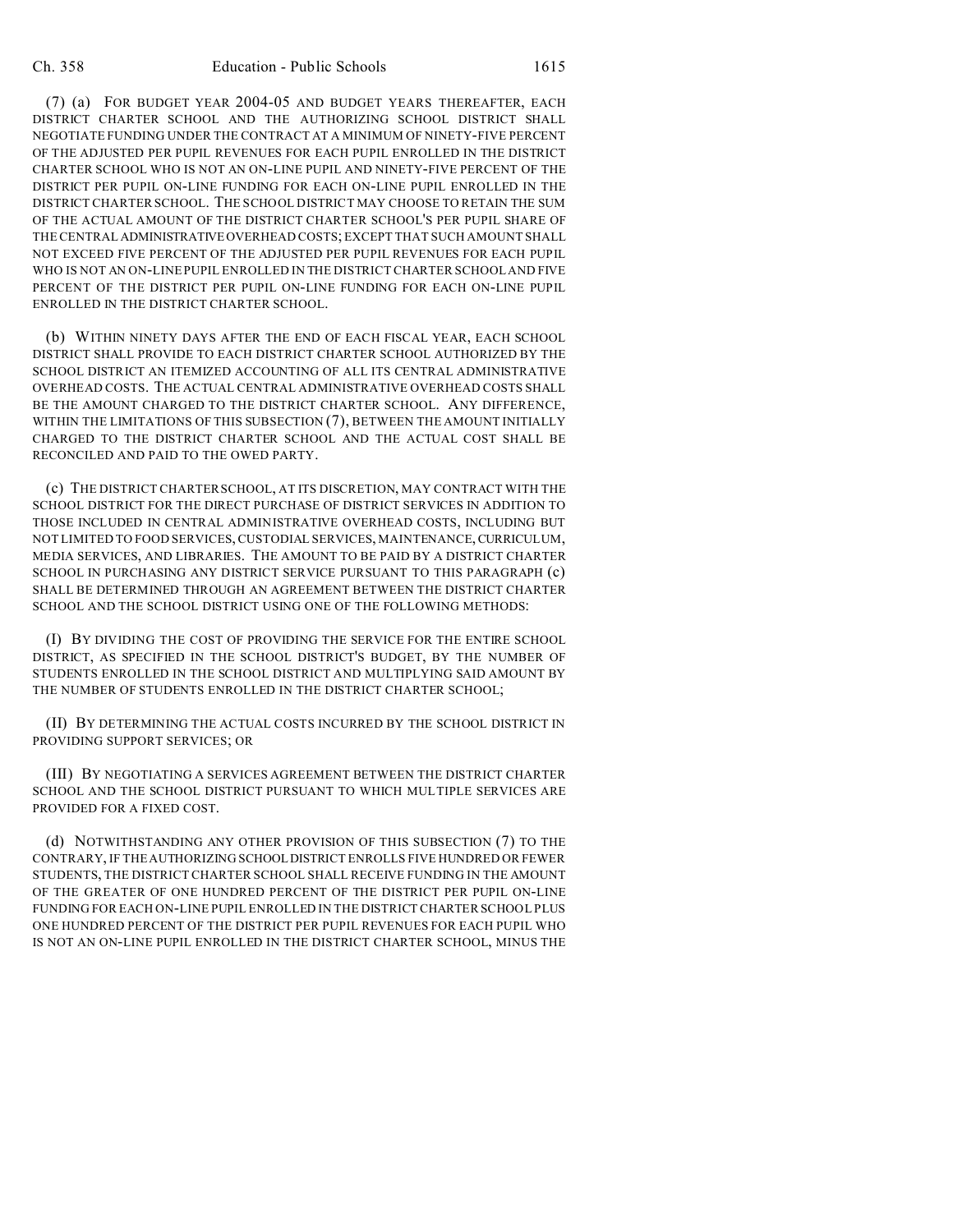ACTUAL AMOUNT OF THE DISTRICT CHARTER SCHOOL'S PER PUPIL SHARE OF THE CENTRAL ADMINISTRATIVE OVERHEAD COSTS INCURRED BY THE SCHOOL DISTRICT, BASED ON AUDITED FIGURES, OR EIGHTY-FIVE PERCENT OF THE DISTRICT PER PUPIL REVENUES FOR EACH PUPIL ENROLLED IN THE DISTRICT CHARTER SCHOOL WHO IS NOT AN ON-LINE PUPIL PLUS EIGHTY-FIVE PERCENT OF THE DISTRICT PER PUPIL ON-LINE FUNDING FOR EACH ON-LINE PUPIL ENROLLED IN THE DISTRICT CHARTER SCHOOL.

(8) NOTWITHSTANDING ANY OTHER PROVISION OF THIS SECTION TO THE CONTRARY AND FOR THE PURPOSES OF THIS SECTION ONLY, ANY SCHOOL DISTRICT THAT HAS MORE THAN FORTY PERCENT OF ITS PUPIL ENROLLMENT CONSISTING OF AT-RISK PUPILS AT THE TIME THE CHARTER SCHOOL IS FIRST AUTHORIZED SHALL BE DEEMED TO HAVE THE SAME PERCENTAGE OF AT-RISK PUPIL ENROLLMENT FOR THE TERM OF THE CHARTER CONTRACT. FOR PURPOSES OF RENEWAL OF THE CHARTER CONTRACT, THE PERCENTAGE OF AT-RISK PUPILS IN THE SCHOOL DISTRICT AT THE TIME THE RENEWAL APPLICATION IS SUBMITTED SHALL BE THEPERCENTAGE USED FOR PURPOSES OF THIS SECTION.

(9) (a) FOR THE 2004-05 BUDGET YEAR, AND FOR EACH BUDGET YEAR THEREAFTER, THE PROPORTIONATE SHARE OF MONEYS GENERATED UNDER FEDERAL OR STATE CATEGORICAL AID PROGRAMS SHALL BE DIRECTED TO INSTITUTE CHARTER SCHOOLS SERVING STUDENTS ELIGIBLE FOR SUCH AID.

(b) EACH INSTITUTE CHARTER SCHOOL THAT RECEIVES FEDERAL OR STATE CATEGORICAL AID SHALL COMPLY WITH ALL APPLICABLE FEDERAL AND STATE REPORTING REQUIREMENTS TO RECEIVE SUCH AID.

**22-30.5-514. Institute charter school - capital reserve, risk management, and instructional purposes.** (1) FOR THE 2004-05 BUDGET YEAR AND BUDGET YEARS THEREAFTER, EACH INSTITUTE CHARTER SCHOOL SHALL ANNUALLY ALLOCATE THE MINIMUM PER PUPIL DOLLAR AMOUNT SPECIFIED IN SECTION 22-54-105 (2) (b), MULTIPLIED BY THE NUMBER OF STUDENTS ENROLLED IN THE INSTITUTE CHARTER SCHOOL WHO ARE NOT ON-LINE PUPILS, TO A FUND CREATED BY THE INSTITUTE CHARTER SCHOOL FOR CAPITAL RESERVE PURPOSES, AS SET FORTH IN SECTION  $22-45-103$  (1) (c) AND (1) (e), OR SOLELY FOR THE MANAGEMENT OF RISK-RELATED ACTIVITIES, AS IDENTIFIED IN SECTION 24-10-115, C.R.S., AND ARTICLE 13 OF TITLE 29, C.R.S., OR AMONG SUCH ALLOWABLE FUNDS. SAID MONEYS SHALL BE USED FOR THE PURPOSES SET FORTH IN SECTION  $22-45-103(1)(c)$  AND  $(1)(e)$  AND MAY NOT BE EXPENDED BY THE INSTITUTE CHARTER SCHOOL FOR ANY OTHER PURPOSE.

(2) FOR THE 2004-05 BUDGET YEAR AND BUDGET YEARS THEREAFTER, EACH INSTITUTE CHARTER SCHOOL SHALL ANNUALLY ALLOCATE THE MINIMUM PER PUPIL DOLLAR AMOUNT SPECIFIED IN SECTION 22-54-105 (1) (b), MULTIPLIED BY THE NUMBER OF STUDENTS ENROLLED IN THE INSTITUTE CHARTER SCHOOL WHO ARE NOT ON-LINE PUPILS, TO ACCOUNTS CREATED BY THE INSTITUTE CHARTER SCHOOL FOR INSTRUCTIONAL SUPPLIES AND MATERIALS, INSTRUCTIONAL CAPITAL OUTLAYS, OR OTHER INSTRUCTIONAL PURPOSES, AS SET FORTH IN SECTION 22-45-103 (1) (a) (II), OR AMONG SUCH ACCOUNTS. MONEYS MAY BE TRANSFERRED AMONG THE THREE ACCOUNTS. THE MONEYS IN THE ACCOUNTS SHALL BE USED FOR THE PURPOSES SET FORTH IN SECTION 22-45-103 (1) (a) (II) AND MAY NOT BE EXPENDED BY THE INSTITUTE CHARTER SCHOOL FOR ANY OTHER PURPOSE. ANY MONEYS IN THE ACCOUNTS THAT ARE NOT PROJECTED TO BE EXPENDED DURING A BUDGET YEAR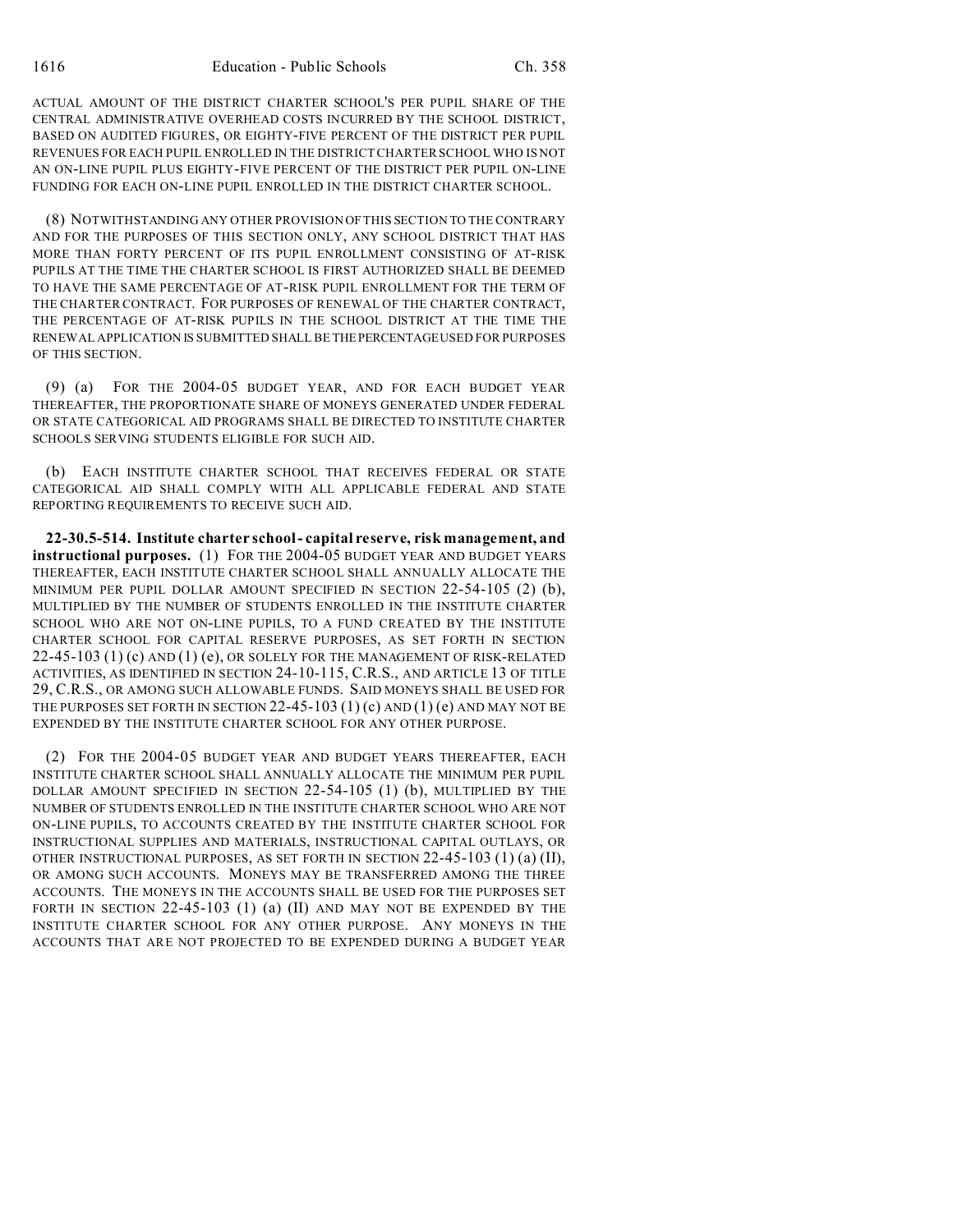SHALL BE BUDGETED FOR THE PURPOSES SET FORTH IN SECTION  $22-45-103(1)(a)(II)$ IN THE NEXT BUDGET YEAR. NOTHING IN THIS SUBSECTION (2) SHALL BE CONSTRUED TO REQUIRE THAT INTEREST ON MONEYS IN THE ACCOUNTS BE SPECIFICALLY ALLOCATED TO THE ACCOUNTS.

**22-30.5-515. Institute charter school - additional aid.** (1) (a) FOR THE 2004-05 BUDGET YEAR AND EACH BUDGET YEAR THEREAFTER, A QUALIFIED CHARTER SCHOOL, AS THAT TERM IS DEFINED IN SECTION 22-54-124, THAT IS AN INSTITUTE CHARTER SCHOOL SHALL RECEIVE STATE EDUCATION FUND MONEYS FROM THE DEPARTMENT IN AN AMOUNT EQUAL TO THE PERCENTAGE OF THE TOTAL QUALIFIED CHARTER SCHOOL PUPIL ENROLLMENT THAT IS ATTRIBUTABLE TO PUPILS EXPECTED TO BE ENROLLED IN THE INSTITUTE CHARTER SCHOOL MULTIPLIED BY THE TOTAL AMOUNT OF STATE EDUCATION FUND MONEYS DISTRIBUTED FOR THE SAME BUDGET YEAR PURSUANT TO SECTION 22-54-124 (3).

(b) AS USED IN THIS SUBSECTION (1), "PUPILS" MEANS PUPILS OTHER THAN ON-LINE PUPILS ENROLLED IN A QUALIFIED CHARTER SCHOOL.

(2) FUNDING RECEIVED PURSUANT TO SUBSECTION (1) OF THIS SECTION SHALL BE IN ADDITION TO ANY FUNDING PROVIDED PURSUANT TO SECTION 22-30.5-513.

(3) THE DEPARTMENT SHALL PROVIDE FUNDING TO EACH QUALIFIED CHARTER SCHOOL THAT IS AN INSTITUTE CHARTER SCHOOL BY MAKING A SINGLE LUMP-SUM PAYMENT TO THE INSTITUTE AS SOON AS POSSIBLE AFTER THE DEPARTMENT RECEIVES A LUMP-SUM PAYMENT OF STATE EDUCATION FUND MONEYS PURSUANT TO SECTION 22-54-124. THE INSTITUTE SHALL PROMPTLY REMIT THE APPROPRIATE AMOUNT TO EACH ELIGIBLEINSTITUTE CHARTER SCHOOL AND SHALL NOT WITHHOLD ANY PORTION OF THE AMOUNT.

(4) AN INSTITUTE CHARTER SCHOOL SHALL USE MONEYS IT RECEIVES PURSUANT TO SUBSECTION (1) OF THIS SECTION SOLELY FOR CAPITAL CONSTRUCTION, AS DEFINED IN SECTION 22-54-124 (1) (a).

**SECTION 2.** 22-2-107 (1) (s), Colorado Revised Statutes, is amended, and the said 22-2-107 (1) is further amended BY THE ADDITION OF A NEW PARAGRAPH, to read:

**22-2-107. State board - powers.** (1) The state board has the power:

(s) To approve programs by nonpublic, nonparochial schools to provide educational services to students pursuant to section  $22-33-203$ , C.R.S., and to approve services to be provided to at-risk students pursuant to agreements entered into pursuant to section 22-33-204; AND

(t) TO RENDER A DECISION ON THE APPEAL OF THE STATE CHARTER SCHOOL INSTITUTE'S APPROVAL OR DENIAL OF AN INSTITUTE CHARTER SCHOOL APPLICATION OR THE REVOCATION OR NONRENEWAL OF AN INSTITUTE CHARTER SCHOOL CONTRACT PURSUANT TO PART 5 OF ARTICLE 30.5 OF THIS TITLE.

**SECTION 3.** 22-2-117, Colorado Revised Statutes, is amended BY THE ADDITION OF A NEW SUBSECTION to read: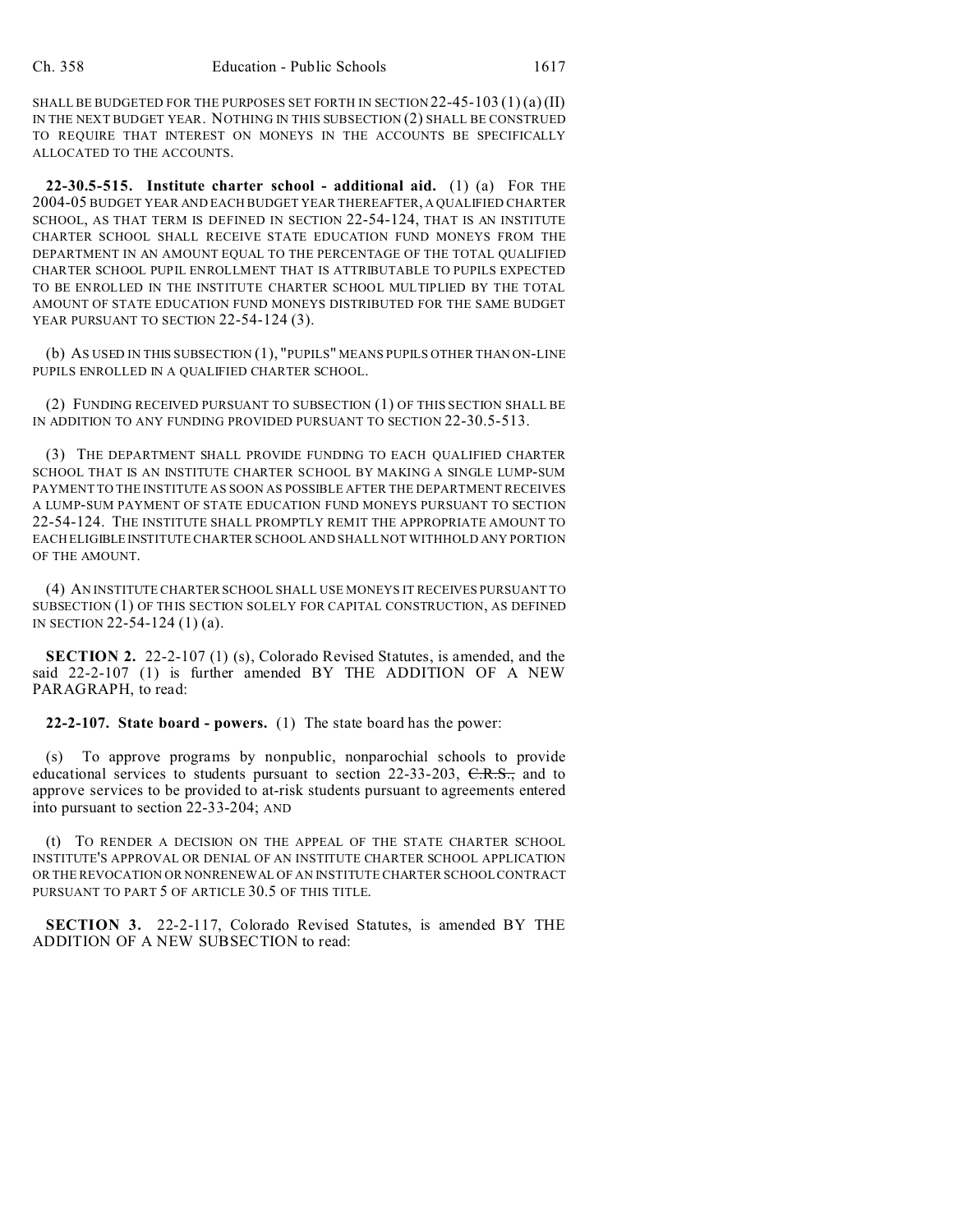**22-2-117. Additional power - state board - waiver of requirements - rules.** (6) NOTWITHSTANDING ANY PROVISION OF THIS SECTION TO THE CONTRARY, A SCHOOL DISTRICT THAT HAS BEEN GRANTED BY THE STATE BOARD EXCLUSIVE AUTHORITY TO CHARTER SCHOOLS WITHIN ITS GEOGRAPHIC BOUNDARIES PURSUANT TO SECTION 22-30.5-504 SHALL NOT BE REQUIRED TO DEMONSTRATE THAT IT HAS OBTAINED THE CONSENT OF A MAJORITY OF THE APPROPRIATE ACCOUNTABILITY COMMITTEE, A MAJORITY OF THE AFFECTED LICENSED ADMINISTRATORS, AND A MAJORITY OF THE TEACHERS OF THE AFFECTED SCHOOL OR DISTRICT IN ORDER TO APPLY FOR A WAIVER OF ANY OF THE REQUIREMENTS IMPOSED BY THIS TITLE OR BY RULE PROMULGATED BY THE STATE BOARD; EXCEPT THAT SUCH CONSENT SHALL BE REQUIRED FOR AN APPLICATION FOR A WAIVER FROM ANY PROVISIONS OF ARTICLE 9 OR ARTICLES 60.5 TO 64 OF THIS TITLE.

**SECTION 4.** The introductory portion to 22-7-106 (1) (a), Colorado Revised Statutes, is amended, and the said 22-7-106 (1) is further amended BY THE ADDITION OF A NEW PARAGRAPH, to read:

**22-7-106. School advisory councils - creation - qualifications - elections.** (1) (a) Except as provided in subsection (4) of this section, there shall be a school advisory council at each public school in each school district AND AT EACH INSTITUTE CHARTER SCHOOL CREATED PURSUANT TO PART 5 OF ARTICLE 30.5 OF THIS TITLE. A school advisory council shall consist of seven members designated, appointed, or elected as follows:

(b.5) IN THE CASE OF AN INSTITUTE CHARTER SCHOOL, NO MORE THAN THREE MEMBERS OF A SCHOOL ADVISORY COUNCIL SHALL BE EMPLOYED BY OR RELATIVES OF AN EMPLOYEE OF THE INSTITUTE CHARTER SCHOOL. IF AN ELECTION WOULD RESULT IN MORE THAN THREE SCHOOL EMPLOYEES OR PERSONS RELATED TO SCHOOL EMPLOYEES SERVING ON THE COUNCIL, ONLY THE NUMBER OF CANDIDATES WHO RECEIVE THE HIGHEST NUMBER OF VOTES THAT WILL RESULT IN THREE SCHOOL EMPLOYEES OR PERSONS RELATED TO SCHOOL EMPLOYEES SERVING ON THE COUNCIL SHALL BECOME MEMBERS OF THE COUNCIL AND OTHER EMPLOYEES OR PERSONS RELATED TO EMPLOYEES SHALL BE DISQUALIFIED.

**SECTION 5.** 22-7-205, Colorado Revised Statutes, is amended BY THE ADDITION OF A NEW SUBSECTION to read:

**22-7-205. Local goals and objectives and plans to improve educational achievement and graduation rates.** (6) AFTER CONSULTING WITH THE SCHOOL ACCOUNTABILITY COMMITTEE OF EACH INSTITUTE CHARTER SCHOOL AND REVIEWING THEIR RECOMMENDATIONS, THE STATE CHARTER SCHOOL INSTITUTECREATED IN PART 5 OF ARTICLE 30.5 OF THIS TITLE SHALL COMPILE SCHOOL BUILDING GOALS AND OBJECTIVES AND PLANSANDSHALL REPORT EACH INSTITUTE CHARTER SCHOOL'S HIGH, BUT ACHIEVABLE, GOALS AND OBJECTIVES FOR THE IMPROVEMENT OF EDUCATION IN EACH SCHOOL. THE STATE CHARTER SCHOOL INSTITUTE SHALL ALSO REPORT EACH INSTITUTE CHARTER SCHOOL'S PLAN TO IMPROVE EDUCATIONAL ACHIEVEMENT, TO MAXIMIZEHIGH SCHOOL GRADUATION RATES, AND TO INCREASE THE RATINGS FOR THE INSTITUTE CHARTER SCHOOL'S ACCREDITATION CATEGORY ESTABLISHED PURSUANT TO SECTION 22-11-202. THE STATE CHARTER SCHOOL INSTITUTE SHALL MAKE THE REPORT AVAILABLE TO THE PUBLIC NO LATER THAN OCTOBER 1 OF EACH YEAR.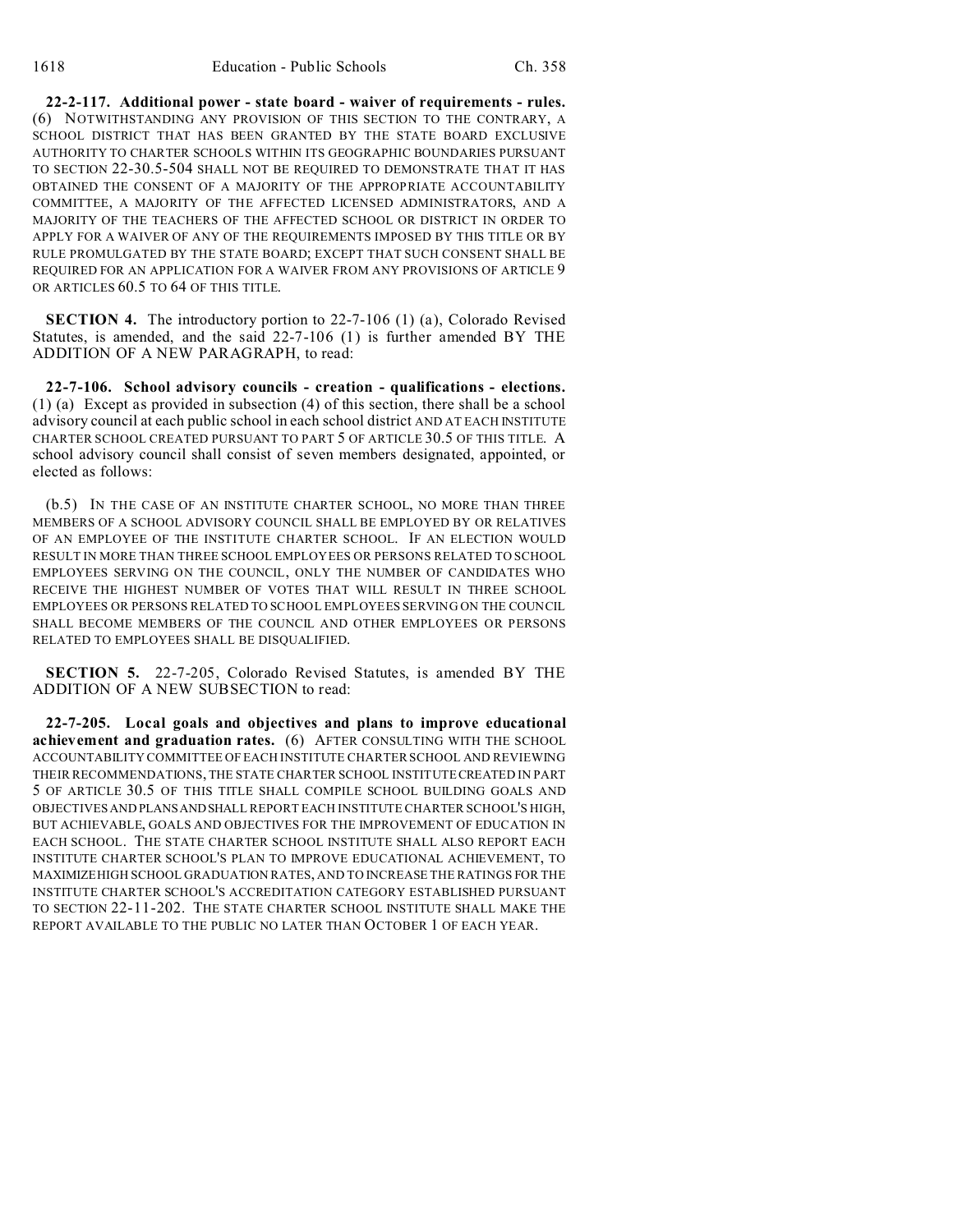**SECTION 6.** 22-7-409 (1.1) (a), (1.2) (a) (II), and (1.2) (a) (V), Colorado Revised Statutes, are amended to read:

**22-7-409. Assessments - repeal.** (1.1) (a) Upon request by a school district OR INSTITUTE CHARTER SCHOOL, the entity responsible for developing a statewide assessment shall return to the school district OR INSTITUTE CHARTER SCHOOL the student responses to the essay and appropriate paragraphs from the writing portion of the statewide assessment, along with the results of all requested assessments. The school district OR INSTITUTE CHARTER SCHOOL making the request shall pay the entity for the actual cost of photocopying and mailing the writing portion of the statewide assessment for the exclusive and confidential use of improving an individual student's writing skills.

(1.2) (a) (II) The department shall make available to school districts AND INSTITUTE CHARTER SCHOOLS the assessment data of individual students required to measure academic progress over time. The state board shall ensure that the assessments administered pursuant to subsection (1) of this section shall be a combination of constructed response and selected response tasks that require the student to produce information or perform tasks in a way that the student's skills and competencies can be measured.

(V) Each district board AND THE STATE CHARTER SCHOOL INSTITUTE shall adopt policies to ensure that appropriate personnel within the district AND EACH INSTITUTE CHARTER SCHOOL, RESPECTIVELY, share with and explain to the parent or legal guardian of each student enrolled in the school district OR THE INSTITUTE CHARTER SCHOOL the student's assessment results and diagnostic reporting returned to the student's public school pursuant to subparagraph (I.5) of this paragraph (a).

**SECTION 7.** 22-7-506 (1), Colorado Revised Statutes, is amended to read:

**22-7-506. Read-to-achieve grant program - board created - fund - repeal.** (1) There is hereby created in the department of education the read-to-achieve grant program, referred to in this section as the "program". Under this program, any public school, including a charter school as defined in section 22-30.5-104 OR AN INSTITUTE CHARTER SCHOOL, AS THOSE SCHOOLS ARE DESCRIBED IN ARTICLE 30.5 OF THIS TITLE, may apply for grants to fund intensive reading programs for second-, and third-grade pupils and pupils between the third and fourth grades whose literacy and reading comprehension skills are below the level established by the state board of education for pupils at each grade level.

**SECTION 8.** 22-7-605 (2) (b), Colorado Revised Statutes, is amended to read:

**22-7-605. School accountability reports - format.** (2) (b) Each public school and school district, AND THE STATE CHARTER SCHOOL INSTITUTE shall report accurately any data required to produce a school accountability report for each public school, using whenever possible the state data reporting system described in section 22-7-603. The state board shall seek to minimize and eliminate the duplication of data reporting required under this section and that required by other state or federal statutes or rulesso that school districts, INSTITUTE CHARTER SCHOOLS, AND THE STATE CHARTER SCHOOL INSTITUTE may satisfy multiple reporting requirements within a single reporting framework. The state board in particular shall note the data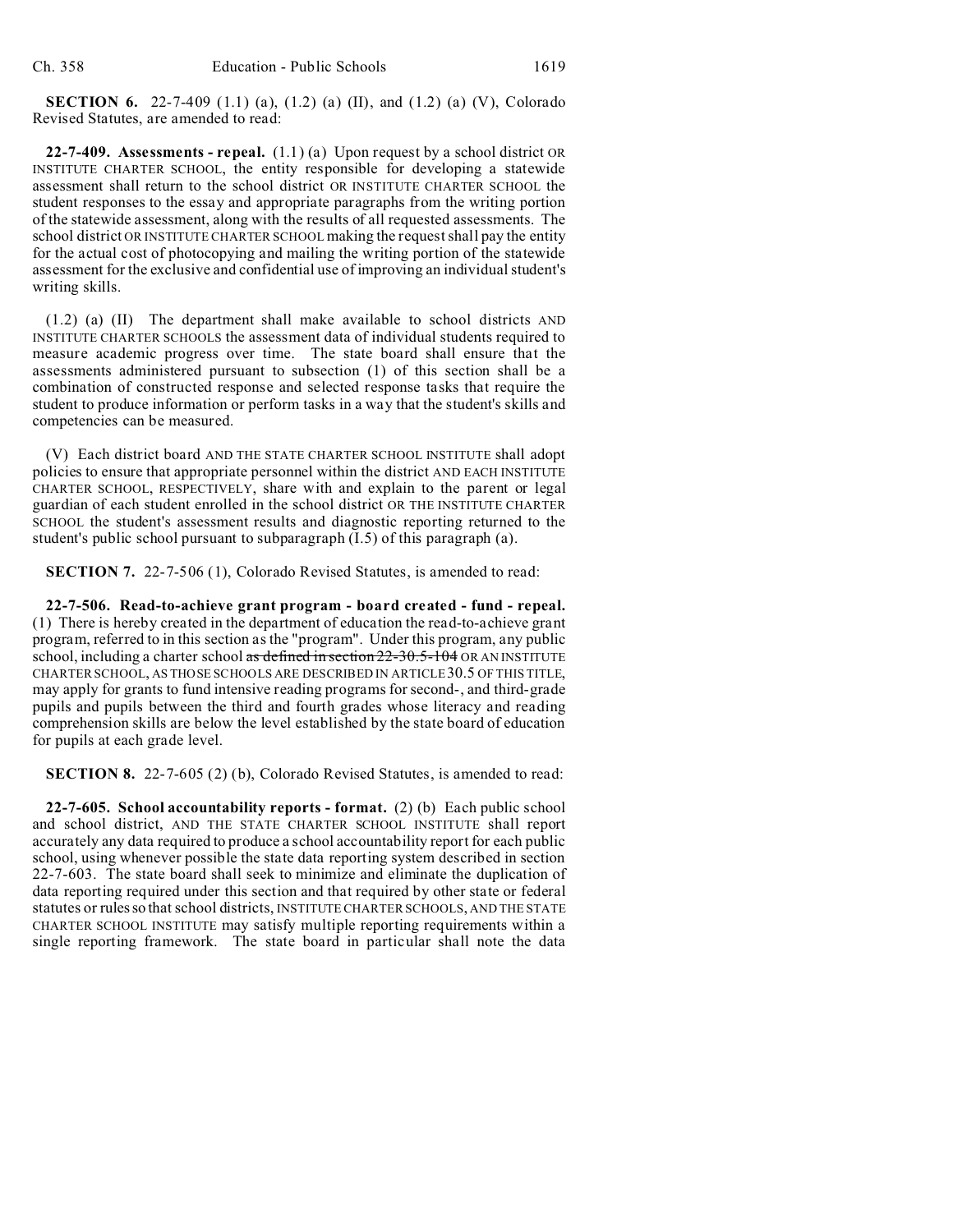collection and reporting already required and conducted by the department, public schools, and school districts in sections 22-2-112, 22-7-105, 22-11-104, 22-11-201, 22-30.5-110, 22-32-109, 22-32-110, 22-33-105, 22-44-105, 22-44-111, and 22-54-112.

**SECTION 9.** 22-7-609 (2), Colorado Revised Statutes, is amended to read:

**22-7-609. School improvement plans.** (2) (a) The state board shall notify a local board of education what AS TO WHICH school, if any, in its district will receive an academic performance rating of "unsatisfactory", pursuant to section 22-7-604 (5), on the school accountability report being prepared for that academic year. The state board shall notify the local board of education that it must submit a school improvement plan pursuant to this section.

(b) IN THE CASE OF AN INSTITUTE CHARTER SCHOOL CREATED PURSUANT TO PART 5 OF ARTICLE 30.5 OF THIS TITLE, THE STATE BOARD SHALL NOTIFY THE STATE CHARTER SCHOOL INSTITUTE AS TO WHICH INSTITUTE CHARTER SCHOOL, IF ANY, WILL RECEIVE AN ACADEMIC PERFORMANCE RATING OF "UNSATISFACTORY", PURSUANT TO SECTION 22-7-604 (5), ON THE SCHOOL ACCOUNTABILITY REPORT BEING PREPARED FOR THAT ACADEMIC YEAR. THE STATE BOARD SHALL NOTIFY THE STATE CHARTER SCHOOL INSTITUTE THAT IT MUST SUBMIT A SCHOOL IMPROVEMENT PLAN PURSUANT TO THIS SECTION.

**SECTION 10.** 22-7-609 (3), Colorado Revised Statutes, is amended BY THE ADDITION OF THE FOLLOWING NEW PARAGRAPHS to read:

**22-7-609. School improvement plans.** (3) (a.5) WITHIN NINETY DAYS AFTER RECEIVING THE NOTIFICATION FROM THE STATE BOARD AS PROVIDED IN SUBSECTION (2) OF THIS SECTION, THE STATE CHARTER SCHOOL INSTITUTE SHALL SUBMIT TO THE STATE BOARD A SCHOOL IMPROVEMENT PLAN. THE PLAN SHALL BE ADOPTED BY THE STATECHARTER SCHOOL INSTITUTE AFTER A PUBLIC HEARING ON THE PROPOSED PLAN.

(c.5) THE DEPARTMENT SHALL RETURN TO THE STATE CHARTER SCHOOL INSTITUTE COMMENTS AND SUGGESTIONS ON ANY PLAN SUBMITTED WITH RESPECT TO AN INSTITUTE CHARTER SCHOOL. THE COMMENTS AND SUGGESTIONS OF THE DEPARTMENT SHALL BE ADVISORY. IF THE STATE CHARTER SCHOOL INSTITUTE ADOPTS ANY OF THE SUGGESTIONS AND COMMENTS, THE STATE CHARTER SCHOOL INSTITUTE SHALL SUBMIT TO THE STATE BOARD AN AMENDED SCHOOL IMPROVEMENT PLAN ADOPTED BY THE STATE CHARTER SCHOOL INSTITUTE AFTER A PUBLIC HEARING ON THE PROPOSED AMENDED PLAN.

**SECTION 11.** 22-7-609.6, Colorado Revised Statutes, is amended to read:

**22-7-609.6. School improvement - appropriations.** On and after July 1, 2003, the general assembly may appropriate such moneys as are available to assist school districts AND THE STATE CHARTER SCHOOL INSTITUTE in improving the academic improvement of schools that received an academic improvement rating of "unsatisfactory". In addition, the department of education may allocate any moneys received pursuant to the federal "No Child Left Behind Act of 2001", Public Law 107-110, for such purpose.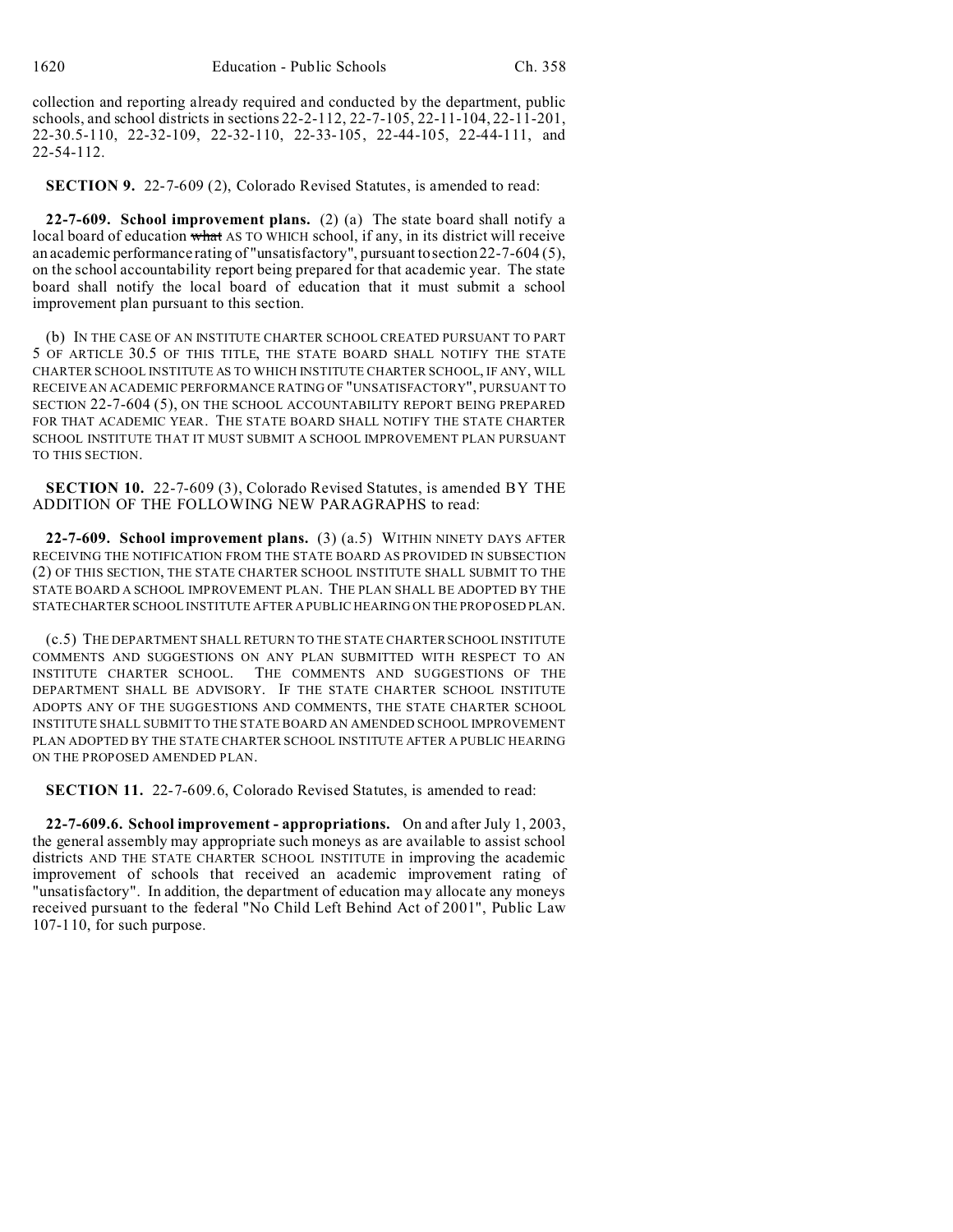**SECTION 12.** 22-7-705, Colorado Revised Statutes, is amended BY THE ADDITION OF A NEW SUBSECTION to read:

**22-7-705. Teacher development grant program - application.** (4) AN INSTITUTE CHARTER SCHOOL THAT SUBMITS AN APPLICATION PURSUANT TO THIS PART 7 SHALL NOT BE REQUIRED TO SUBMIT THE APPLICATION TO ANY SCHOOL DISTRICT OR TO INCLUDE IN THE APPLICATION A STATEMENT OF SUPPORT FOR OR OPPOSITION TO THE APPLICATION BY A LOCAL BOARD OF EDUCATION.

**SECTION 13.** 22-11-102 (3), Colorado Revised Statutes, is amended to read:

**22-11-102. Legislative declaration.** (3) The general assembly recognizes that under the state constitution the state board of education is vested with the power to provide general supervision over the public schools of the state, and the local boards of education have the power to control instruction in the public schools of the state THEIR RESPECTIVE SCHOOL DISTRICTS. Consistent with these powers, the general assembly recommends that the state board of education encourage and promote the adoption of teaching methods and environments in the public schools of the state that will enhance the reading skills of the children in such schools. To that end, the general assembly finds and declares that the use of recognized instructional strategies, including phonics, and emphasis on reading, writing, and mathematics will enhance the basic skills of the children in the public schools of the state.

**SECTION 14.** 22-11-103 (2) and (5), Colorado Revised Statutes, are amended, and the said 22-11-103 is further amended BY THE ADDITION OF THE FOLLOWING NEW SUBSECTIONS, to read:

**22-11-103. Definitions.** As used in this article, unless the context otherwise requires:

(2) "Accreditation contract" means the agreement between the state board of education and a school district that binds the school district to manage the accreditation of public schools within such THE school district, consistent with the standards and goals to be met according to the accreditation indicators. "ACCREDITATION CONTRACT" ALSO MEANS THE AGREEMENT BETWEEN THE STATE BOARD OF EDUCATION AND THE STATE CHARTER SCHOOL INSTITUTE THAT BINDS THE INSTITUTE TO MEET THE STANDARDS AND GOALS ESTABLISHED IN THE ACCREDITATION CONTRACT ACCORDING TO THE ACCREDITATION INDICATORS.

(5) "Corrective action cycle" means the corrective actions described in section 22-11-204 to which a school district OR THE STATE CHARTER SCHOOL INSTITUTE shall be subject in the event that it fails to comply with provisions of the accreditation contract.

(6.3) "INSTITUTE CHARTERSCHOOL" MEANS A CHARTER SCHOOL THAT ENTERS INTO A CONTRACT WITH THE STATE CHARTER SCHOOL INSTITUTE PURSUANT TO THE PROVISIONS OF PART 5 OF ARTICLE 30.5 OF THIS TITLE.

(6.7) "PUBLIC SCHOOL" INCLUDES A PUBLIC SCHOOL AS DEFINED IN SECTION 22-1-101, A CHARTER SCHOOL, AND AN INSTITUTE CHARTER SCHOOL.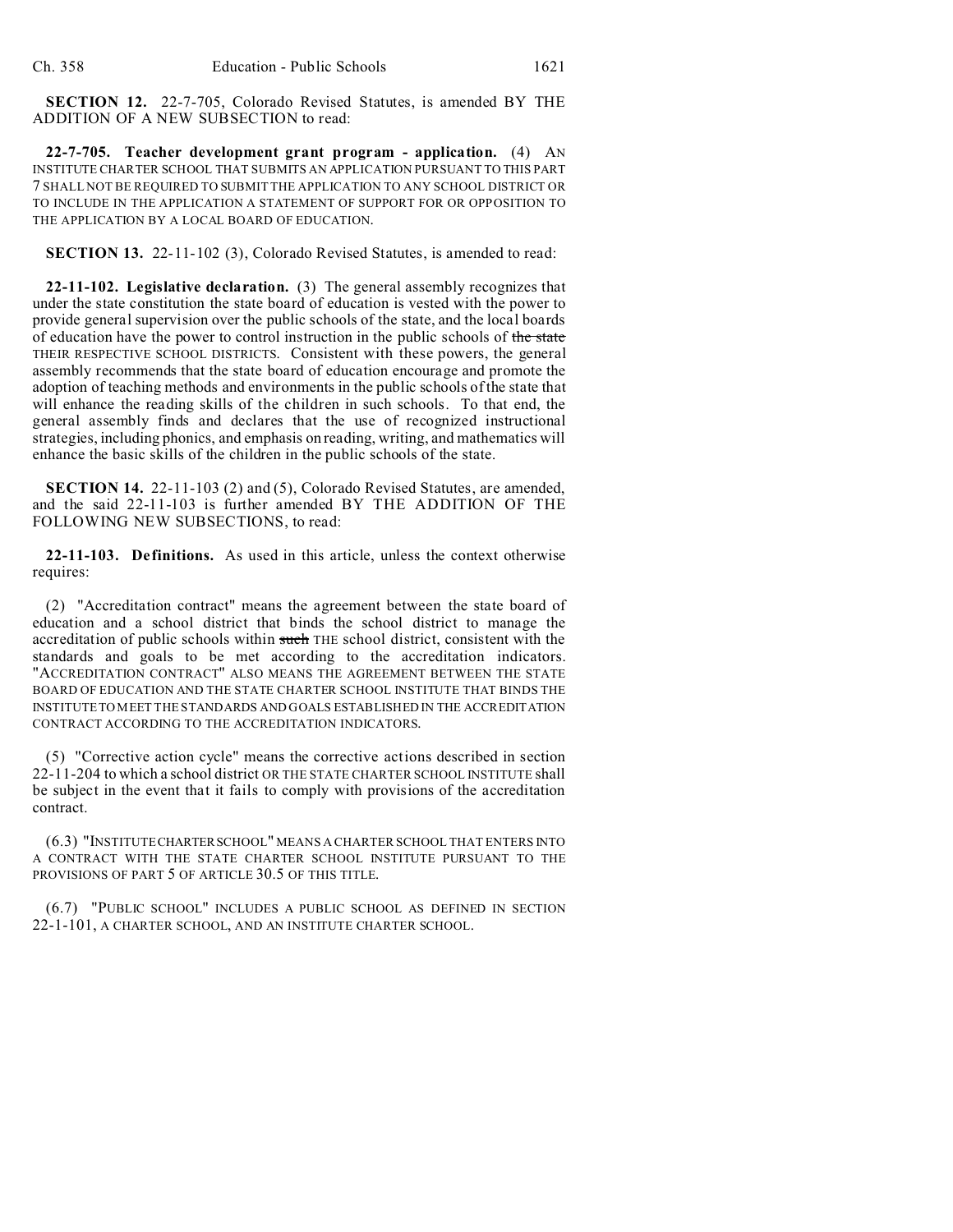**SECTION 15.** 22-11-104 (3) (a), Colorado Revised Statutes, is amended to read:

**22-11-104. Accreditation indicators.** (3) **Rules.** (a) The state board shall promulgate rules concerning how the school districts AND THE STATE CHARTER SCHOOL INSTITUTE shall measure data relating to the accreditation indicators and the form in which the school districts AND THE STATE CHARTER SCHOOL INSTITUTE shall provide such data to the state board.

**SECTION 16.** 22-11-201 (2), (3), and (4) (a) (V), the introductory portion to 22-11-201 (4) (b), 22-11-201 (4) (c), and the introductory portion to 22-11-201 (5), Colorado Revised Statutes, are amended to read:

**22-11-201. Accreditation contract.** (2) **Parties.** (a) Each school board AND THE STATE CHARTER SCHOOL INSTITUTE shall enter into an accreditation contract with the state board of education.

(b) The accreditation contract may include a subcontract with a board of cooperative services for the administration of the school district's OR STATE CHARTER SCHOOL INSTITUTE'S accreditation process.

(3) **Goals.** The accreditation contract shall define the standards, goals, and requirements to be met by the school district OR STATE CHARTER SCHOOL INSTITUTE over the term of the contract. Failure to achieve the standards, goals, and requirements set forth in the accreditation contract may result in the sanctions and corrective actions set forth in this article.

(4) **Contract requirements - management.** (a) The accreditation contract shall contain, at a minimum, the following terms:

(V) Provisions for allowing annual comparisons between the school board OR STATE CHARTER SCHOOL INSTITUTE assessment results and the statewide assessment results.

(b) The SCHOOL DISTRICT accreditation contract, at a minimum, shall bind a school district to administer the following school district policy and management functions:

(c) The accreditation contract shall also contain a plan for the use of revenues distributed to the school district OR STATE CHARTER SCHOOL INSTITUTE pursuant to sections 22-55-106 and 22-55-107 for the term of the contract. If the contract is renegotiated pursuant to paragraph (b) of subsection (6) of this section, the plan shall be updated to reflect any changes in the use of the revenues distributed to the school district OR STATE CHARTER SCHOOL INSTITUTE pursuant to sections 22-55-106 and 22-55-107.

(5) **Student performance.** The accreditation contract shall bind the school board to improve each public school's performance, AND SHALL BIND THE STATE CHARTER SCHOOL INSTITUTE TO IMPROVE EACH INSTITUTE CHARTER SCHOOL'S PERFORMANCE, relating to the following:

**SECTION 17.** 22-11-202 (2) (b), Colorado Revised Statutes, is amended to read: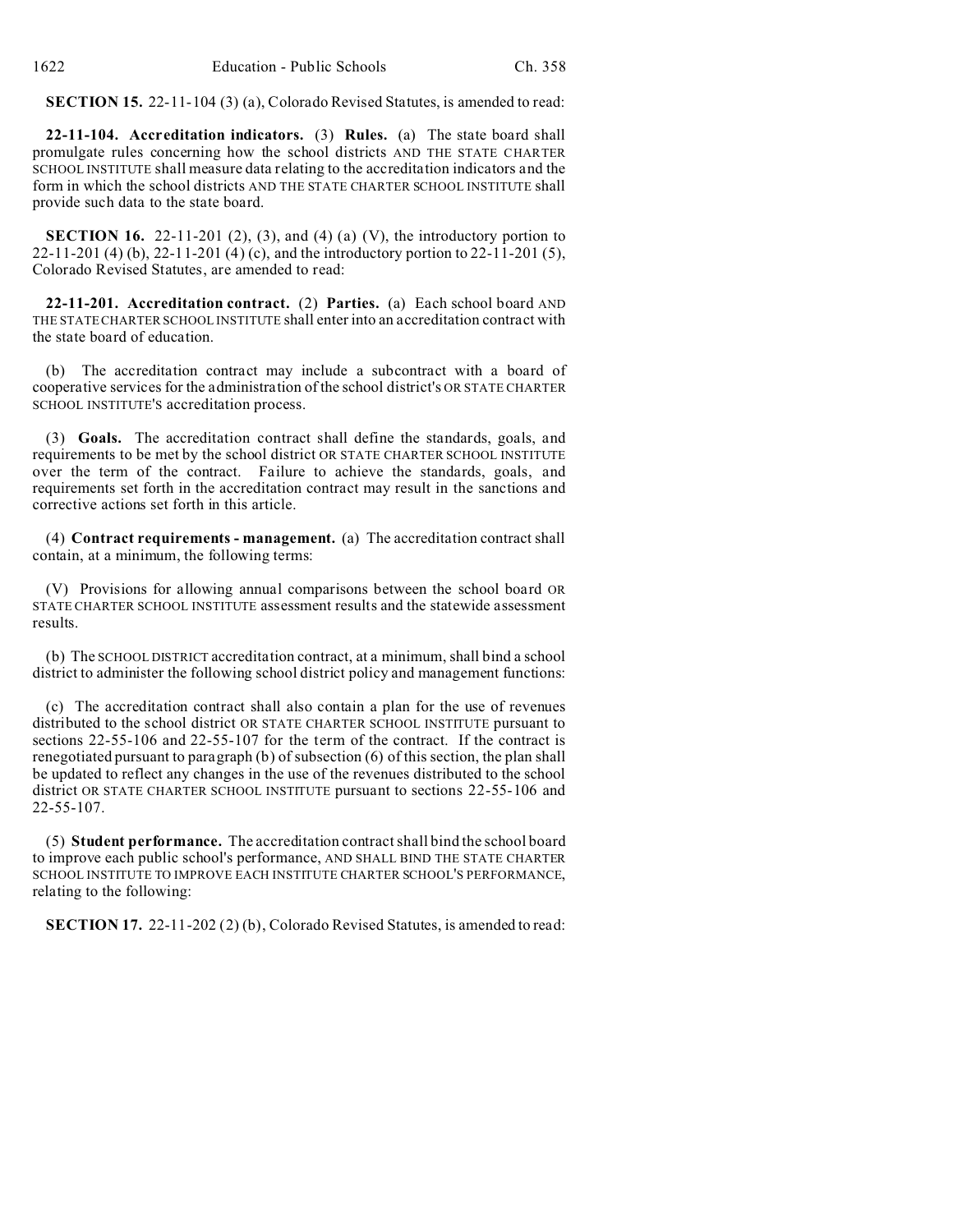**22-11-202. Accreditation levels.** (2) **Ratings.** (b) The ratings shall be based upon student achievement on school district standards OR STATE CHARTER SCHOOL INSTITUTE STANDARDS, WHICHEVER IS APPLICABLE, shall be consistent with the ratings for student achievement on the state assessments, and shall indicate the public schools', and school districts', AND STATE CHARTER SCHOOL INSTITUTE'S performance on the accreditation indicators.

**SECTION 18.** 22-11-203 (2), Colorado Revised Statutes, is amended to read:

**22-11-203. Monitoring of accreditation contracts.** (2) The department shall provide technical assistance to THE STATE CHARTER SCHOOL INSTITUTE OR TO any school district of the state that requests such assistance in order to improve its performance on the accreditation indicators.

**SECTION 19.** 22-11-204, Colorado Revised Statutes, is amended to read:

**22-11-204. Corrective action cycle.** (1) **Level one: Notice.** (a) At any time during the term of the accreditation contract, if a school district OR THE STATE CHARTER SCHOOL INSTITUTE fails to comply with any of the provisions of the accreditation contract, the department shall notify the school district OR THE STATE CHARTER SCHOOL INSTITUTE of the nature of the school district's lack of compliance. This notice shall constitute level one in the corrective action cycle.

(b) After receipt of the notice pursuant to paragraph (a) of this subsection (1), a school district OR THE STATE CHARTER SCHOOL INSTITUTE shall submit a plan to remedy its lack of compliance to the department. The plan shall be submitted within a specific time period commencing immediately after the school district's receipt of the notice which shall be established in state board rules. The department shall approve or deny the school district's OR THE STATE CHARTER SCHOOL INSTITUTE'S plan to remedy its lack of compliance within a time period from the date of the plan's submission that shall be established in rules promulgated by the state board.

(c) Upon a school district's THE request OF A SCHOOL DISTRICT OR THE STATE CHARTER SCHOOL INSTITUTE, the department shall provide technical assistance to the school district OR THE STATE CHARTER SCHOOL INSTITUTE in connection with the areas in which the school district OR THE STATE CHARTER SCHOOL INSTITUTE is out of compliance.

(2) **Level two: Probation.** (a) Pursuant to rules established by the state board, the state board shall place a school district OR THE STATE CHARTER SCHOOL INSTITUTE on probationary status if the school district OR INSTITUTE fails to implement the plan submitted pursuant to paragraph (b) of subsection (1) of this section. Probation shall constitute level two in the corrective action cycle. The rules of the state board shall include a process for THE STATE CHARTER SCHOOL INSTITUTE'S OR a school district's right to a hearing before the board in order to determine whether the school district OR THE STATE CHARTER SCHOOL INSTITUTE had implemented the plan pursuant to paragraph (b) of subsection (1) of this section.

(b) The department shall provide technical assistance to THE STATE CHARTER SCHOOL INSTITUTE OR a school district that is on probationary status upon the request of the INSTITUTE OR school district.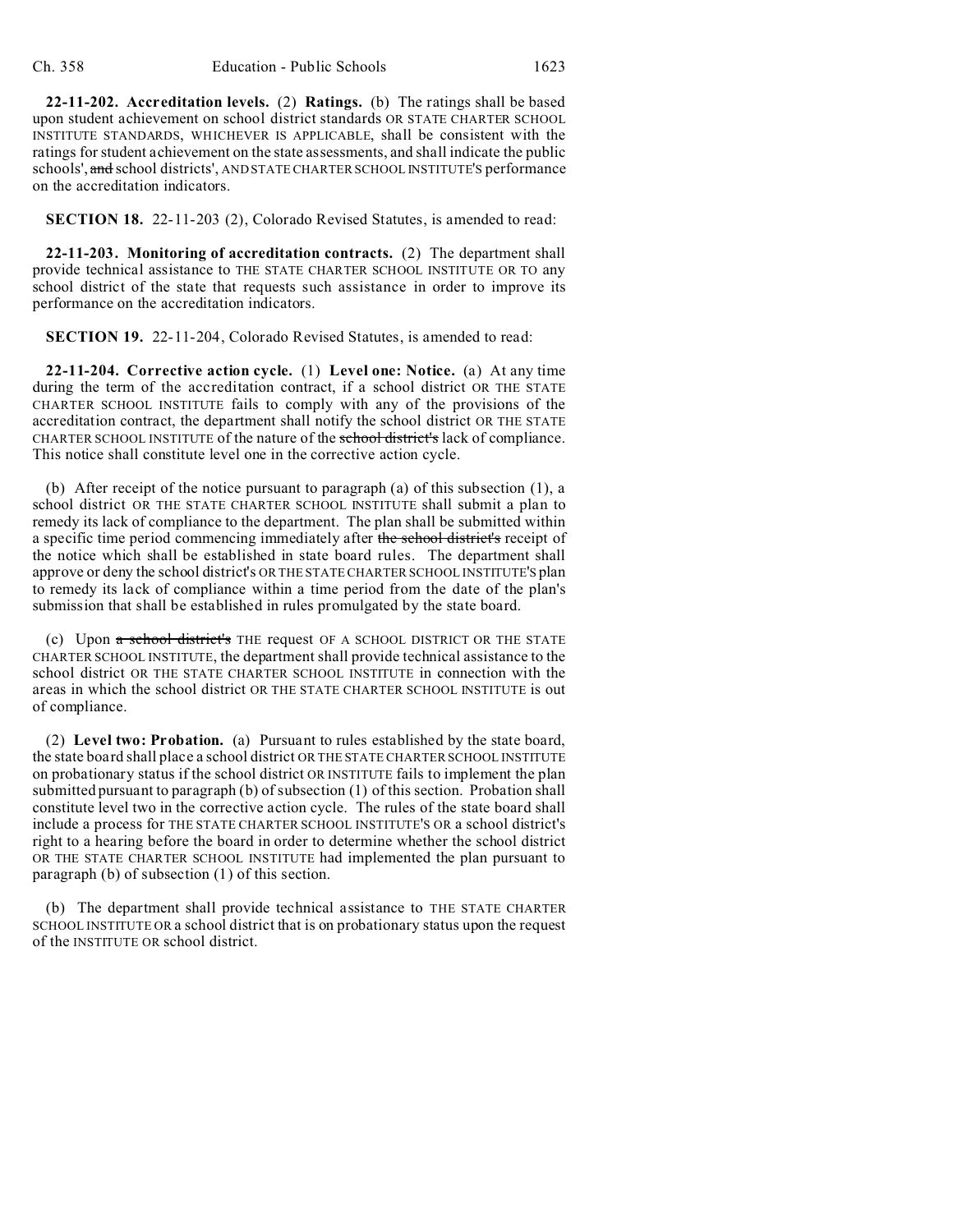(3) **Level three: Nonaccreditation status.** Pursuant to rules established by the state board, the state board may remove a school district's OR THE STATE CHARTER SCHOOL INSTITUTE'S accreditation if the school district OR THE INSTITUTE fails to remedy its lack of compliance. The rules of the state board shall include a process for a school district's OR THE STATE CHARTER SCHOOL INSTITUTE'S right to a hearing before the board in order to determine whether the school district OR THE STATE CHARTER SCHOOL INSTITUTE had remedied its lack of compliance. Removal of accreditation may result in reorganization of the school district as provided in section 22-30-105. THE STATE BOARD SHALL PROMULGATE RULES THAT DESCRIBE THE OVERSIGHT OF INSTITUTE CHARTER SCHOOLS IF THE INSTITUTE'S ACCREDITATION IS REMOVED.

**SECTION 20.** 22-11-301 (2), Colorado Revised Statutes, is amended to read:

**22-11-301. Colorado school awards program - created - rules.** (2) For purposes of this part 3, "public school" means a public school of a school district in this state OR AN INSTITUTE CHARTER SCHOOL.

**SECTION 21.** 22-11-303 (2), Colorado Revised Statutes, is amended to read:

**22-11-303. Colorado school awards program - distribution of award.** (2) Any moneys made available to a public school OF A SCHOOL DISTRICT in the form of an award pursuant to the provisions of this part 3 shall not supplant moneys made available to such public school from funding received by the school district pursuant to article 54 of this title or pursuant to the taxing authority of the school district. ANY MONEYS MADE AVAILABLE TO AN INSTITUTE CHARTER SCHOOL IN THE FORM OF AN AWARD PURSUANT TO THE PROVISIONS OF THIS PART 3 SHALL NOT SUPPLANT MONEYS PAYABLE TO THE INSTITUTE CHARTER SCHOOL PURSUANT TO PART 5 OF ARTICLE 30.5 OF THIS TITLE.

**SECTION 22.** 22-20-103 (1) and (5.5), Colorado Revised Statutes, are amended, and the said 22-20-103 is further amended BY THE ADDITION OF THE FOLLOWING NEW SUBSECTIONS, to read:

**22-20-103. Definitions.** As used in this article, unless the context otherwise requires:

(1) "Administrative unit" means a school district,  $\sigma$ r a board of cooperative services, OR THE STATE CHARTER SCHOOL INSTITUTE, that is providing educational services to exceptional children and that is responsible for the local administration of this article.

(2.5) "DISTRICT CHARTER SCHOOL" MEANS A CHARTER SCHOOL AUTHORIZED BY A SCHOOL DISTRICT PURSUANT TO PART 1 OF ARTICLE 30.5 OF THIS TITLE.

(5.5) "Least restrictive environment" means programs used to educate a child with a disability using the delivery system most appropriately meeting the needs of the child, and, to the extent possible, as determined by the local board of education OR THE STATE CHARTER SCHOOL INSTITUTE, subject to the appeals procedures outlined in section 22-20-108 (3), the term means an environment in which a child with a disability is educated with children without disabilities, unless the nature or severity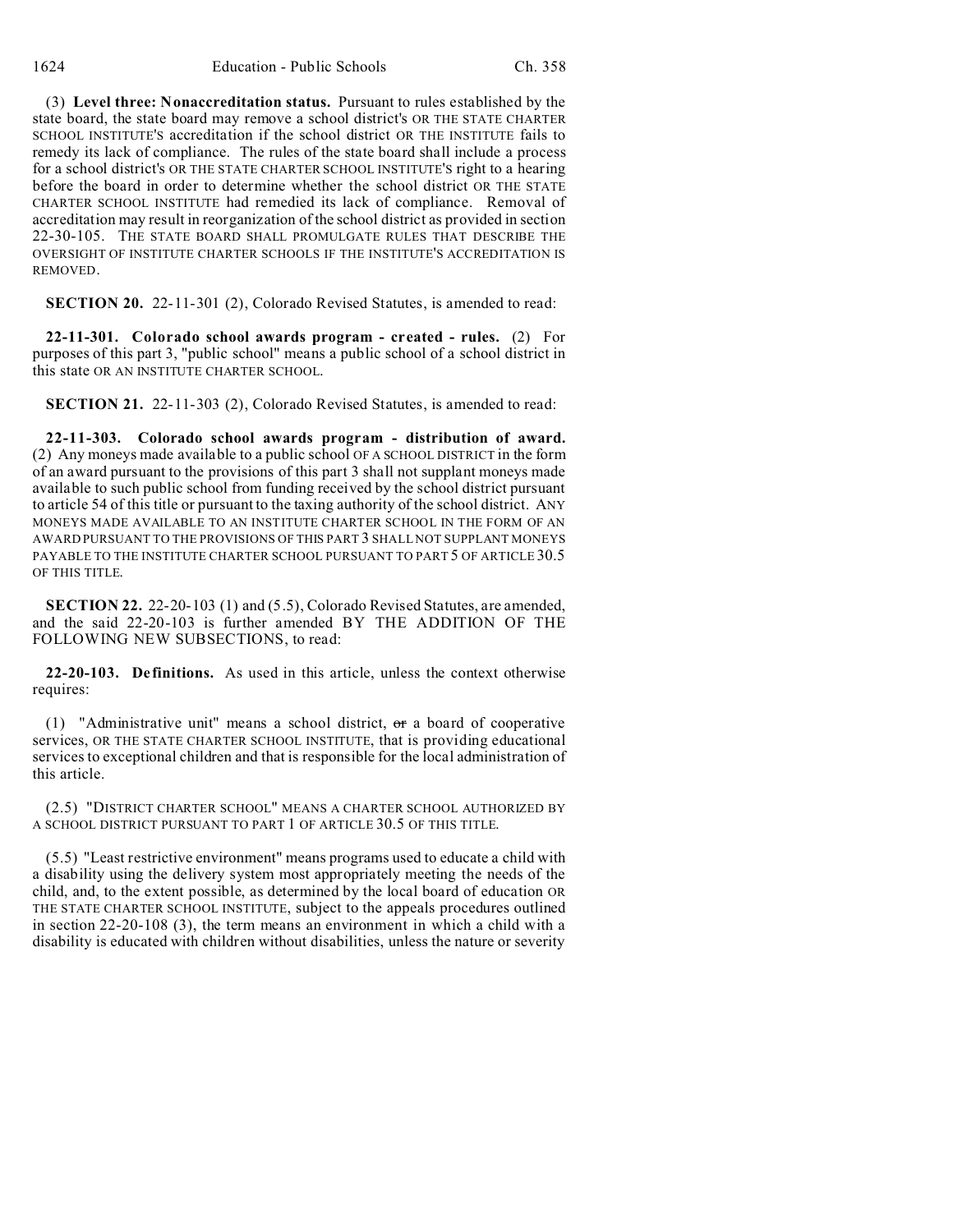of the disability is such that education in regular classes with the use of supplementary aids and services cannot be achieved satisfactorily, or, when provided with supplementary aids and services, the nature or severity of the disability is so disruptive that the education of other children in such classes would be significantly impaired.

(11) "STATE CHARTER SCHOOL INSTITUTE" MEANS THE STATE CHARTER SCHOOL INSTITUTE CREATED PURSUANT TO PART 5 OF ARTICLE 30.5 OF THIS TITLE.

**SECTION 23.** 22-20-104 (1) and (4), Colorado Revised Statutes, are amended to read:

**22-20-104. Administration.** (1) This article shall be administered by the department. Administration of this article shall include the recommendation to the state board of reasonable criteria, rules, and regulations; recommended minimum standards for facilities, materials, equipment, and personnel; and recommended assessment criteria for identifying exceptional children, their level of disability or exception, and the special services needed. The state board shall adopt appropriate recommendations following public hearings in several locations throughout the state with respect to the suggested criteria, rules, regulations, and standards. Recommendations adopted by the state board shall be in accord with the legislative declaration set forth in section 22-20-102. Any school district which OR THE STATE CHARTER SCHOOL INSTITUTE THAT provides plans, programs, or services which do not reasonably satisfy the criteria, rules, regulations, and standards recommended by the state board will be provided by the department of education with a detailed analysis of any discrepancies noted along with specific recommendations for their correction. Funding will be provided or continued for a reasonable period of time, as determined by the department, to allow the local SCHOOL district OR THE STATE CHARTER SCHOOL INSTITUTE opportunity to satisfy the recommended criteria, rules, regulations, and standards, or to establish a claim for variance based upon conditions indigenous to a local SCHOOL district OR UNIQUE TO THE STATE CHARTER SCHOOL INSTITUTE.

(4) To comply with this section, the department shall maintain a data and information system on children, personnel, costs, and revenues, and such data and information shall be used to ensure that state moneys provided to districts AND THE STATE CHARTER SCHOOL INSTITUTE under the provisions of section 22-20-106 (1) are being spent only on special education services and programs.

**SECTION 24.** 22-20-106 (1), (2), and (3), Colorado Revised Statutes, are amended to read:

**22-20-106. Special educational programs.** (1) By September 1, 1973, every school district in the state shall be either an administrative unit in itself or in a board of cooperative services which shall be designated as an administrative unit. THE STATE CHARTER SCHOOL INSTITUTE SHALL BE AN ADMINISTRATIVE UNIT FOR THE PURPOSE OF DELIVERING SPECIAL EDUCATION SERVICES TO ALL INSTITUTE CHARTER SCHOOLS AND SHALL MEET THE CRITERIA ESTABLISHED BY THE STATE BOARD GOVERNING THE DUTIES AND RESPONSIBILITIES OF THE DIRECTOR OF SPECIAL EDUCATION. An administrative unit shall ALSO be a school district or board of cooperative services which THAT meets criteria established by the state board governing the duties and responsibilities of the director of special education and is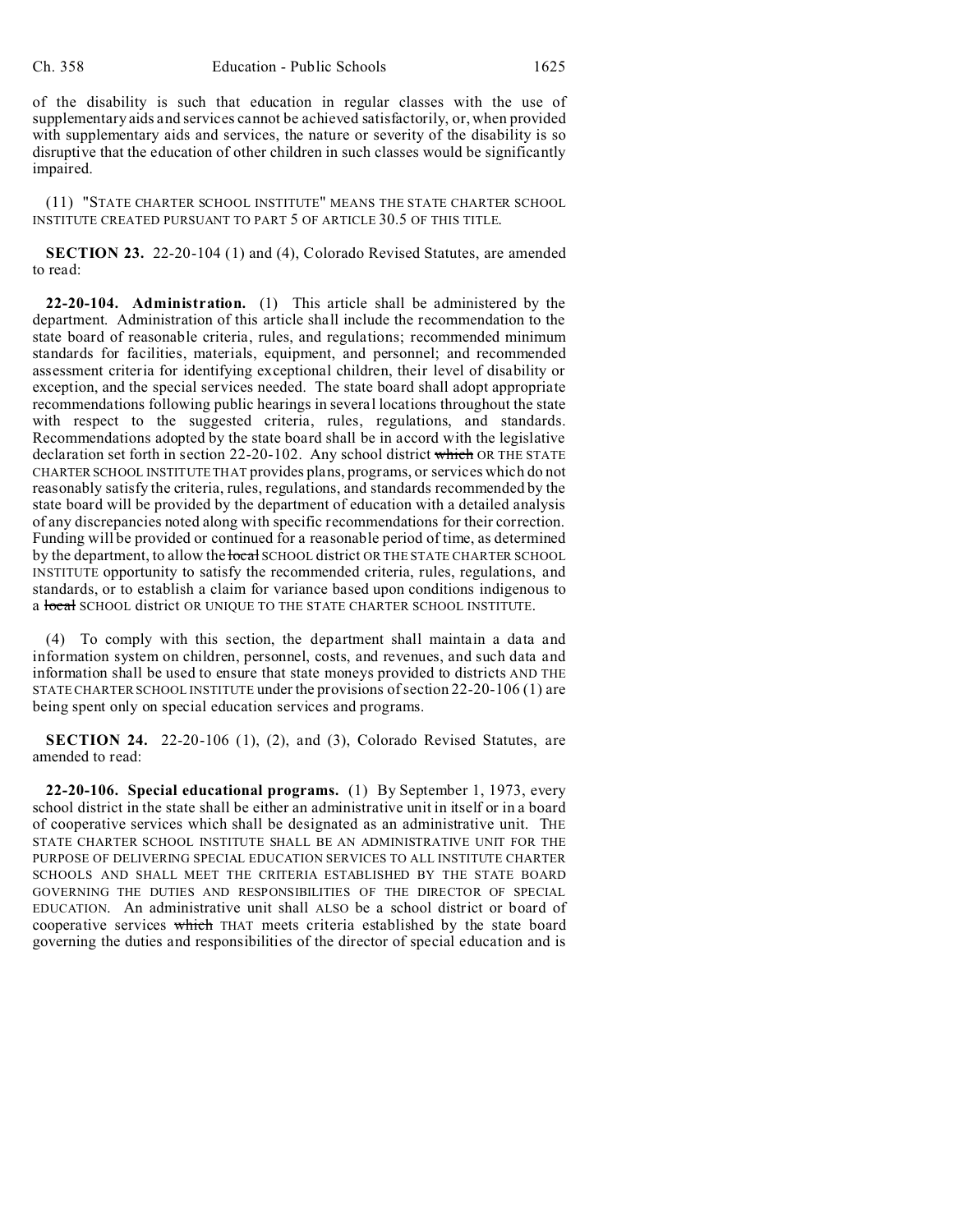either a board of cooperative services which THAT conducts special educational programs for all school districts which THAT are members of the board of cooperative services or is a school district which THAT meets criteria of geographic size, location, and number of pupils established by the state board to achieve maximum efficiency in administering programs of special education. Although the state board shall define the qualifications and the general duties and responsibilities of directors of special education, such directors shall be regarded for all purposes as employees of their local administrative units and subject to the administrative direction of such units.

(2) Each administrative unit shall submit a plan to the department indicating how the school district OR THE STATE CHARTER SCHOOL INSTITUTE will provide for education of all children with disabilities between the ages of five and twenty-one and, on and after January 1, 1992, between the ages of three and twenty-one. Each unit plan shall include the type and number of children with disabilities in the unit based upon the department's criteria of incidence, the services to be provided, and the estimated resources necessary. An addendum to the administrative unit's plan to cover gifted children may be submitted by January 1, 1980.

(3) Administrative units shall make available special educational services for the education of any child with a disability between the ages of five and twenty-one and, on and after January 1, 1992, between the ages of three and twenty-one under jurisdiction of the administrative unit and may serve gifted students. In providing these services, an administrative unit shall pay for salaries and employee benefits of certified special education teachers and special education staff; equipment; in-service training of the staff of an administrative unit who have pupil contact; mileage expenses incurred by staff; the costs of educational services for a child in an eligible facility; or any other expenses related to special education. Special education services may be provided by community centered boards in cooperation with administrative units, and school districts, AND THE STATE CHARTER SCHOOL INSTITUTE. SPECIAL EDUCATION SERVICES MAY BE PROVIDED BY THE STATE CHARTER SCHOOL INSTITUTE THROUGH CONTRACTS WITH SCHOOL DISTRICTS OR BOARDS OF COOPERATIVE SERVICES.

**SECTION 25.** 22-20-108 (1), (3), (4), (4.5) (e), (4.5) (f), (4.7) (b), (4.7) (g), (5) (d), (7) (a), (9), and (10), Colorado Revised Statutes, are amended to read:

**22-20-108. Determination of disability - enrollment.** (1) The determination that a child has a disability and the recommendation for placement of that child in an individual educational program shall be made by a committee of professionally qualified personnel designated by the board of education of the school district, BY THE STATE CHARTER SCHOOL INSTITUTE BOARD, or by the governing board of the board of cooperative services if the administrative unit encompasses more than a single school district. The composition of the committee shall be prescribed by the state board and may be composed of but not limited to the following: The director of special education for the administrative unit, a psychologist, a social worker, a physician, a school administrator, and a teacher of children with disabilities. The committee shall utilize guidelines recommended by the department to determine the least restrictive environment in which to educate the child. In the event that placement in a community center for the retarded and for persons with serious disabilities is considered appropriate for the needs of a child with a disability, a joint placement committee composed of professional personnel, as described in this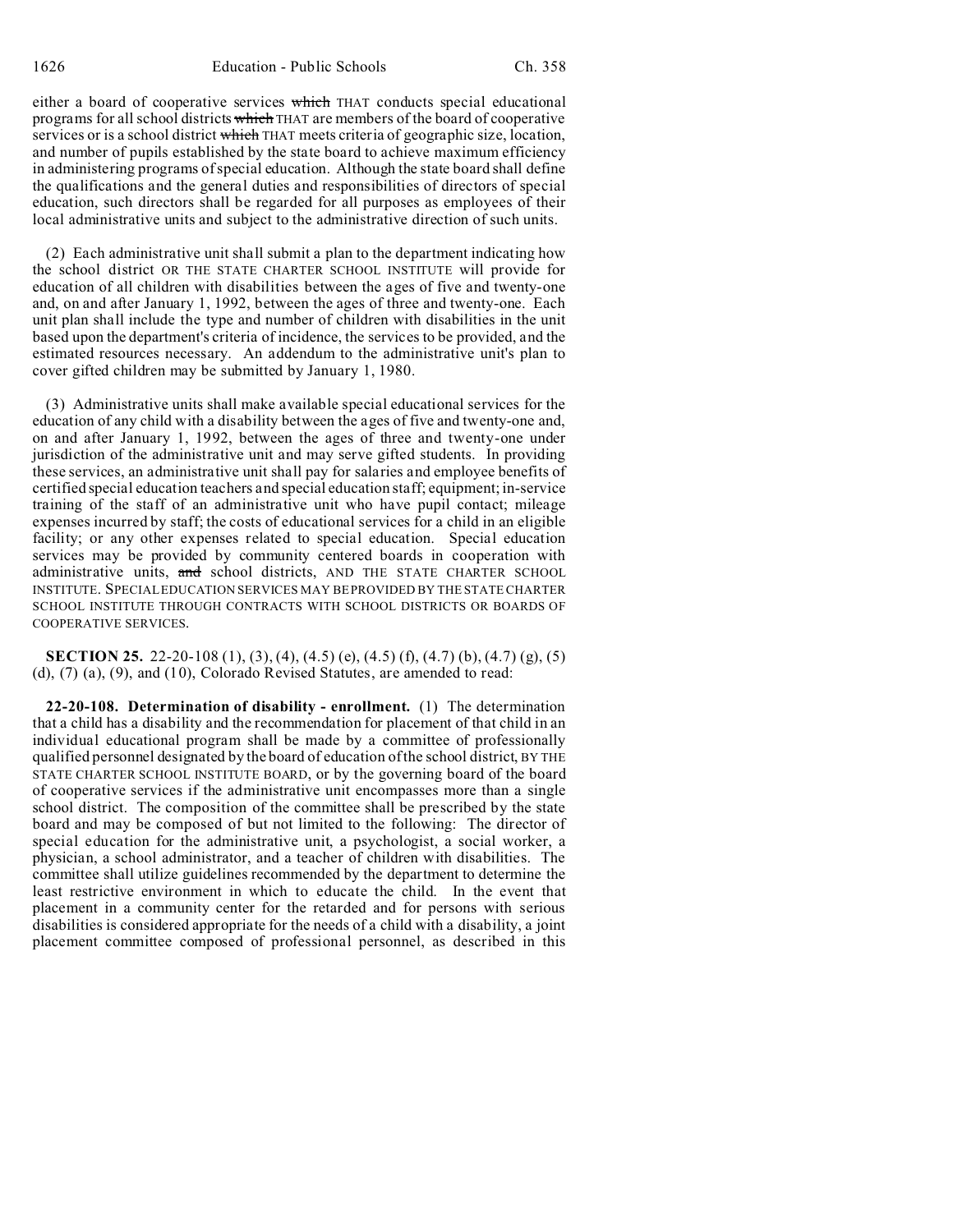section, representing the administrative unit and the community center for the retarded and for persons with serious disabilities, may recommend placement in such center. The committee shall give parents of a child with an alleged disability an opportunity to consult with the committee or a representative thereof prior to determination that their child has a disability.

(3) (a) In the event of an appeal of the determination of the disability or of the placement of a child in an individual educational program pursuant to subsection (1) of this section, or an appeal of the program to be offered, the local school district OR THE STATE CHARTER SCHOOL INSTITUTE shall first appoint an administrative law judge to make findings of fact and a recommendation concerning the matter at issue. The findings of fact and recommendation shall be delivered to the local SCHOOL DISTRICT board of education OR THE STATE CHARTER SCHOOL INSTITUTE BOARD.

(b) If EITHER the local SCHOOL DISTRICT board of education or THE STATE CHARTER SCHOOL INSTITUTE BOARD AND the parent or guardian disagrees DISAGREE with the findings of the administrative law judge, either party may appeal to the commissioner of education for review. This review shall be conducted in accordance with procedures and timetables established by the state board of education, and a decision concerning the review shall be returned to the school district OR THE STATE CHARTER SCHOOL INSTITUTE and the parent or guardian.

(4) Each child determined to have a disability by the committee pursuant to subsection (1) of this section shall be provided with an individual educational program which shall be developed in accordance with requirements established by the state board of education and shall be reviewed annually. Such individual educational program shall specify whether such student shall achieve the content standards adopted by the district in which such student is enrolled OR BY THE STATE CHARTER SCHOOL INSTITUTE or whether such student shall achieve individualized standards which would indicate the student has met the requirements of such student's individual educational program. When a child with a disability is to be placed outside of the district of residence, the receiving agency, institution, INSTITUTE CHARTER SCHOOL, or school district providing the services shall cooperate in the development of the individual educational program. The individual educational program shall be coordinated with all individual plans required by other federal or state programs in order to provide for maximum coordination of service to the child with a disability, which may include the provision of appropriate services for the child with a disability, by agreement or contract with public agencies or nonprofit organizations or residential child care facilities. For children placed without the prior written approval of the school district of residence, the individual educational program shall be the responsibility of the facility providing the individual educational program.

(4.5) (e) Nothing in this subsection (4.5) shall require a school district OR THE STATE CHARTER SCHOOL INSTITUTE to expend additional resources or hire additional personnel to implement the provisions of this section.

(f) On or before June 1, 1995, the department of education shall develop guidelines for caseload management for instructors of blind children in the school districts AND INSTITUTE CHARTER SCHOOLS of the state. Such guidelines will evaluate how much instructional time should be allotted for blind children, will reflect the varying levels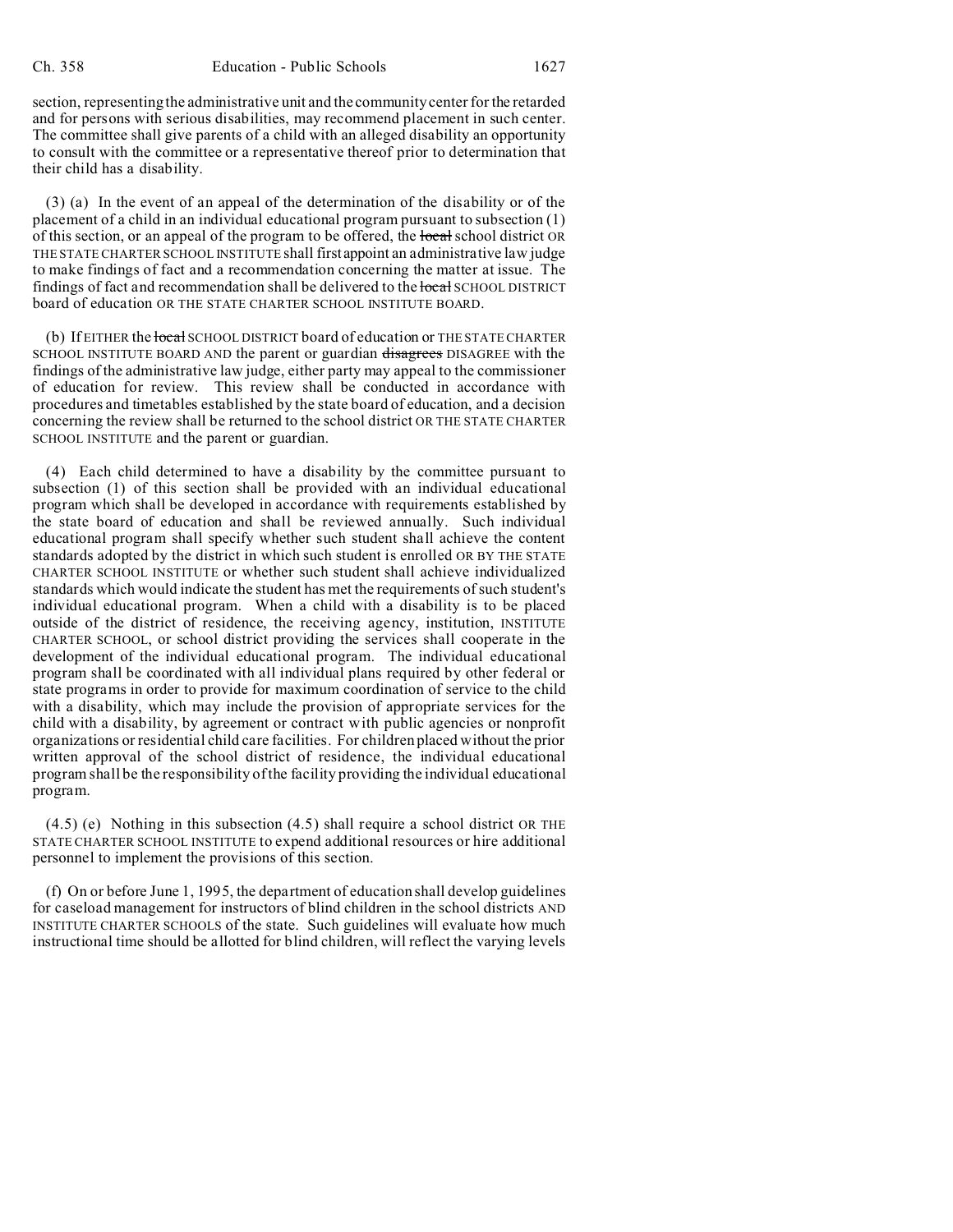of severity of such children's needs, and will be renewed and updated on a periodic basis to incorporate current research and practice.

(4.7) (b) To enable a parent to make informed decisions concerning which educational options are best suited to the parent's child, all of the educational options provided by the school district OR THE STATE CHARTER SCHOOL INSTITUTE and available to the child at the time the child's individual educational program is prepared shall be explained to the parent.

(g) Nothing in this subsection (4.7) shall require a school district OR THE STATE CHARTER SCHOOL INSTITUTE to expend additional resources or hire additional personnel to implement the provisions of this subsection (4.7).

(5) In formulating recommendations for placement of a child with a disability, the committee shall:

(d) Consider the cost to the school district OR THE STATE CHARTER SCHOOL INSTITUTE when choosing between two or more appropriate placements.

(7) (a) When it is recommended by a school district OR THE STATE CHARTER SCHOOL INSTITUTE that a child be placed in a residential setting operated by a state agency outside of his THE CHILD'S current district of residence, it is the duty of the current district of residence to notify the agency to which it is recommended that the child be sent, and the school district in which the agency is located, of the child's potential placement in such agency in the school district. The receiving agency and the receiving school district shall provide staff input into the final decision regarding placement. In the event that a disagreement exists between the recommending school district OR THE STATE CHARTER SCHOOL INSTITUTE and the agency and school district receiving the child regarding the placement, the commissioner of education and the director of the state agency under which the facility or program in which the child is being placed is operated shall make the final determination of the placement.

(9) If a teacher of a child with a disability determines that the child's presence in a general education classroom is so disruptive that other children's learning in the class is significantly impaired, the teacher may utilize the district's OR THE STATE CHARTER SCHOOL INSTITUTE'S regular in-school disciplinary procedure unless it would be inconsistent with the child's individual educational program, or may request a review of the individual educational program or behavior plan or both to consider changes in services or placement. In making any such determination for placement or plan of discipline for the child, the teacher, the principal, and the staffing committee, if applicable, shall use the guidelines recommended by the department.

 $(10)$  N<sub>o</sub> A school, school district, or the state charter school institute, or AN administrative unit that receives funds under article 54 of this title shall NOT implement or enforce any rule or policy of the state department of education that requires or permits an administrative unit to appoint a person to act as an educational surrogate parent for the purpose of making educational decisions regarding a child's placement in special education services or for the purpose of consenting or refusing to consent to assessments prior to placement when the child's parent is unknown, unavailable, or fails to respond after reasonable efforts.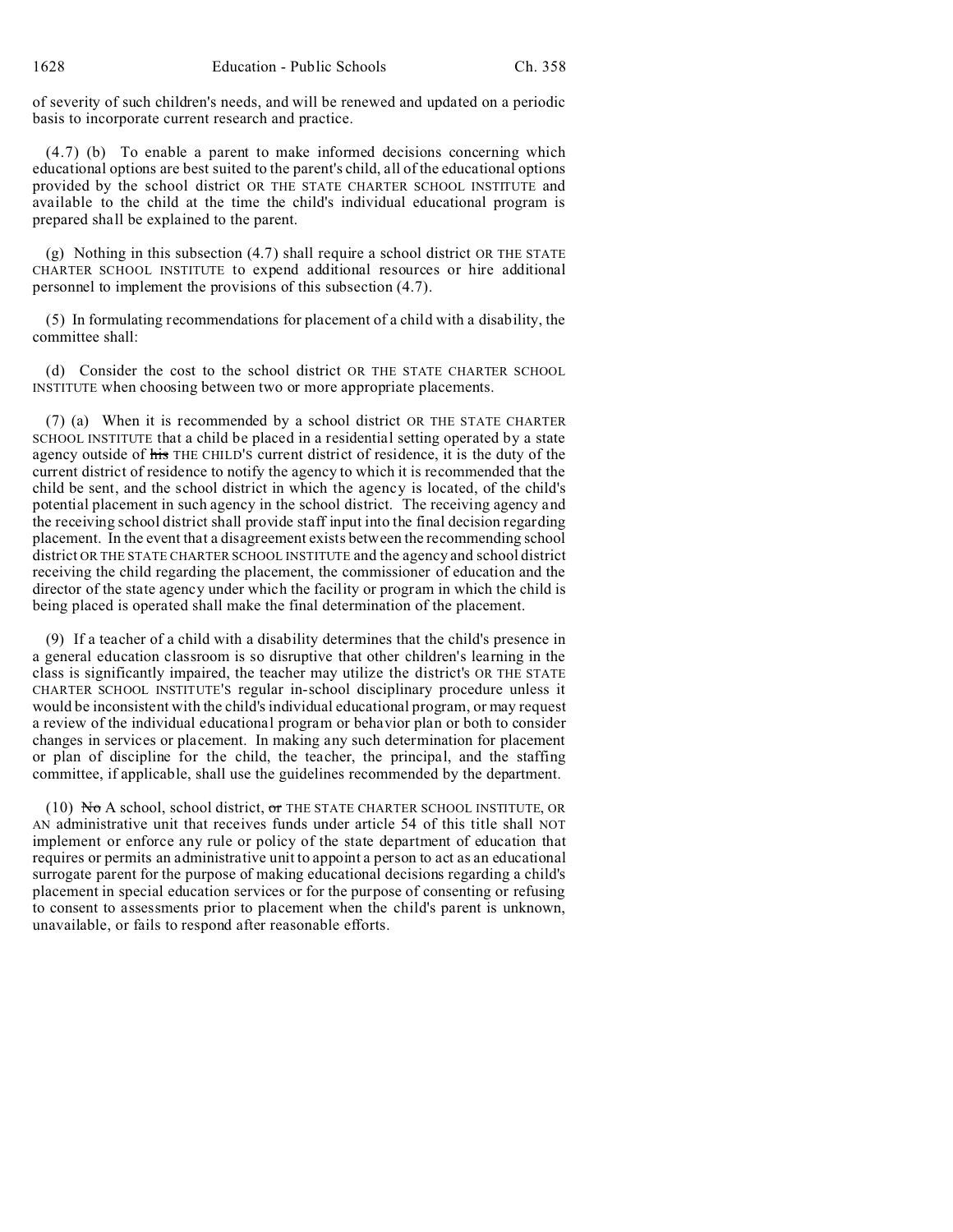**SECTION 26.** 22-20-109 (5), Colorado Revised Statutes, is amended to read:

**22-20-109. Tuition.** (5) When a child with a disability enrolls in and attends a DISTRICT charter school pursuant to the provisions of part 1 of article 30.5 of this title, the district of residence shall be responsible for paying to the DISTRICT charter school the tuition charge for the excess costs incurred in educating the child. The amount of the tuition charge shall be determined pursuant to guidelines developed by the department. Under the circumstances described in this subsection (5), the provisions of section 22-20-108 (8) shall not apply.

**SECTION 27.** 22-20-114 (1) (b.7) (II) and (2), Colorado Revised Statutes, are amended to read:

**22-20-114. Funding of programs.** (1) (b.7) (II) For the 1997-98 budget year and budget years thereafter, any increase in the appropriation made to the department over the amount distributed in accordance with subparagraph (I) of this paragraph (b.7) shall be distributed to a school district OR THE STATE CHARTER SCHOOL INSTITUTE in proportion to the number of children with disabilities residing in such THE district OR THE NUMBER OF CHILDREN WITH DISABILITIES ENROLLED IN INSTITUTE CHARTER SCHOOLS, divided by the total number of children with disabilities in the state. The increase in the appropriation to be distributed to school districts AND THE STATE CHARTER SCHOOL INSTITUTE pursuant to this paragraph (b.7) shall be distributed as soon as practicable after the beginning of the fiscal year. For purposes of this paragraph (b.7), the number of children with disabilities shall be based upon the count taken in December of the immediately preceding budget year.

(2) Payments made under the provisions of this article shall in no way affect the amount of other state aid for which a school district OR AN INSTITUTE CHARTER SCHOOL may qualify.

**SECTION 28.** 22-20-116 (6) and (7), Colorado Revised Statutes, are amended to read:

**22-20-116. Minimum standards for educational interpreters for the deaf in the public schools - committee to recommend standards - rules.** (6) After review and study of the recommendations of the interpreter standards committee, the state board, on or before July 1, 1998, shall promulgate rules setting minimum standards for educational interpreters for the deaf employed by or in the public schools in this state. The state board may revise and amend such minimum standards as it deems necessary. The state board shall promulgate rules that set forth the documentation that a person seeking employment as an educational interpreter for the deaf in a public school must submit to the EMPLOYING school district OR TO THE STATE CHARTER SCHOOL INSTITUTE.

(7) On or after July 1, 2000, in addition to any other requirements that a school district OR THE STATE CHARTER SCHOOL INSTITUTE establishes, any person employed as an educational interpreter for deaf students on a full-time or part-time basis by or in a school district OR AN INSTITUTE CHARTER SCHOOL shall meet the minimum standards for educational interpreters for the deaf as established by rules of the state board.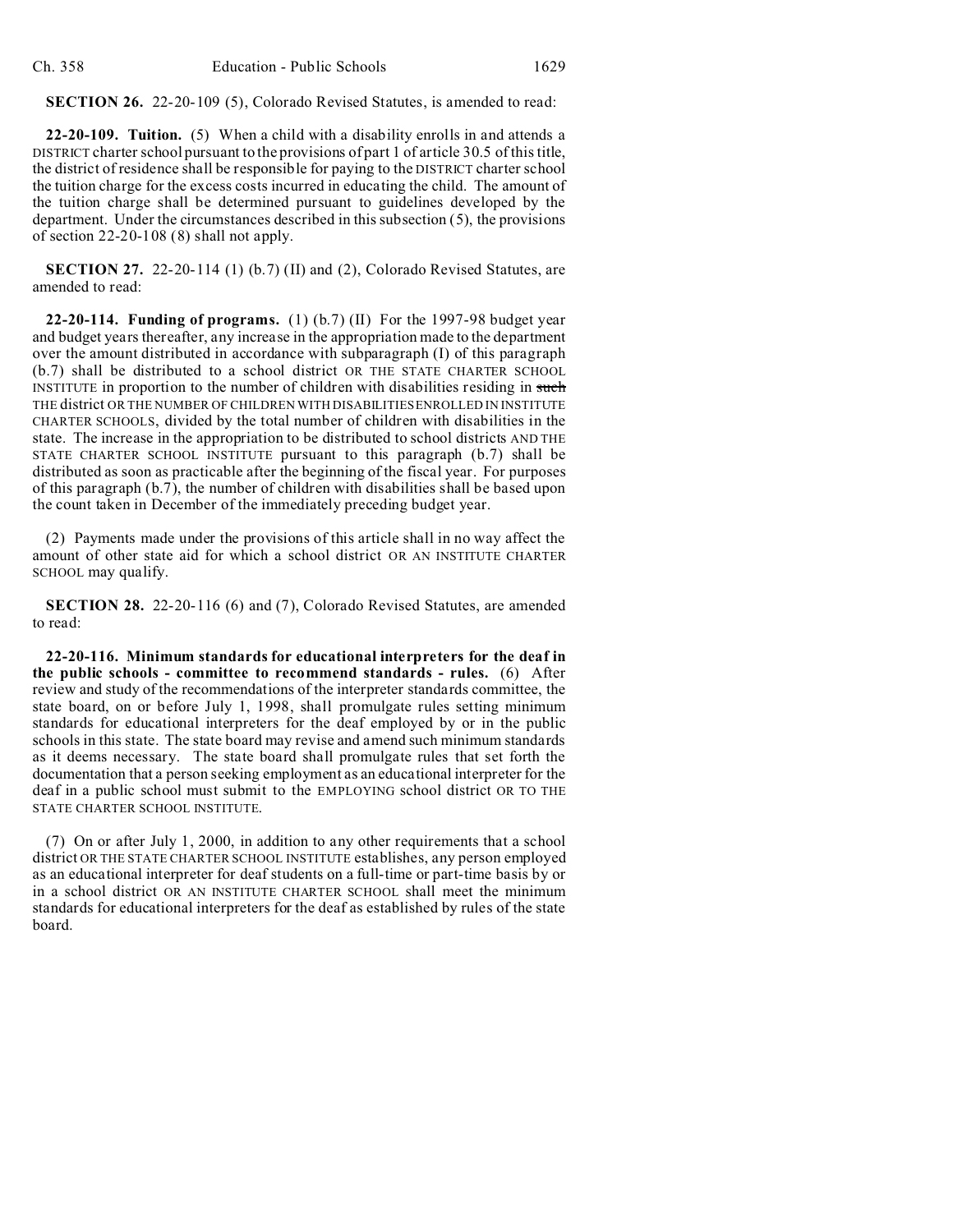**SECTION 29.** 22-24-102, Colorado Revised Statutes, is amended to read:

**22-24-102. Legislative declaration.** The general assembly hereby finds, determines, and declares that there are substantial numbers of students in this state whose educational potential is severely restricted because a language other than English is their primary means of communication. The general assembly recognizes the need to provide for transitional programs to improve the English language skills of these students. The general assembly declares that, in order to improve educational and career opportunities for every student in this state, it is the purpose of this article to provide for the establishment of an English language proficiency program in the public schools and to provide for the distribution of moneys to the several school districts AND THE STATE CHARTER SCHOOL INSTITUTE to help defray the costs of such program.

**SECTION 30.** 22-24-103 (3) and the introductory portion to 22-24-103 (4), Colorado Revised Statutes, are amended, and the said 22-24-103 is further amended BY THE ADDITION OF A NEW SUBSECTION, to read:

**22-24-103. Definitions.** As used in this article, unless the context otherwise requires:

(3) "Program" means the English language proficiency program created by this article. Design and implementation of programs shall be the function of the districts AND THE STATE CHARTER SCHOOL INSTITUTE.

(3.5) "STATE CHARTER SCHOOL INSTITUTE" MEANS THE STATE CHARTER SCHOOL INSTITUTE CREATED PURSUANT TO PART 5 OF ARTICLE 30.5 OF THIS TITLE.

(4) "Student whose dominant language is not English" means a public school student whose academic achievement and English language proficiency are determined by his local THE STUDENT'S school district OR THE STATE CHARTER SCHOOL INSTITUTE, using instruments and tests approved by the department, to be impaired because of his THE STUDENT'S inability to comprehend or speak English adequately due to the influence of a language other than English and who is one or more of the following:

**SECTION 31.** 22-24-104, Colorado Revised Statutes, is amended to read:

**22-24-104. English language proficiency program established - funding.** (1) There is hereby established an English language proficiency program for students in kindergarten and grades one through twelve whose dominant language is not English.

(2) The purpose of the program is to provide assistance to districts AND INSTITUTE CHARTER SCHOOLS having students whose dominant language is not English.

(3) No district OR INSTITUTE CHARTER SCHOOL shall be eligible for more than two fiscal years of state entitlement moneys on behalf of a student identified for inclusion in this state-assisted program.

(4) (a) The general assembly shall make an annual appropriation to the department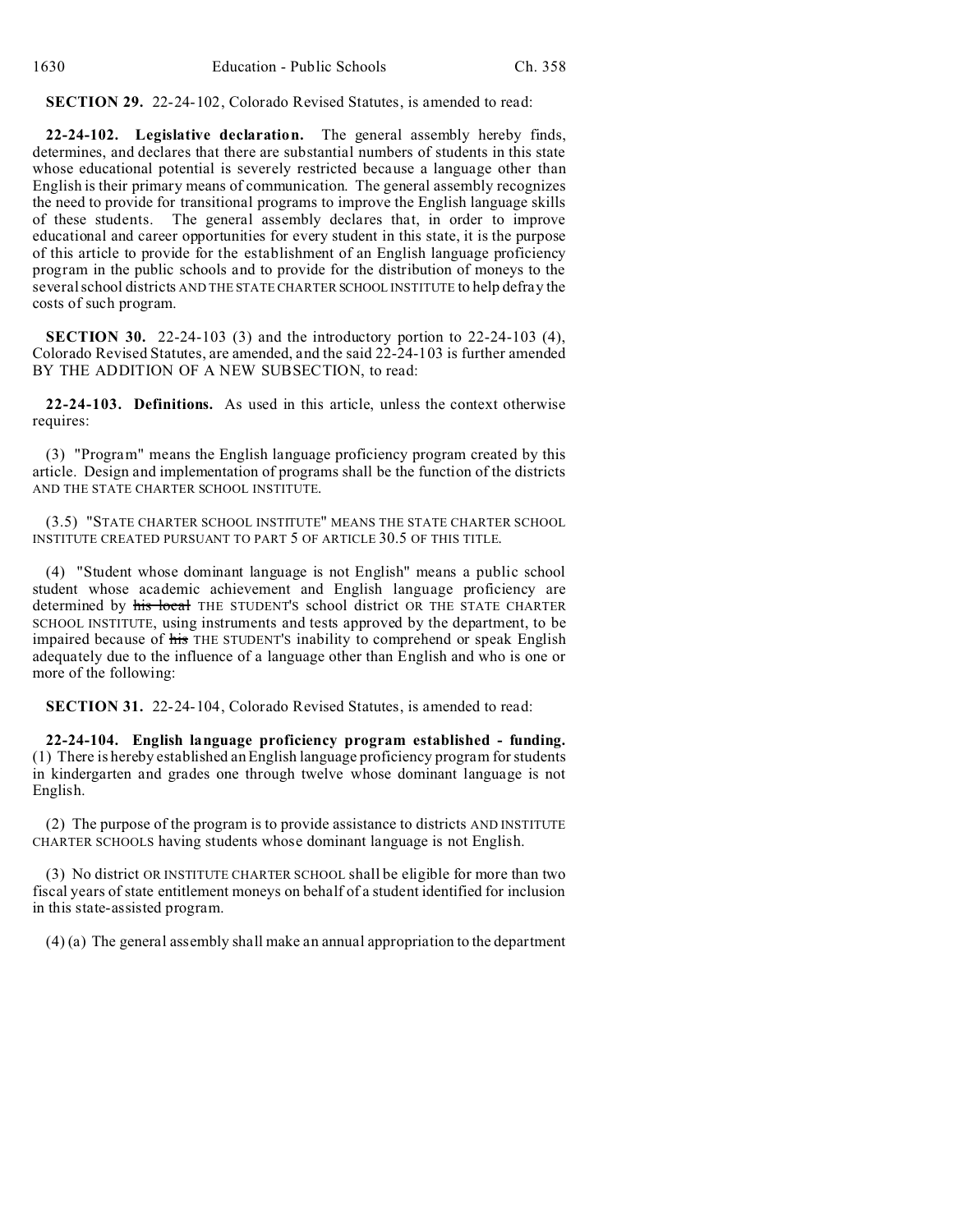for the implementation of this article. Funding for the program shall be from the department to the districts AND TO THE STATE CHARTER SCHOOL INSTITUTE on a per-student basis. That portion of the annual appropriation scheduled for distribution to the districts AND THE STATE CHARTER SCHOOL INSTITUTE shall be paid to the districts AND THE STATE CHARTER SCHOOL INSTITUTE upon the determination, pursuant to section 22-24-106 (1) (d), of the number of students in each district OR INSTITUTE CHARTER SCHOOL to be included in the program.

(b) The general assembly shall annually make a separate appropriation to the department of education to cover the state's share of the estimated cost pursuant to the provisions of this section. If the amount of the appropriation made is less than the total amount determined to be the state's actual share of support to be provided all eligible students pursuant to the provisions of this section, then the amount to be distributed to any district OR TO THE STATE CHARTER SCHOOL INSTITUTE shall be in the same proportion as the amount of the appropriation made bears to such total amount determined to be the state's actual share.

(c) (I) An amount equal to seventy-five percent of the appropriation made to the department for the 1998-99 fiscal year plus any increase in the annual appropriation made to the department over the appropriation made for the 1998-99 fiscal year or the amount needed to fully fund the program pursuant to this subparagraph (I), whichever is less, shall be used by the districts AND THE STATE CHARTER SCHOOL INSTITUTE for students certified to be within section  $22-24-103$  (4) (a) or (4) (b). No such student shall be funded for more than an amount equal to four hundred dollars per year or an amount equal to twenty percent of the state average per pupil operating revenues, as defined in section 22-54-103 (12) for the preceding year as annually determined by the department, whichever is greater.

(II) The remainder of the annual appropriation shall be used by the districts AND THE STATE CHARTER SCHOOL INSTITUTE for students certified to be within section 22-24-103 (4) (c). No such student shall be funded for an amount greater than two hundred dollars per year or an amount equal to ten percent of the state average per pupil operating revenues, as defined in section 22-54-103 (12), for the preceding year as annually determined by the department, whichever is greater.

(III) Any appropriated moneys not distributed by the department pursuant to subparagraph (I) of this paragraph (c) may be distributed by the department pursuant to subparagraph (II) of this paragraph (c). Any appropriated moneys not distributed by the department pursuant to subparagraph (II) of this paragraph (c) may be distributed pursuant to subparagraph (I) of this paragraph (c).

(5) Each district AND THE STATE CHARTER SCHOOL INSTITUTE shall provide the programs for district AND INSTITUTE CHARTER SCHOOL students whose dominant language is not English; except that districts AND THE STATE CHARTER SCHOOL INSTITUTE may cooperate in carrying out the provisions of this article.

(6) Nothing in this article shall be construed to prohibit use of moneys made available under this article by a district OR THE STATE CHARTER SCHOOL INSTITUTE for bilingual programs, English-as-a-second-language programs, or any other method of achieving the purposes of this article. Districts AND THE STATE CHARTER SCHOOL INSTITUTE conducting such programs shall receive moneys made available under this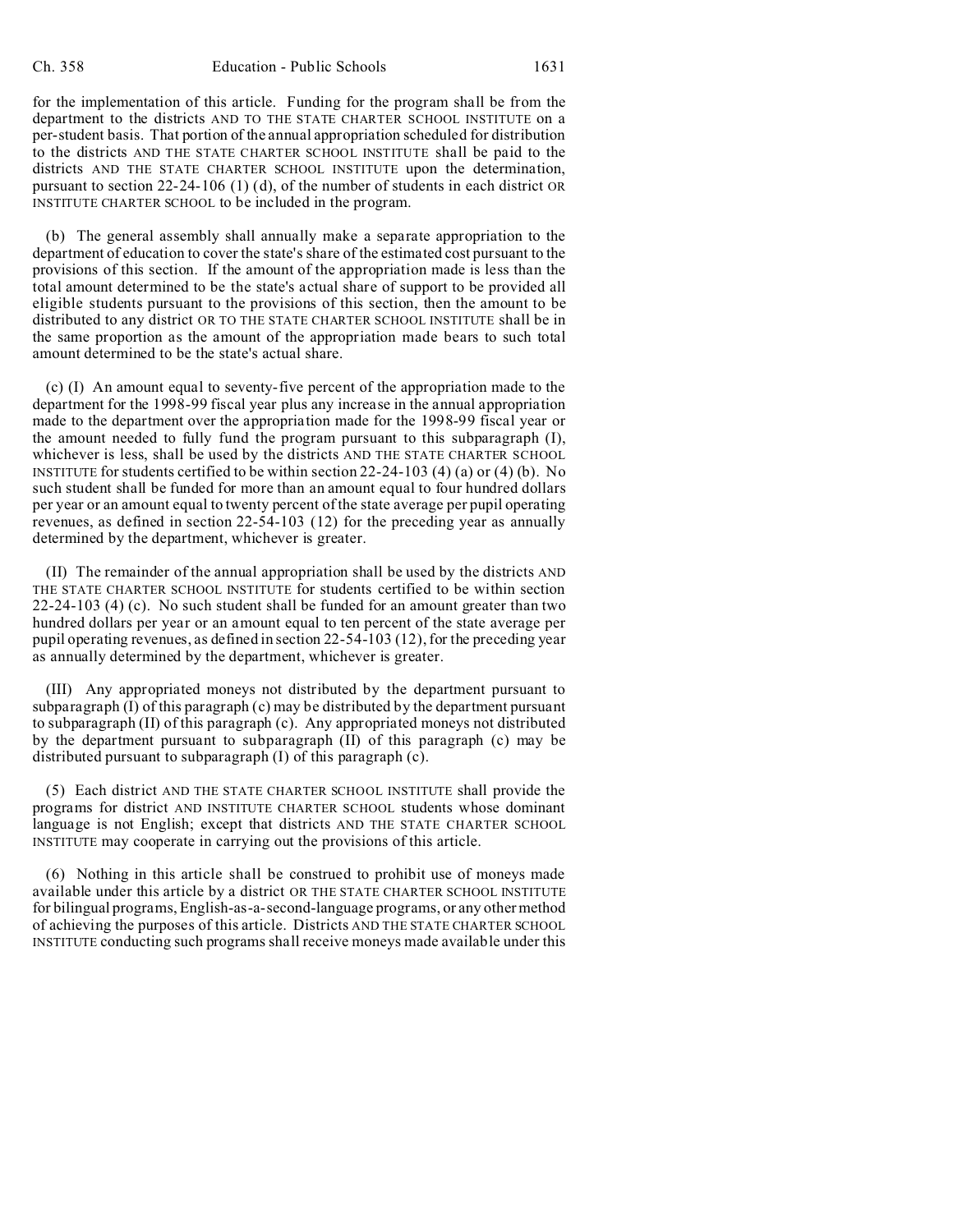article only on the basis of the number of students whose dominant language is not English enrolled in such programs.

**SECTION 32.** The introductory portion to 22-24-105 (1) and 22-24-105 (1) (b) (II), (1) (c), and (2), Colorado Revised Statutes, are amended to read:

**22-24-105. District - powers and duties - repeal.** (1) It is the duty of each district AND THE STATE CHARTER SCHOOL INSTITUTE to:

(b) (II) Notwithstanding the provisions of subparagraph (I) of this paragraph (b), for the school years 2002-03, 2003-04, and 2004-05, a district OR THE STATE CHARTER SCHOOL INSTITUTE may assess students whose dominant language may not be English using any of the instruments or techniques approved by the department prior to January 1, 2002. This subparagraph (II) is repealed, effective July 1, 2005.

(c) Certify each year to the department those students in the district OR IN INSTITUTE CHARTER SCHOOLS whose dominant language is not English, including specification of the number of non-English languages identified as dominant languages and of the number of students who speak each non-English language as their dominant language;

(2) The assessment described in paragraph (b) of subsection (1) of this section and the certification described in paragraph (c) of subsection (1) of this section shall be conducted on at least an annual basis and each district AND THE STATE CHARTER SCHOOL INSTITUTE shall present the results therefrom to the department for inclusion in the relevant annual report of achievement of accreditation indicators required by section 22-11-105.

**SECTION 33.** 22-24-106 (1) (a), (1) (b), (1) (c), and (1) (d), Colorado Revised Statutes, are amended to read:

**22-24-106. Department - powers and duties - advisory commission - repeal.** (1) It is the duty of the department to:

(a) Develop and approve a single instrument or technique to be used by districts AND THE STATE CHARTER SCHOOL INSTITUTE in identifying eligible students;

(b) Provide assistance, on request, to districts AND THE STATE CHARTER SCHOOL INSTITUTE in the identification and assessment of students;

(c) Audit the identification and testing procedures used by the districts AND THE STATE CHARTER SCHOOL INSTITUTE and evaluate the effectiveness of the programs conducted by districts AND THE STATE CHARTER SCHOOL INSTITUTE;

(d) Determine which students are to be counted as eligible for purposes of calculating the district's OR THE STATE CHARTER SCHOOL INSTITUTE'S entitlement;

**SECTION 34.** 22-30.5-112 (2) (a) (III) (A), (2) (b.5), and (5), Colorado Revised Statutes, are amended to read:

**22-30.5-112. Charter schools - financing - guidelines - repeal.**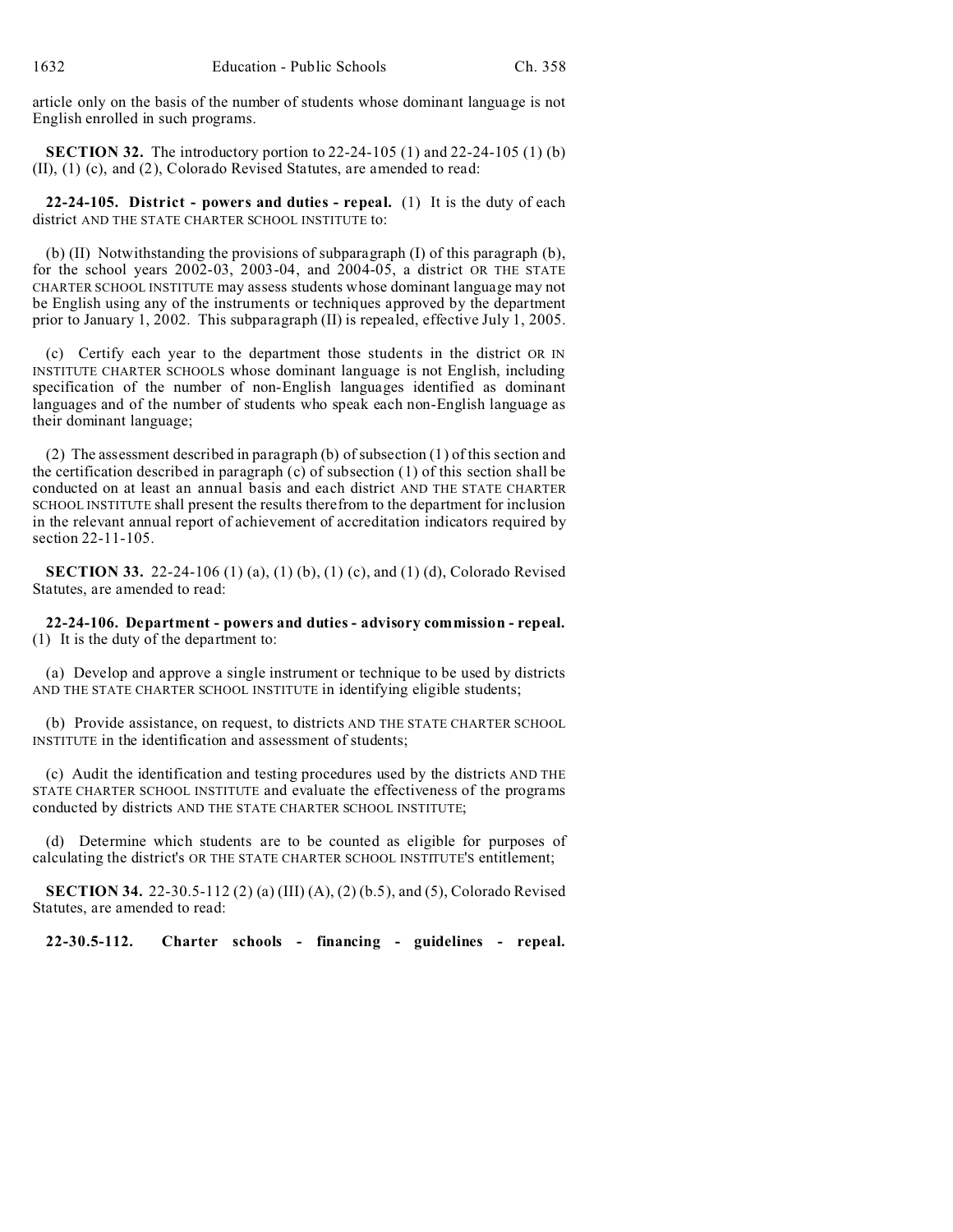(2) (a) (III) (A) For budget year 2000-01 and budget years thereafter, except as otherwise provided in paragraph (a.3) of this subsection (2) AND EXCEPT AS OTHERWISE PROVIDED IN SECTION 22-30.5-513 (7), each charter school and the authorizing school district shall negotiate funding under the contract at a minimum of ninety-five percent of the district per pupil revenues for each pupil enrolled in the charter school who is not an on-line pupil and ninety-five percent of the district per pupil on-line funding for each on-line pupil enrolled in the charter school. The school district may choose to retain the actual amount of the charter school's per pupil share of the central administrative overhead costs for services actually provided to the charter school; except that such amount shall not exceed five percent of the district per pupil revenues for each pupil who is not an on-line pupil enrolled in the charter school and five percent of the district per pupil on-line funding for each on-line pupil enrolled in the charter school.

(2) (b.5) (I) The charter school may agree with AND the school district to pay SHALL NEGOTIATE PRIOR TO THE BEGINNING OF EACH FISCAL YEAR FOR THE PAYMENT TO THE SCHOOL DISTRICT OF any actual DIRECT costs incurred by the school district. in providing unique support services used only by the charter school. IF THE CHARTER SCHOOL AND THE SCHOOL DISTRICT DO NOT REACH AGREEMENT REGARDING THE PAYMENT OF DIRECT COSTS, THE SCHOOL DISTRICT SHALL BE BARRED FROM WITHHOLDING FROM THE CHARTER SCHOOL ANY MONEYS AS REIMBURSEMENT FOR DIRECT COSTS. THE SCHOOL DISTRICT SHALL PROVIDE AN ITEMIZED ACCOUNTING TO EACH CHARTER SCHOOL FOR THE DIRECT COSTS INCURRED BY THE SCHOOL DISTRICT WITH THE ITEMIZED ACCOUNTING PROVIDED PURSUANT TO PARAGRAPH (a.4) OF THIS SUBSECTION (2).

(II) FOR PURPOSES OF THIS PARAGRAPH (b.5), "DIRECT COSTS" MEANS THE DIRECT COSTS INCURRED BY A SCHOOL DISTRICT SOLELY FOR THE PURPOSE OF REVIEWING CHARTER APPLICATIONS, NEGOTIATING THE CHARTER CONTRACT, AND PROVIDING DIRECT OVERSIGHT TO CHARTER SCHOOLS. "DIRECT COSTS" SHALL NOT INCLUDE THE SCHOOL DISTRICT'S LEGAL OR OTHER COSTS ATTRIBUTABLE TO LITIGATION OR THE RESOLUTION OF A DISPUTE WITH A CHARTER SCHOOL.

(5) The department of education will prepare an annual report and evaluation for the governor and the house and senate committees on education on the success or failure of charter schools AND INSTITUTE CHARTER SCHOOLS, their relationship to other school reform efforts, and suggested changes in state law necessary to strengthen or change the charter school program AND INSTITUTE CHARTER SCHOOL PROGRAMS.

**SECTION 35.** 22-30.5-113 (1) and (3), Colorado Revised Statutes, are amended to read:

**22-30.5-113. Charter schools - evaluation - report.** (1) The state board shall compile evaluations of charter schools received from local boards of education. THE STATE BOARD SHALL ALSO COMPILE RELEVANT INFORMATION RECEIVED FROM THE STATE CHARTER SCHOOL INSTITUTE INVOLVING INSTITUTE CHARTER SCHOOLS AUTHORIZED PURSUANT TO PART 5 OF THIS ARTICLE. The state board shall review information regarding the regulations and policies from which charter schools AND INSTITUTE CHARTER SCHOOLS were released pursuant to section 22-30.5-105 AND SECTION 22-30.5-508, RESPECTIVELY, to determine if the releases assisted or impeded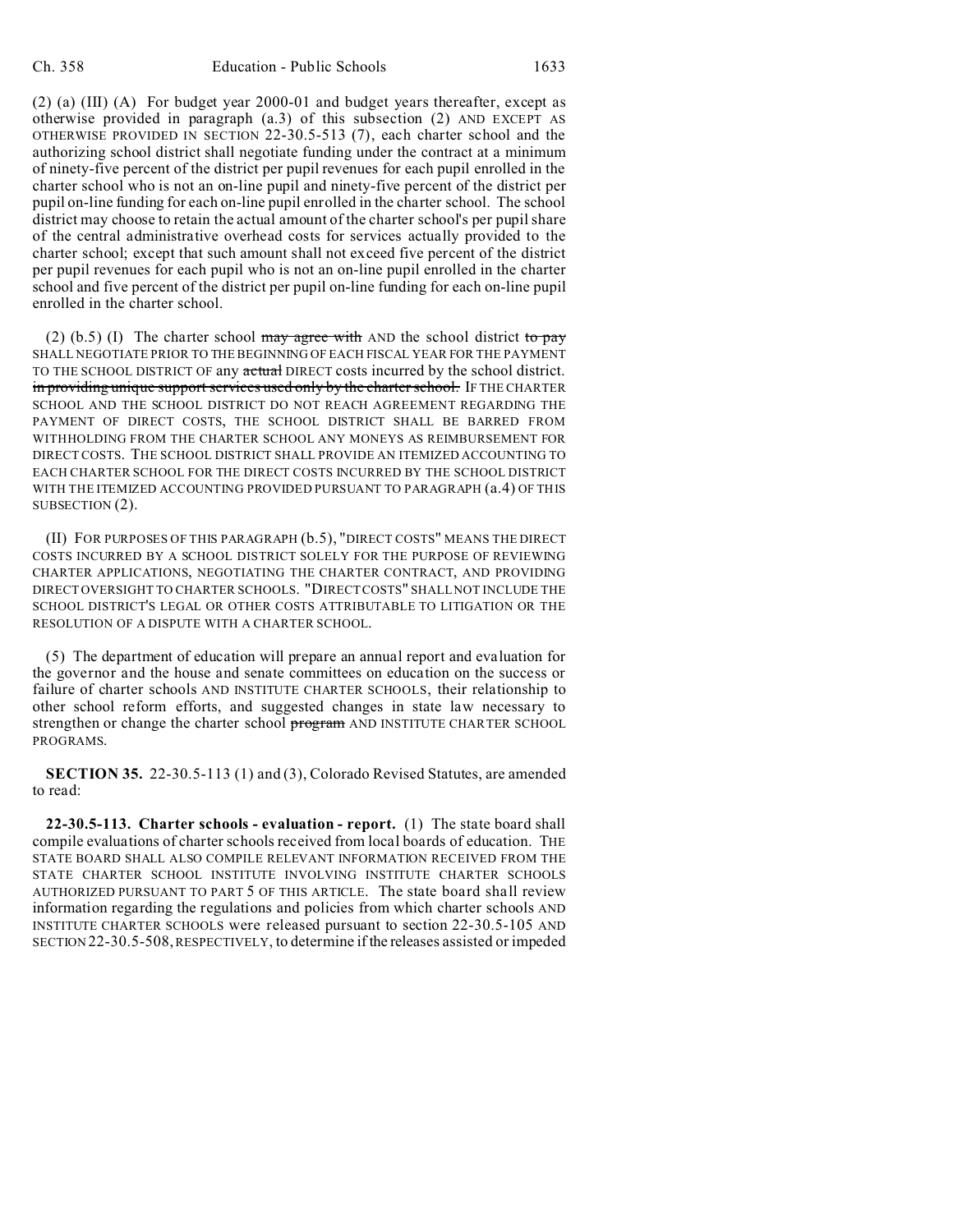the charter schools AND INSTITUTE CHARTER SCHOOLS in meeting their stated goals and objectives.

(3) In preparing the report required by this section, the state board shall compare the performance of charter school pupils AND INSTITUTE CHARTER SCHOOL PUPILS with the performance of ethnically and economically comparable groups of pupils in other public schools who are enrolled in academically comparable courses.

**SECTION 36.** 22-30.5-406 (1) (c), Colorado Revised Statutes, is amended to read:

**22-30.5-406. Direct payment of charter school bonds by the state treasurer and school districts.** (1) (c) (I) IN THE CASE OF A CHARTER SCHOOL AUTHORIZED BY A SCHOOL DISTRICT BOARD OF EDUCATION, the state treasurer shall withhold the amount of any direct payments made on behalf of a charter school plus administrative costs associated with the making of direct payments in an amount agreed upon by the state treasurer and the charter school from the payments to the chartering district of the state share of the district's total program made pursuant to article 54 of this title. The state treasurer shall notify the chief financial officers of the chartering district and the charter school of any amount of moneys withheld and the chartering district shall reduce the amount of funding it provides to the charter school by said amount. Any administrative costs withheld by the state treasurer pursuant to this paragraph  $\overline{\mathbf{c}}$  SUBPARAGRAPH (I) shall be credited to the charter school financing administrative cash fund, which fund is hereby created. Moneys in the fund shall be continuously appropriated to the state treasurer for the direct and indirect costs of the administration of this section. Moneys in the charter school financing administrative cash fund shall remain in the fund and shall not revert to the general fund at the end of any fiscal year.

(II) IN THE CASE OF AN INSTITUTE CHARTER SCHOOL, THE STATE TREASURER SHALL WITHHOLD THE AMOUNT OF ANY DIRECT PAYMENTS MADE ON BEHALF OF AN INSTITUTE CHARTER SCHOOL PLUS ADMINISTRATIVE COSTS ASSOCIATED WITH THE MAKING OF DIRECT PAYMENTS IN AN AMOUNT AGREED UPON BY THE STATE TREASURER AND THE INSTITUTE CHARTERSCHOOLFROM THE PAYMENTS TO THE STATE CHARTER SCHOOL INSTITUTE MADE BY THE DEPARTMENT OF EDUCATION PURSUANT TO ARTICLE 54 OF THIS TITLE. THE STATE TREASURER SHALL NOTIFY THE DEPARTMENT OF EDUCATION, THE STATE CHARTER SCHOOL INSTITUTE, AND THE CHIEF FINANCIAL OFFICER OF THE INSTITUTE CHARTER SCHOOL OF ANY AMOUNT OF MONEYS WITHHELD. ANY ADMINISTRATIVE COSTS WITHHELD BY THE STATE TREASURER PURSUANT TO THIS SUBPARAGRAPH (II) SHALL BE CREDITED TO THE CHARTER SCHOOL FINANCING ADMINISTRATIVE CASH FUND CREATED PURSUANT TO SUBPARAGRAPH (I) OF THIS PARAGRAPH (c).

**SECTION 37.** 22-30.5-407 (7), Colorado Revised Statutes, is amended to read:

**22-30.5-407. Charter school debt state reserve fund - creation - use of fund moneys - legislative declaration.** (7) A qualified charter school that chooses to finance capital construction with revenues from bonds issued on behalf of the qualified charter school by the Colorado educational and cultural facilities authority created in section 23-15-104 (1) (a), C.R.S., shall request that the state treasurer make direct payments of principal and interest on the bonds on behalf of the qualified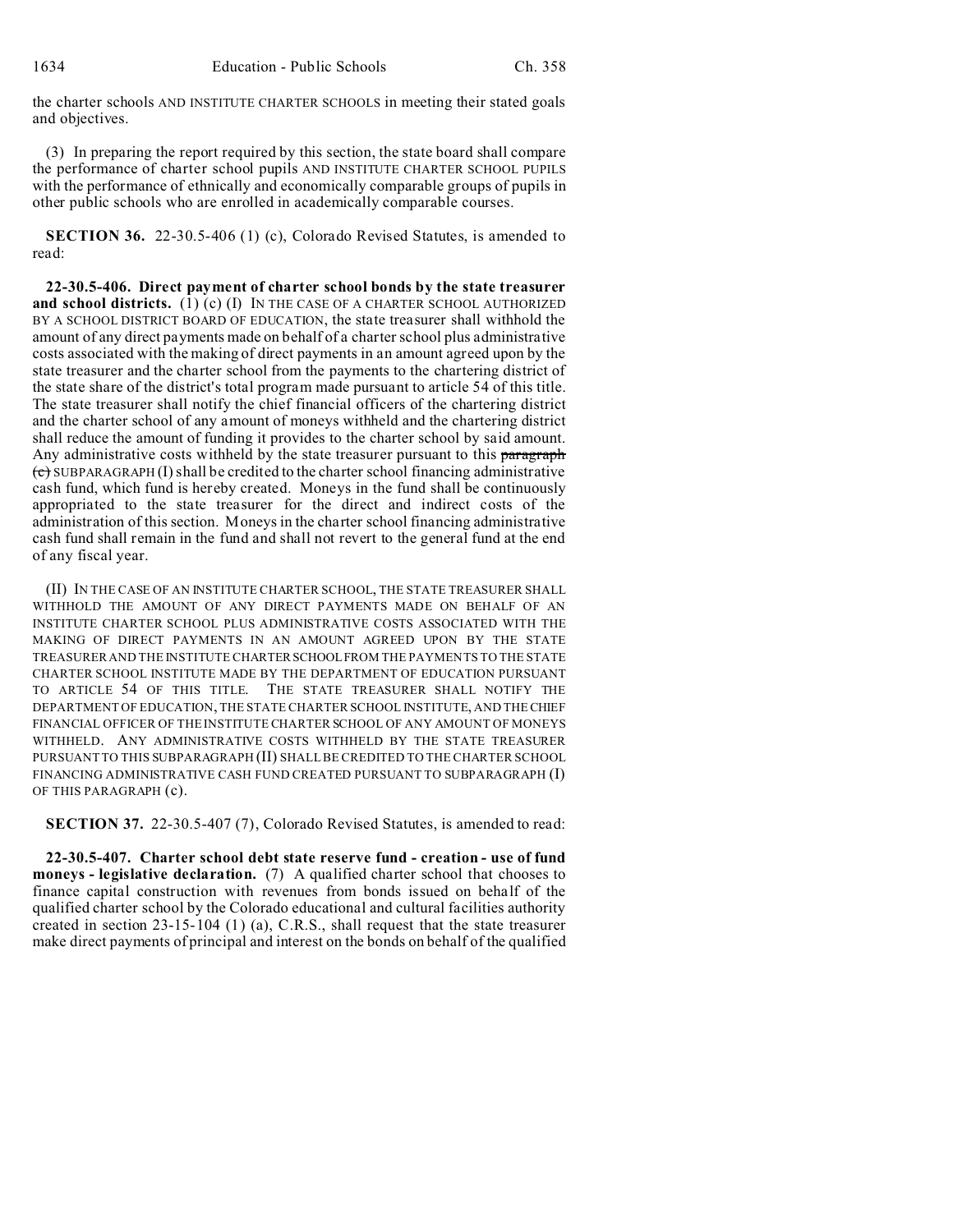charter school in accordance with section 22-30.5-406 (1). If the state treasurer does not agree to make direct payments AND THE QUALIFIED CHARTER SCHOOL IS A DISTRICT CHARTER SCHOOL, the qualified charter school shall request that its chartering district make direct payments in accordance with section 22-30.5-406 (2). IF THE STATE TREASURER DOES NOT AGREE TO MAKE DIRECT PAYMENTS AND THE QUALIFIED CHARTER SCHOOL IS AN INSTITUTE CHARTER SCHOOL, THE QUALIFIED CHARTER SCHOOL SHALL REQUEST THAT THE STATE CHARTER SCHOOL INSTITUTE MAKE DIRECT PAYMENTS OF PRINCIPAL AND INTEREST ON THE BONDS ON BEHALF OF THE INSTITUTE CHARTER SCHOOL.

**SECTION 38.** 22-30.5-408 (1) (b), Colorado Revised Statutes, is amended to read:

**22-30.5-408. Replenishment of qualified charter school debt service reserve funds.** (1) As used in this section:

(b) "Qualified charter school" means a charter school THAT IS DESCRIBED IN SECTION 22-30.5-104 OR AN INSTITUTE CHARTER SCHOOL AS THAT TERM IS DEFINED IN SECTION 22-30.5-502 that has a stand-alone credit assessment or rating of at least investment grade by a nationally recognized rating agency at the time of issuance of any qualified charter school bonds on behalf of the charter school by the Colorado educational and cultural facilities authority pursuant to the "Colorado Educational and Cultural Facilities Authority Act", article 15 of title 23, C.R.S., and that has been certified as a qualified charter school by the state treasurer.

**SECTION 39.** 22-32-124 (1.5), Colorado Revised Statutes, is amended to read:

**22-32-124. Building codes - zoning - planning.** (1.5) (a) Prior to contracting for a facility, a charter school shall advise in writing the planning commission, or governing body if no planning commission exists, which has jurisdiction over the territory in which the site is proposed to be located. The relevant planning commission or governing body may request the charter school to submit a site development plan for the proposed facility, but must issue such request, if any, within ten days after receiving the written advisement. If requested by the relevant planning commission or governing body, the charter school, acting on behalf of its sponsoring school board, shall submit such a site development plan. The relevant planning commission or governing body may review and comment on such plan to the governing body of the charter school, but must do so, if at all, within thirty days after receiving such plan. The relevant planning commission or governing body, if not satisfied with the response to such comments, may request a hearing before the board of education regarding such plan. Such hearing shall be held, if at all, within thirty days after the request of the relevant planning commission or governing body. The charter school then may proceed with its site development plan unless prohibited from doing so by school board resolution.

(b) AN INSTITUTE CHARTER SCHOOL AUTHORIZED PURSUANT TO PART 5 OF ARTICLE 30.5 OF THIS TITLE SHALL PROCEED PURSUANT TO THE PROVISIONS OF THIS SUBSECTION (1.5). NOTWITHSTANDING THE PROVISIONS OF PARAGRAPH (a) OF THIS SUBSECTION (1.5) TO THE CONTRARY, THE RELEVANT PLANNING COMMISSION OR GOVERNING BODY MAY REQUEST A HEARING BEFORE THE STATE BOARD OF EDUCATION. THE INSTITUTE CHARTER SCHOOL THEN MAY PROCEED WITH ITS SITE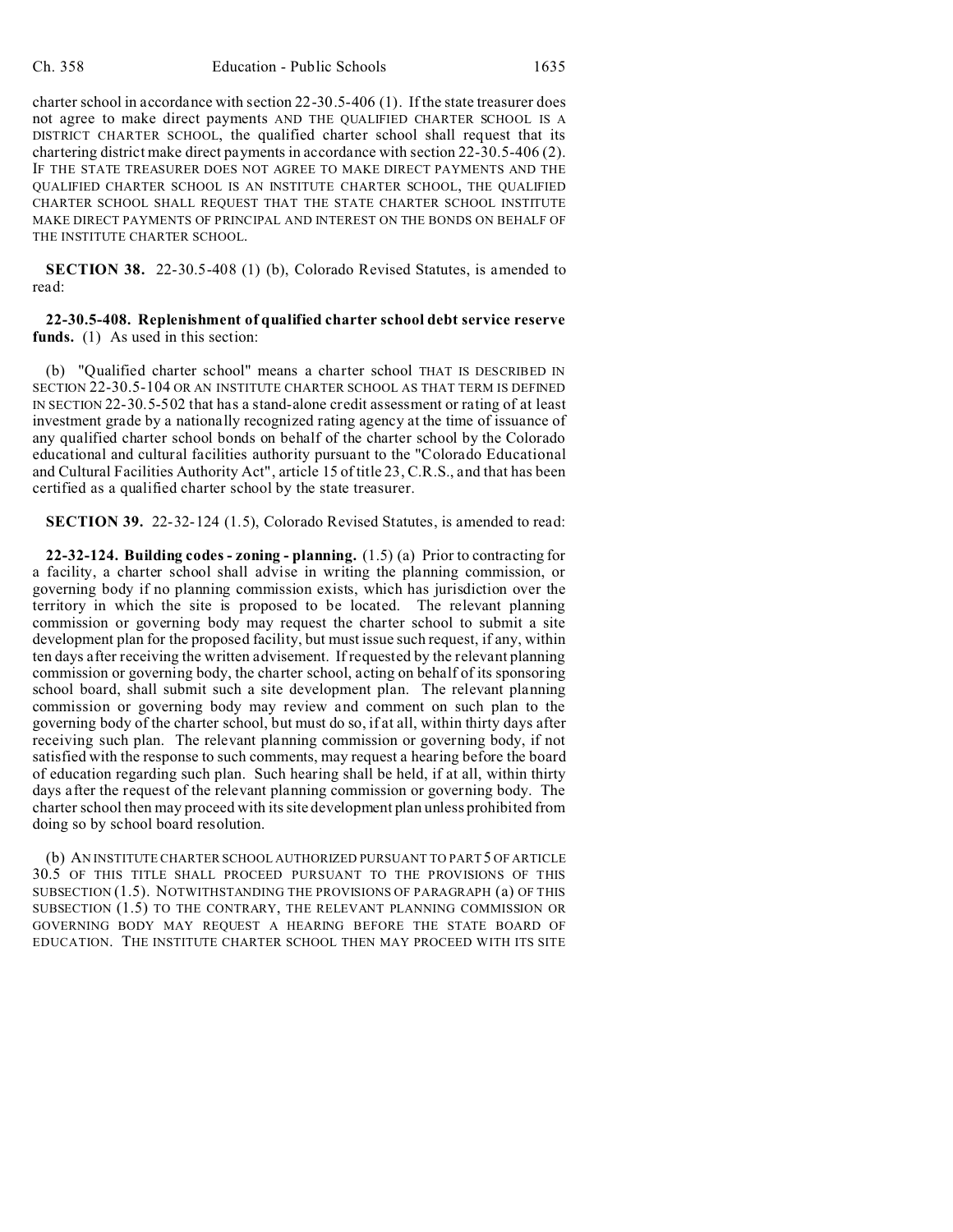DEVELOPMENT PLAN UNLESS PROHIBITED FROM DOING SO BY THE STATE BOARD OF EDUCATION.

**SECTION 40.** 22-33-105, Colorado Revised Statutes, is amended BY THE ADDITION OF A NEW SUBSECTION to read:

**22-33-105. Suspension, expulsion, and denial of admission.** (7) NOTWITHSTANDING ANY OTHER PROVISION OF THIS PART 1 TO THE CONTRARY:

(a) AN INSTITUTE CHARTER SCHOOL AUTHORIZED PURSUANT TO PART 5 OF ARTICLE 30.5 OF THIS TITLE MAY CARRY OUT THE FUNCTIONS OF A SUSPENDING AUTHORITY PURSUANT TO THIS SECTION; AND

(b) THE STATE CHARTER SCHOOL INSTITUTE CREATED IN PART 5 OF ARTICLE 30.5 OF THIS TITLE MAY CARRY OUT THE FUNCTIONS OF A SCHOOL DISTRICT AND ITS BOARD OF EDUCATION WITH RESPECT TO THE SUSPENSION, EXPULSION, OR DENIAL OF ADMISSION OF A STUDENT TO AN INSTITUTE CHARTER SCHOOL.

**SECTION 41.** 22-54-102 (1), Colorado Revised Statutes, is amended to read:

**22-54-102. Legislative declaration - statewide applicability intergovernmental agreements.** (1) The general assembly hereby finds and declares that this article is enacted in furtherance of the general assembly's duty under section 2 of article IX of the state constitution to provide for a thorough and uniform system of public schools throughout the state; that a thorough and uniform system requires that all school districts AND INSTITUTE CHARTER SCHOOLS operate under the same finance formula; and that equity considerations dictate that all districts AND INSTITUTE CHARTER SCHOOLS be subject to the expenditure and maximum levy provisions of this article. Accordingly, the provisions of this article concerning the financing of public schools for budget years beginning on and after July 1, 1994, shall apply to all school districts AND INSTITUTE CHARTER SCHOOLS organized under the laws of this state.

**SECTION 42.** 22-54-103 (7) (c) and (8.5), Colorado Revised Statutes, are amended, and the said 22-54-103 is further amended BY THE ADDITION OF THE FOLLOWING NEW SUBSECTIONS, to read:

**22-54-103. Definitions - repeal.** As used in this article, unless the context otherwise requires:

(1.3) "ACCOUNTING DISTRICT" MEANS THE SCHOOL DISTRICT WITHIN WHOSE GEOGRAPHIC BOUNDARIES AN INSTITUTE CHARTER SCHOOL IS PHYSICALLY LOCATED.

(7) "Funded pupil count" means:

(c) (I) For budget years commencing on and after July 1, 2003, the district's on-line pupil enrollment for the applicable budget year plus the district's preschool enrollment for the applicable budget year plus the greater of:

(A) The district's pupil enrollment for the applicable budget year; or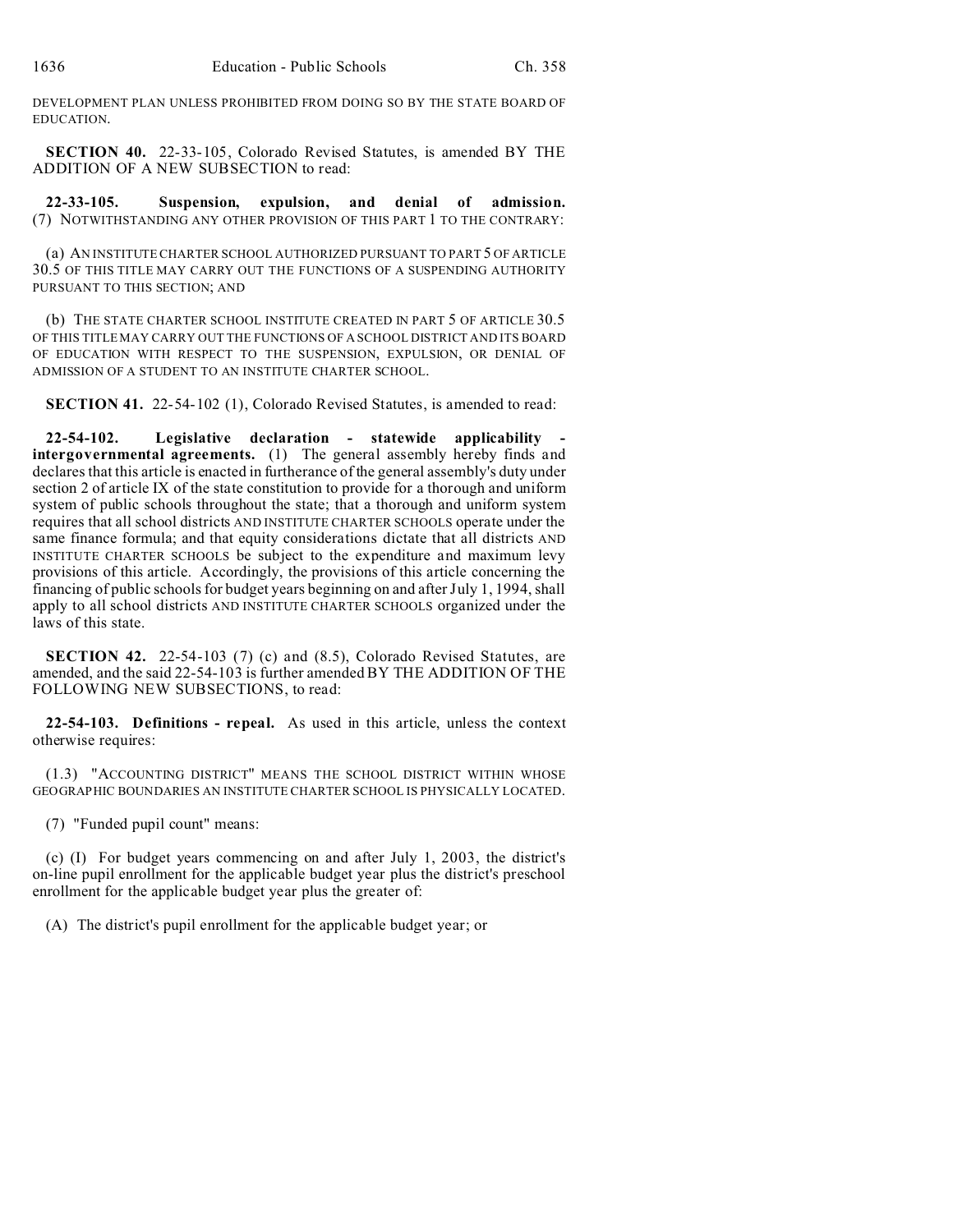(B) The average of the district's pupil enrollment for the applicable budget year and the district's pupil enrollment for the immediately preceding budget year; or

(C) The average of the district's pupil enrollment for the applicable budget year and the district's pupil enrollment for the two immediately preceding budget years; or

(D) The average of the district's pupil enrollment for the applicable budget year and the district's pupil enrollment for the three immediately preceding budget years.

(II) (A) Notwithstanding any provision of law to the contrary, for purposes of subparagraph (I) of this paragraph (c), for any budget year commencing prior to July 1, 2002, the district's pupil enrollment for that budget year shall be the district's pupil enrollment, as defined by paragraph (a) of subsection (10) of this section, as it existed prior to June 7, 2002.

(B) This subparagraph (II) is repealed, effective July 1, 2005.

(III) (A) Notwithstanding any provision of law to the contrary, for purposes of subparagraph (I) of this paragraph (c), for the 2000-01, 2001-02, and 2002-03 budget years, a district's pupil enrollment shall not include any pupils enrolled in a district preschool program pursuant to article 28 of this title.

(B) This subparagraph (III) is repealed, effective July 1, 2006.

(IV) NOTWITHSTANDING ANY PROVISION OF LAW TO THE CONTRARY, FOR PURPOSES OF SUBPARAGRAPH (I) OF THIS PARAGRAPH (c) FOR BUDGET YEARS BEGINNING ON OR AFTER JULY 1, 2004, A DISTRICT'S FUNDED PUPIL COUNT SHALL INCLUDE THE CERTIFIED PUPIL ENROLLMENT AND ON-LINE PUPIL ENROLLMENT OF EACH OPERATING INSTITUTE CHARTER SCHOOL FOR WHICH THE DISTRICT IS THE ACCOUNTING DISTRICT. THE DEPARTMENT OF EDUCATION SHALL ADD THE INSTITUTE CHARTER SCHOOL'S CERTIFIED PUPIL ENROLLMENT AND ON-LINE PUPIL ENROLLMENT TO THE FUNDED PUPIL COUNT OF THE DISTRICT PRIOR TO CALCULATING THE DISTRICT'S TOTAL PROGRAM PURSUANT TO SECTION 22-54-104.

(7.5) "INSTITUTE CHARTER SCHOOL" MEANS A CHARTER SCHOOL THAT ENTERS INTO A CHARTER CONTRACT WITH THE STATE CHARTER SCHOOL INSTITUTE PURSUANT TO THE PROVISIONS OF PART 5 OF ARTICLE 30.5 OF THIS TITLE.

(8.5) "On-line pupil enrollment" means the number of pupils, on October 1 within the applicable budget year or the school day nearest said date, enrolled in, attending, and actively participating in, an on-line program created pursuant to section 22-33-104.6 by the district or by a charter school chartered by the district, minus any such pupils who were enrolled in any such on-line programs for the 2001-02 school year. In addition, "on-line pupil enrollment" means the number of pupils who meet the requirements specified in section 22-33-104.6 (4) (a) and transfer to an on-line program after October 1 of a school year. FOR BUDGET YEARS BEGINNING ON OR AFTER JULY 1, 2004, A DISTRICT'S ON-LINE PUPIL ENROLLMENT SHALL INCLUDE THE CERTIFIED ON-LINE PUPIL ENROLLMENT OF EACH OPERATING INSTITUTE CHARTER SCHOOL FOR WHICH THE DISTRICT IS THE ACCOUNTING DISTRICT. THE DEPARTMENT OF EDUCATION SHALL ADD THE INSTITUTE CHARTER SCHOOL'S CERTIFIED ON-LINE PUPIL ENROLLMENT TO THE ON-LINE PUPIL ENROLLMENT OF THE DISTRICT PRIOR TO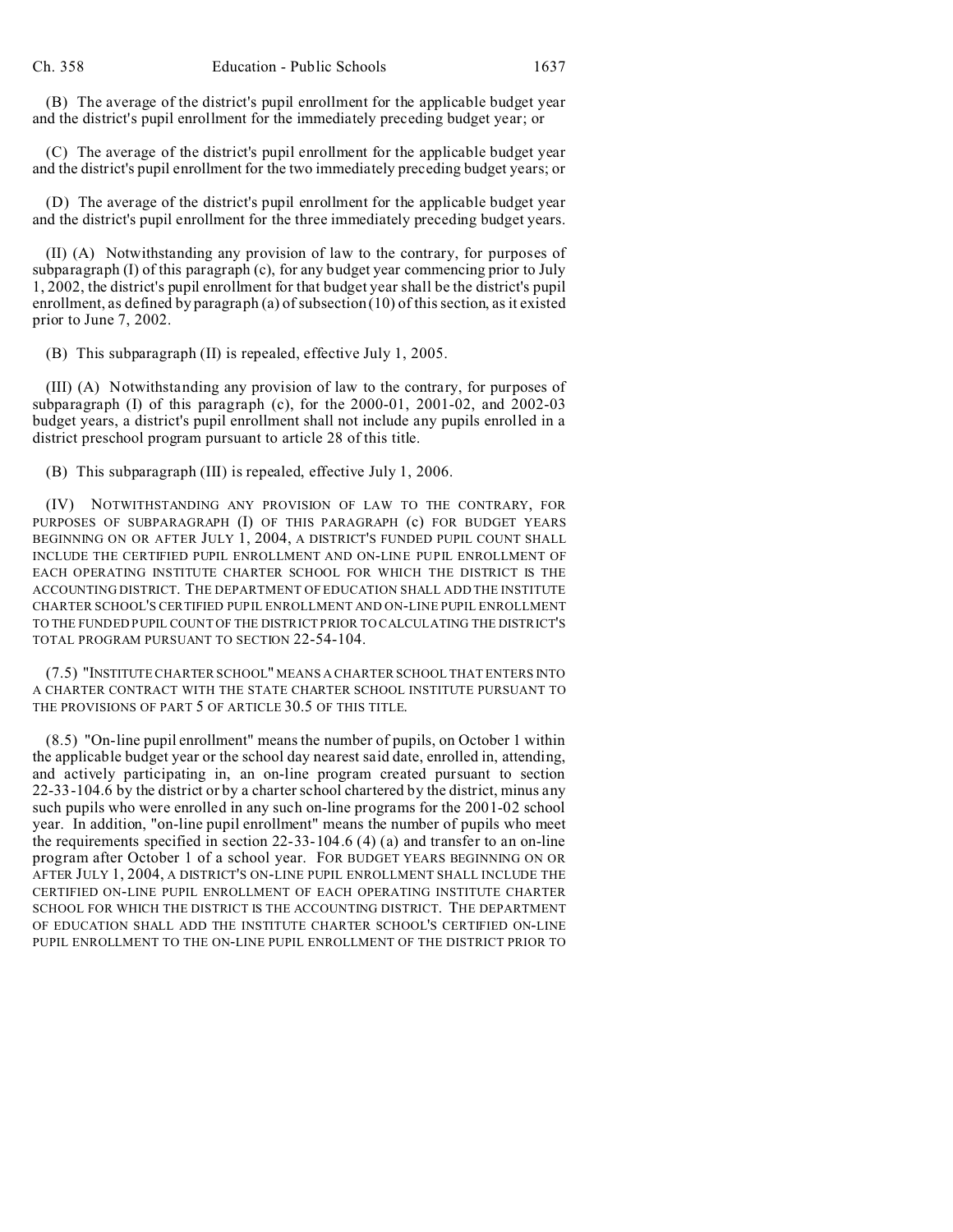CALCULATING THE DISTRICT'S TOTAL PROGRAM PURSUANT TO SECTION 22-54-104.

(9.3) "PER PUPIL REVENUES" MEANS THE DISTRICT'S TOTAL PROGRAM FOR ANY BUDGET YEAR DIVIDED BY THE DISTRICT'S FUNDED PUPIL COUNT FOR SAID BUDGET YEAR.

**SECTION 43.** 22-54-104 (1), Colorado Revised Statutes, is amended to read:

**22-54-104. District total program.** (1) (a) For every budget year, the provisions of this section shall be used to calculate for each district an amount that represents the financial base of support for public education in that district. Such amount shall be known as the district's total program. The district's total program shall be available to the district to fund the costs of providing public education, and, except as otherwise provided in section 22-54-105, the amounts and purposes for which such moneys are budgeted and expended shall be in the discretion of the district.

(b) NOTWITHSTANDING THE PROVISIONS OF PARAGRAPH (a) OF THIS SUBSECTION (1), IF A DISTRICT IS THE ACCOUNTING DISTRICT OF AN INSTITUTE CHARTER SCHOOL, THEN THE CALCULATION OF TOTAL PROGRAM PURSUANT TO THE PROVISIONS OF THIS SECTION SHALLALSOREPRESENT THE FINANCIAL BASE OF SUPPORT FOR THE INSTITUTE CHARTER SCHOOL, EVEN THOUGH THE INSTITUTE CHARTER SCHOOL IS NOT A SCHOOL OF THE DISTRICT. THE AMOUNT OF THE DISTRICT'S STATE SHARE OF TOTAL PROGRAM THAT IS WITHHELD FROM THE DISTRICT AND PAID TO THE STATE CHARTER SCHOOL INSTITUTE PURSUANT TO THE PROVISIONS OF SECTION 22-54-115 (1.3), SHALL NOT BE AVAILABLE TO NOR UNDER THE CONTROL OF THE DISTRICT, BUT SHALL BE UNDER THE CONTROL OF THE GOVERNING BOARD OF THE INSTITUTE CHARTER SCHOOL TO FUND THE COSTS OF PROVIDING PUBLIC EDUCATION TO PUPILS ENROLLED IN THE INSTITUTE CHARTER SCHOOL, AND THE AMOUNTS AND PURPOSES FOR WHICH SUCH MONEYS ARE BUDGETED AND EXPENDED SHALL BE IN THE DISCRETION OF THE INSTITUTE CHARTER SCHOOL.

**SECTION 44.** 22-54-106 (1) (b) and (4), Colorado Revised Statutes, are amended, and the said 22-54-106 is further amended BY THE ADDITION OF A NEW SUBSECTION, to read:

**22-54-106. Local and state shares of district total program.** (1) (b) Except as provided in subsection  $(8)$  SUBSECTIONS  $(8)$  AND  $(11)$  of this section, the state's share of a district's total program shall be the difference between the district's total program and the district's share of its total program; except that no district shall receive less in state aid than an amount established by the general assembly in the annual general appropriation act based upon the amount of school lands and mineral lease moneys received pursuant to the provisions of article 41 of this title and section 34-63-102 (2), C.R.S., multiplied by the district's funded pupil count.

(4) (a) The general assembly shall make annual appropriations to fund the state's share of the total program of all districts AND TO FUND ALL INSTITUTE CHARTER SCHOOLS.

(b) In the event that the appropriation for the state's share of the total program of all districts, INCLUDING FUNDING FOR INSTITUTE CHARTER SCHOOLS, under this article for any budget year, as established in the general appropriation act, is not sufficient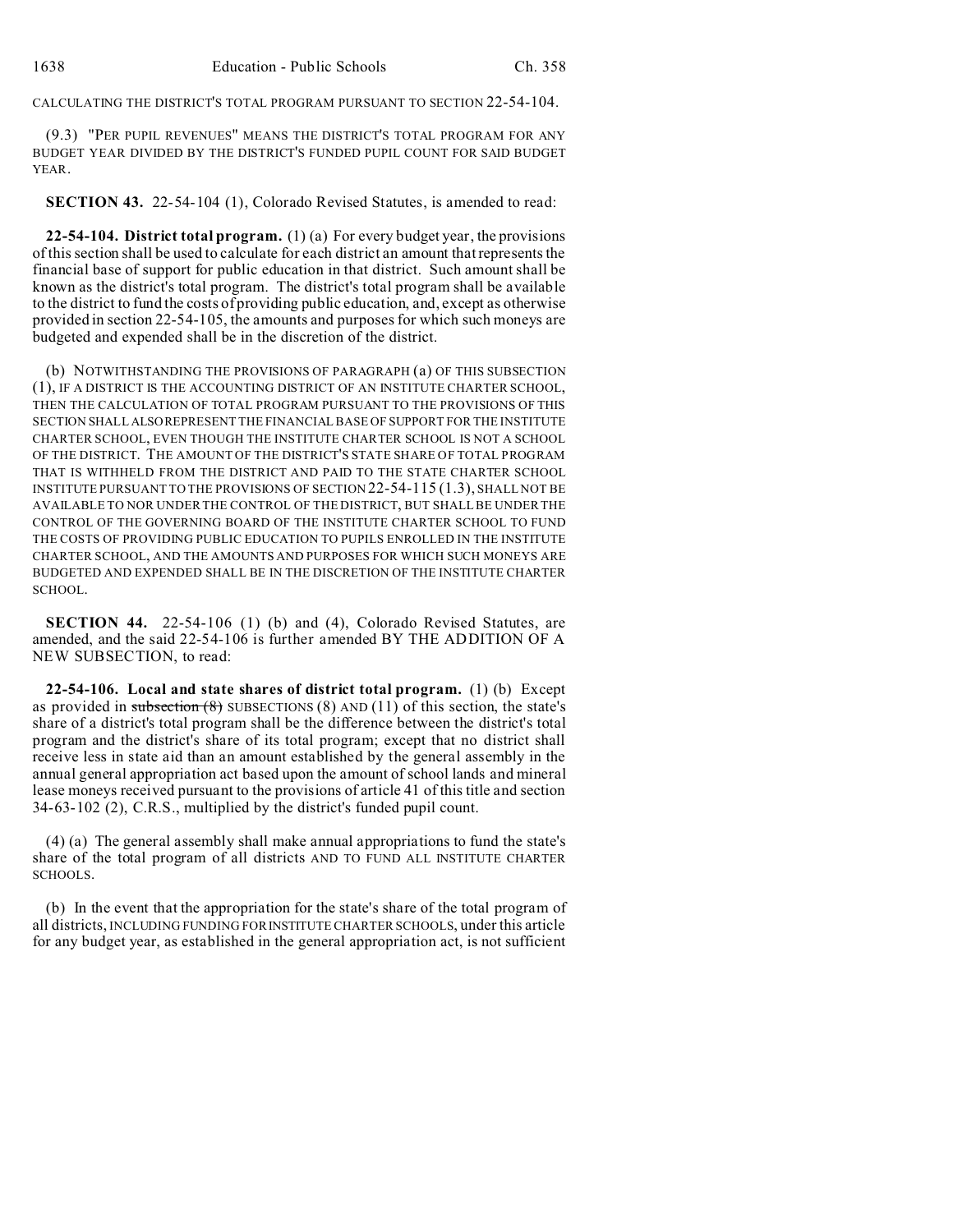to fully fund the state's share INCLUDING FUNDING FOR INSTITUTE CHARTER SCHOOLS, the department of education shall submit a request for a supplemental appropriation in an amount which will fully fund the state's share INCLUDING FUNDING FOR INSTITUTE CHARTER SCHOOLS. Such request shall be made to the general assembly during the fiscal year in which such underfunding occurs.

(c) If a supplemental appropriation is not made by the general assembly to fully fund the state's share of the total program of all districts INCLUDING FUNDING FOR INSTITUTE CHARTER SCHOOLS or a supplemental appropriation is made to reduce the state's share of the total program of all districts INCLUDING FUNDING FOR INSTITUTE CHARTER SCHOOLS, the state aid of each district AND THE FUNDING FOR EACH INSTITUTE CHARTER SCHOOL shall be reduced in accordance with the provisions of this paragraph (c). The total program of each district that receives state aid shall be reduced by a percentage determined by dividing the deficit in the appropriation or the reduction in the appropriation, whichever is applicable, by the total program of all districts which receive state aid. The state aid of each district shall be reduced by the amount of the reduction in the district's total program or the amount of state aid, whichever is less. THE FUNDING FOR EACH INSTITUTE CHARTER SCHOOL SHALL BE REDUCED IN PROPORTION TO THE REDUCTION IN THE TOTAL PROGRAM OF THE DISTRICT FROM WHICHTHE INSTITUTE CHARTER SCHOOL'S FUNDING IS WITHHELD. The department of education shall see that the reduction in state aid required by this paragraph (c) is accomplished prior to the end of the budget year.

(11) PURSUANT TO THE PROVISIONS OF SECTION 22-54-115, FOR EACH INSTITUTE CHARTER SCHOOL, THE DEPARTMENT OF EDUCATION SHALL WITHHOLD FROM THE STATE SHARE OF THE INSTITUTE CHARTER SCHOOL'S ACCOUNTING DISTRICT THE LESSER OF:

(a) AN AMOUNT EQUAL TO ONE HUNDRED PERCENT OF THE ADJUSTED DISTRICT PER PUPIL REVENUES, AS DEFINED IN SECTION 22-30.5-513 (1) (b), MULTIPLIED BY THE NUMBER OF PUPILS ENROLLED IN THE INSTITUTE CHARTER SCHOOL WHO ARE NOT ON-LINE PUPILS PLUS ONE HUNDRED PERCENT OF THE DISTRICT PER PUPIL ON-LINE FUNDING MULTIPLIED BY THE NUMBER OF ON-LINE PUPILS ENROLLED IN THE INSTITUTE CHARTER SCHOOL; OR

(b) THE TOTAL AMOUNT OF THE STATE SHARE PAYABLE TO THE DISTRICT.

**SECTION 45.** 22-54-112 (2), Colorado Revised Statutes, is amended BY THE ADDITION OF A NEW PARAGRAPH to read:

**22-54-112. Reports to the state board.** (2) (c) ON OR BEFORE NOVEMBER 10 OF EACH YEAR, THE SECRETARY OF THE STATE CHARTER SCHOOL INSTITUTE BOARD SHALL CERTIFY TO THE STATE BOARD THE PUPIL ENROLLMENT AND THE ON-LINE PUPIL ENROLLMENT OF EACH INSTITUTE CHARTER SCHOOL TAKEN IN THE PRECEDING OCTOBER.

**SECTION 46.** 22-54-114 (1), (2), (2.5), and (4), Colorado Revised Statutes, are amended to read:

**22-54-114. State public school fund.** (1) There is hereby created in the office of the state treasurer a fund, separate from the general fund, to be known as the state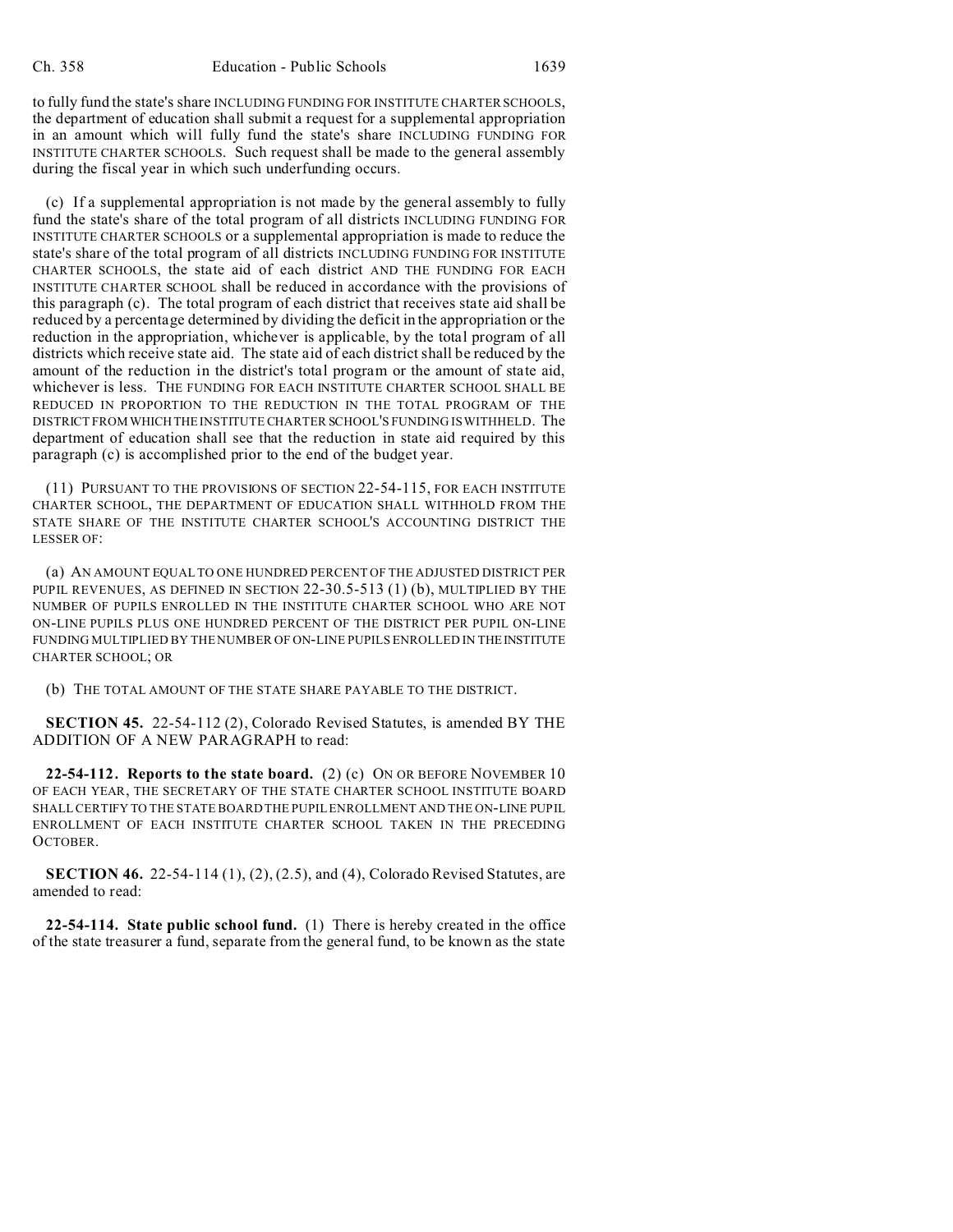public school fund. There shall be credited to said fund the net balance of the public school income fund existing as of December 31, 1973, and all distributions from the state public school income fund thereafter made, the state's share of all moneys received from the federal government pursuant to the provisions of section 34-63-102, C.R.S., and such additional moneys as shall be appropriated by the general assembly which are necessary to meet the state's share of the total program of all districts, FUNDING FOR INSTITUTE CHARTER SCHOOLS, and the contingency reserve during the budget year. Moneys annually appropriated by the general assembly shall be transferred from the state general fund and credited to the state public school fund in four quarterly installments on July 1, September 30, December 31, and March 31 to assure the availability of funds for the required distribution of state moneys to school districts AND INSTITUTE CHARTER SCHOOLS. Such quarterly installments shall be determined in accordance with estimates prepared by the department of education with respect to the required distribution of state moneys to school districts AND INSTITUTE CHARTER SCHOOLS.

(2) No later than thirty days prior to the beginning of the budget year, the department of education shall determine the estimated requirements in order to provide each district AND EACH INSTITUTE CHARTER SCHOOL the amount it is eligible to receive from the state during the next ensuing fiscal year of the state. The appropriation by the general assembly shall be based on the requirements necessary to provide all districts AND INSTITUTE CHARTER SCHOOLS with the amounts they are each eligible to receive from the state, pursuant to the provisions of this part 1, during the next ensuing fiscal year of the state.

(2.5) The general assembly finds that implementation of section 22-7-603.5, including implementation of rules to uniquely identify individual students, has resulted in more accurate determinations of pupil enrollment and a savings in the amount required to fund the state's share of total program funding for school districts AND INSTITUTE CHARTER SCHOOLS. For the 2003-04 budget year and budget years thereafter, the department of education shall allocate a portion of the amount of the in-year cost recovery occurring as a result of the use of unique student identifiers to fund implementation of the academic growth pilot program and the academic growth program pursuant to section 22-7-603.7. The amount allocated to the academic growth pilot program and the academic growth program pursuant to this subsection (2.5) shall not exceed two hundred thousand dollars in any budget year.

(4) For the 1997-98 fiscal year and fiscal years thereafter, the net amount recovered by the department during the applicable fiscal year, pursuant to school district AND INSTITUTE CHARTER SCHOOL audits, as overpayments made to school districts AND INSTITUTE CHARTER SCHOOLS that would otherwise be transmitted to the state treasurer for deposit in the general fund shall instead be transmitted to the state treasurer for deposit in the state public school fund. Such amount shall be available for appropriation to the department in subsequent fiscal years.

**SECTION 47.** 22-54-115, Colorado Revised Statutes, is amended to read:

**22-54-115. Distribution from state public school fund.** (1) No later than June 30 of each year, the state board shall determine the amount of the state's share of the district's total program for the budget year beginning on July 1, and the total thereof for all districts, which amount shall be payable in twelve approximately equal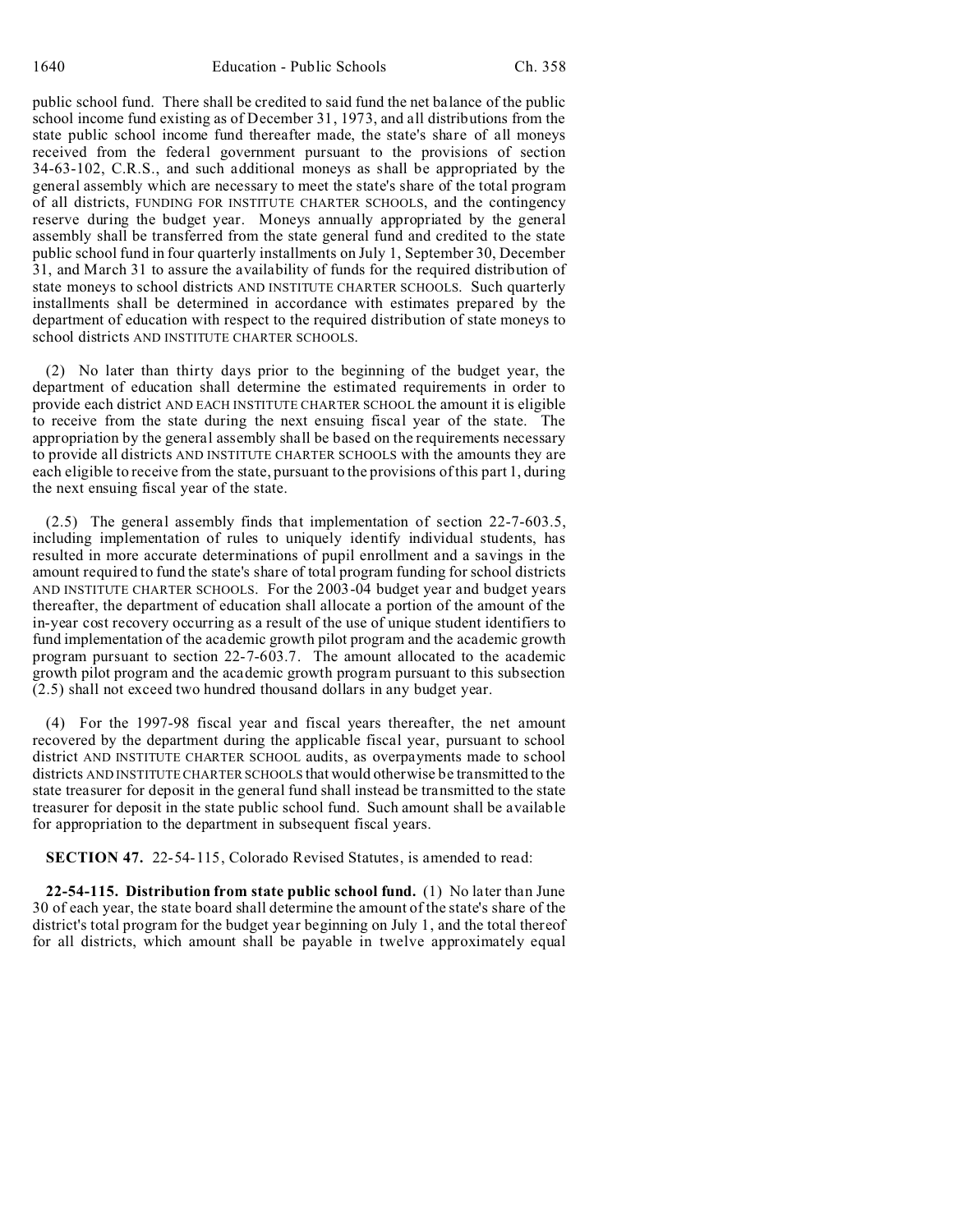monthly payments during such budget year; except that:

(a) Such payments shall be adjusted following the certification of pupil enrollments, the certification of valuations for assessment to the state board pursuant to section 22-54-112 (1) and (2), and the certification of the amount of any impact assistance grants on behalf of school districts pursuant to section 30-25-302, C.R.S.; and

(b) Such payments shall be adjusted in accordance with any district's instructions given pursuant to subsection (1.5) of this section; AND

(c) SUCH PAYMENTS SHALL BE ADJUSTED IN ACCORDANCE WITH THE PROVISIONS OF SUBSECTION (1.3) OF THIS SECTION.

(1.3) (a) IN DETERMINING THE STATE'S SHARE OF EACH DISTRICT'S TOTAL PROGRAM, THE STATE BOARD SHALL DETERMINE WHETHER THE DISTRICT IS AN ACCOUNTING DISTRICT OF AN INSTITUTE CHARTER SCHOOL. IF A DISTRICT IS AN ACCOUNTING DISTRICT OF AN INSTITUTE CHARTER SCHOOL, THE STATE BOARD SHALL INSTRUCT THE DEPARTMENT OF EDUCATION TO WITHHOLD FROM THE AMOUNT OF THE STATE SHARE OTHERWISE PAYABLE TO THE DISTRICT AN AMOUNT EQUAL TO THE LESSER OF:

(I) ONE HUNDRED PERCENT OF THE ADJUSTED DISTRICT PER PUPIL REVENUES, AS DEFINED IN SECTION 22-30.5-513 (1) (b), MULTIPLIED BY THE NUMBER OF PUPILS ENROLLED IN THE INSTITUTE CHARTER SCHOOL WHO ARE NOT ON-LINE PUPILS PLUS ONE HUNDRED PERCENT OF THE DISTRICT PER PUPIL ON-LINE FUNDING MULTIPLIED BY THE NUMBER OF ON-LINE PUPILS ENROLLED IN THE INSTITUTE CHARTER SCHOOL; OR

(II) THE TOTAL AMOUNT OF THE STATE SHARE PAYABLE TO THE DISTRICT.

(b) THE AMOUNT WITHHELD SHALL BE PAYABLE TO THE STATE CHARTER SCHOOL INSTITUTE, IN TWELVE APPROXIMATELY EQUAL MONTHLY PAYMENTS DURING THE BUDGET YEAR FOR PAYMENT TO THE INSTITUTE CHARTER SCHOOL PURSUANT TO SECTION 22-30.5-513 (4).

(1.5) Any school district may give written instructions to the state board directing that a specified portion of a monthly payment or monthly payments that the district is otherwise entitled to receive pursuant to this section shall be transferred to the division of vocational rehabilitation in the department of human services for the district's cost of participating in school to work alliance programs. Such written instructions shall specify the amount to be transferred to the division of vocational rehabilitation from the district's payment for a specified month or months. Such written instructions shall be given to the state board no later than the fifth day of the first month in which such amount is to be transferred to the division of vocational rehabilitation.

(2) No later than the fifteenth day of each month, the state board shall certify to the state treasurer the amount payable to each district AND TO THE STATE CHARTER SCHOOL INSTITUTE IN ACCORDANCE WITH SUBSECTION (1.3) OF THIS SECTION during said month and the amount, if any, to be transferred to the division of vocational rehabilitation during said month in accordance with subsection (1.5) of this section.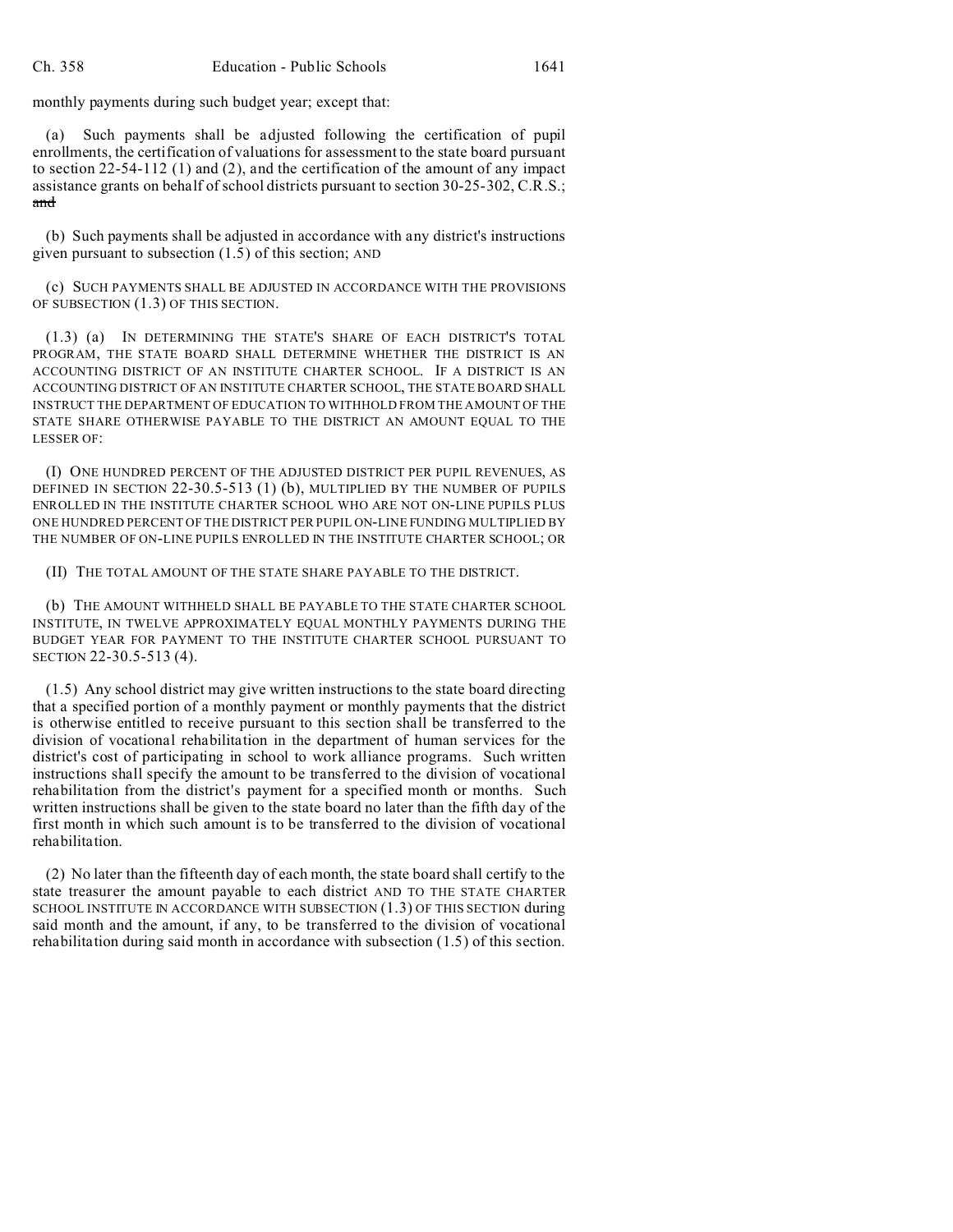(3) No later than the twenty-fifth day of each month, the state treasurer shall:

(a) Pay the amount certified AS PAYABLE TO EACH DISTRICT, less the total amount of any direct payments made by the state treasurer on behalf of charter schools chartered by each school district of any principal and interest due on bonds pursuant to section 22-30.5-406 directly to the treasurer of each district or, in accordance with written instructions from the district, directly to an account designated by the district that allows the district to retain title to the funds; and

(b) Transfer the amount certified, if any, to the division of vocational rehabilitation; AND

(c) PAY THE AMOUNT CERTIFIED AS PAYABLE TO THE STATE CHARTER SCHOOL INSTITUTE DIRECTLY OR, IN ACCORDANCE WITH WRITTEN INSTRUCTIONS FROM THE STATE CHARTER SCHOOL INSTITUTE, DIRECTLY TO AN ACCOUNT DESIGNATED BY THE STATE CHARTER SCHOOL INSTITUTE THAT ALLOWS THE STATE CHARTER SCHOOL INSTITUTE TO RETAIN TITLE TO THE FUNDS.

(4) The state board shall take care to avoid overpayment of state moneys. If it is determined that any district OR THE STATE CHARTER SCHOOL INSTITUTE has been overpaid in any month, the state board shall adjust the following monthly payment or payments to such district OR THE STATE CHARTER SCHOOL INSTITUTE so as to recover the amount overpaid. In the event that an overpayment cannot be recovered, the amount thereof shall be refunded to the state public school fund by the district OR THE STATE CHARTER SCHOOL INSTITUTE receiving the same.

(5) (Deleted by amendment, L. 94, p. 800, § 2, effective April 27, 1994.)

**SECTION 48.** 22-54-120 (2), Colorado Revised Statutes, is amended to read:

**22-54-120. Rules and regulations.** (2) All reports and certifications required from secretaries of boards of education AND FROM INSTITUTE CHARTER SCHOOLS pursuant to the provisions of this article shall be made in such manner and form as may be prescribed by the state board.

**SECTION 49.** 22-54-122 (2), (3), and (4), Colorado Revised Statutes, are amended, and the said 22-54-122 is further amended BY THE ADDITION OF A NEW SUBSECTION, to read:

**22-54-122. Small attendance center aid.** (1.5) FOR THE 2004-05 BUDGET YEAR AND BUDGET YEARS THEREAFTER,AN INSTITUTE CHARTER SCHOOL SHALL BE ELIGIBLE FOR AID PURSUANT TO THIS SECTION IF THE INSTITUTE CHARTER SCHOOL HAS A PUPIL ENROLLMENT OF FEWER THAN TWO HUNDRED AND IS LOCATED TWENTY OR MORE MILES FROM ANY SIMILAR SCHOOL ATTENDANCE CENTER.

(2) (a) A district meeting the eligibility requirements of subsection (1) of this section shall be eligible to receive aid for each small attendance center as calculated by: Multiplying the pupil enrollment of the small attendance center by an amount equal to thirty-five percent of the difference between the district per pupil funding, as calculated pursuant to section 22-54-104, and the district per pupil funding, as calculated pursuant to section 22-54-104 except using the size factor calculated using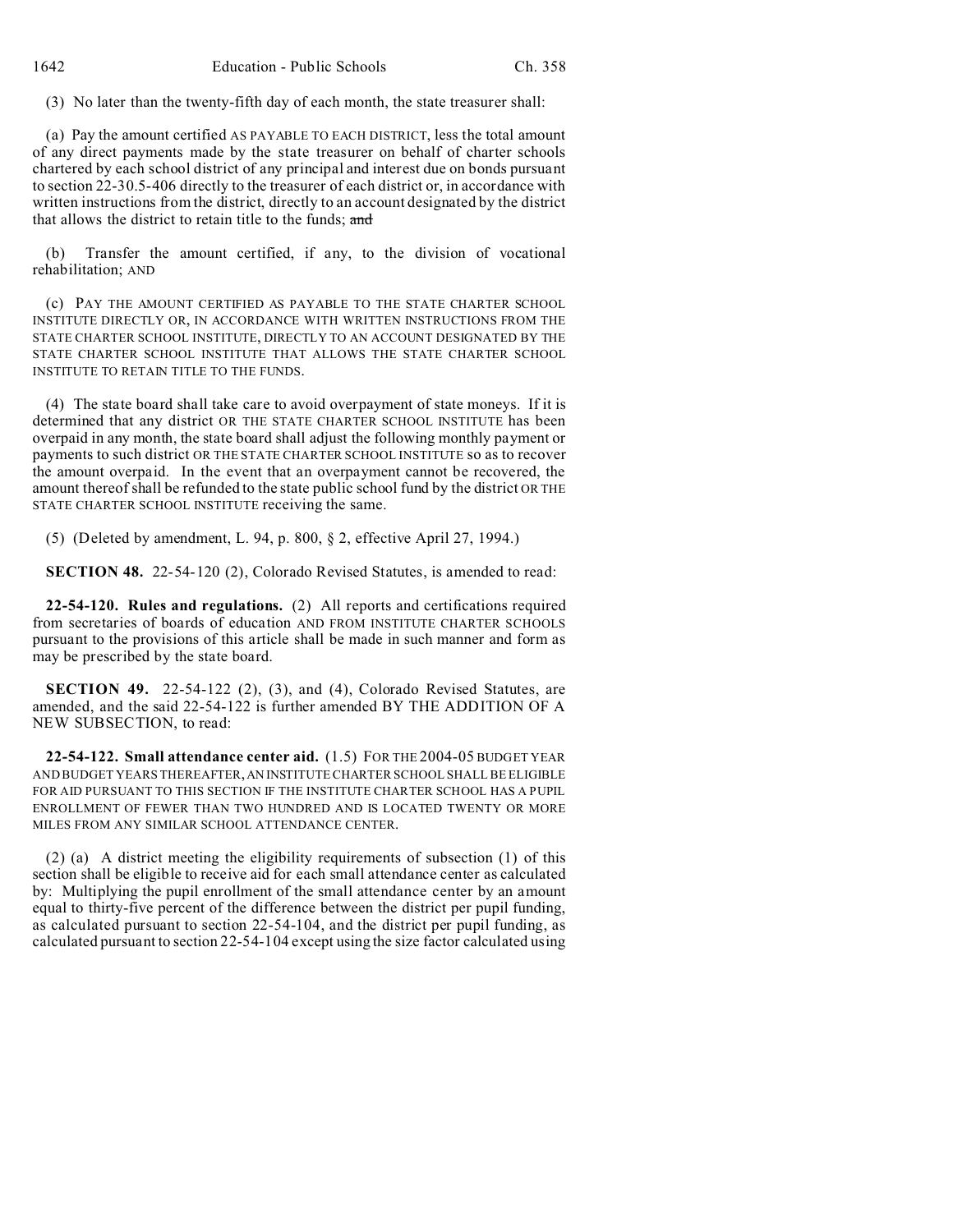the funded pupil count of the small attendance center; and then multiplying such amount by the percentage determined by dividing the difference between two hundred and the funded pupil count of the small attendance center by two hundred.

(b) AN INSTITUTE CHARTER SCHOOL MEETING THE ELIGIBILITY REQUIREMENTS OF SUBSECTION (1.5) OF THIS SECTION SHALL BE ELIGIBLE TO RECEIVE AID AS A SMALL ATTENDANCE CENTER AS CALCULATED BY: MULTIPLYING THE PUPIL ENROLLMENT OF THE INSTITUTE CHARTER SCHOOL BY AN AMOUNT EQUAL TO THIRTY-FIVE PERCENT OF THE DIFFERENCE BETWEEN THE DISTRICT PER PUPIL FUNDING OF THE INSTITUTE CHARTER SCHOOL'S ACCOUNTING DISTRICT, AS CALCULATED PURSUANT TO SECTION 22-54-104, AND SUCH DISTRICT PER PUPIL FUNDING, AS CALCULATED PURSUANT TO SECTION 22-54-104 EXCEPT USING THE SIZE FACTOR CALCULATED USING THE PUPIL ENROLLMENT OF THE INSTITUTE CHARTER SCHOOL, AND THEN MULTIPLYING SUCH AMOUNT BY THE PERCENTAGE DETERMINED BY DIVIDING THE DIFFERENCE BETWEEN TWO HUNDRED AND THE PUPIL ENROLLMENT OF THE INSTITUTE CHARTER SCHOOL BY TWO HUNDRED.

(3) The general assembly shall appropriate annually an amount for small attendance center aid to be distributed pursuant to the formula FORMULAS in subsection (2) of this section. In the event the amount of money appropriated by the general assembly is less than the amount of aid authorized by this section to all ELIGIBLE districts AND ELIGIBLE INSTITUTE CHARTER SCHOOLS, the amount to be distributed to each ELIGIBLE school district AND ELIGIBLEINSTITUTE CHARTER SCHOOL shall be in the same proportion as the amount that the appropriation bears to the total amount of aid for all ELIGIBLE districts AND ELIGIBLE INSTITUTE CHARTER SCHOOLS.

(4) If a school district receives small attendance center aid pursuant to this section for a small attendance center that is a DISTRICT charter school, the school district shall forward the entire amount of such aid to the DISTRICT charter school for which it was received. IF AN INSTITUTE CHARTER SCHOOL IS ELIGIBLE FOR SMALL ATTENDANCE CENTER AID PURSUANT TO THIS SECTION, THE STATE CHARTER SCHOOL INSTITUTE SHALL FORWARD THE ENTIRE AMOUNT OF SUCH AID TO THE INSTITUTE CHARTER SCHOOL FOR WHICH IT WAS RECEIVED.

**SECTION 50.** 22-54-123, Colorado Revised Statutes, is amended to read:

**22-54-123. National school lunch act - appropriation of state matching funds.** For the 2001-02 budget year and budget years thereafter, the general assembly shall appropriate by separate line item an amount to comply with the requirements for state matching funds under the "National School Lunch Act", 42 U.S.C. sec. 1751 et seq. The department of education shall develop procedures to allocate and disburse the funds among participating school districts AND INSTITUTE CHARTER SCHOOLS each year in an equitable manner as to comply with the requirements of said act. In any participating school district that, prior to the enactment of this section, subsidized school lunch service with moneys from the school district's general fund, moneys received by such school district pursuant to this section shall be applied in addition to, and not in lieu of, the amount of the school district's subsidy. Any moneys received pursuant to this section shall be used only for the provision of the SCHOOL district's OR INSTITUTE CHARTER SCHOOL'S school lunch program.

**SECTION 51.** 22-54-123.5 (1), Colorado Revised Statutes, is amended to read: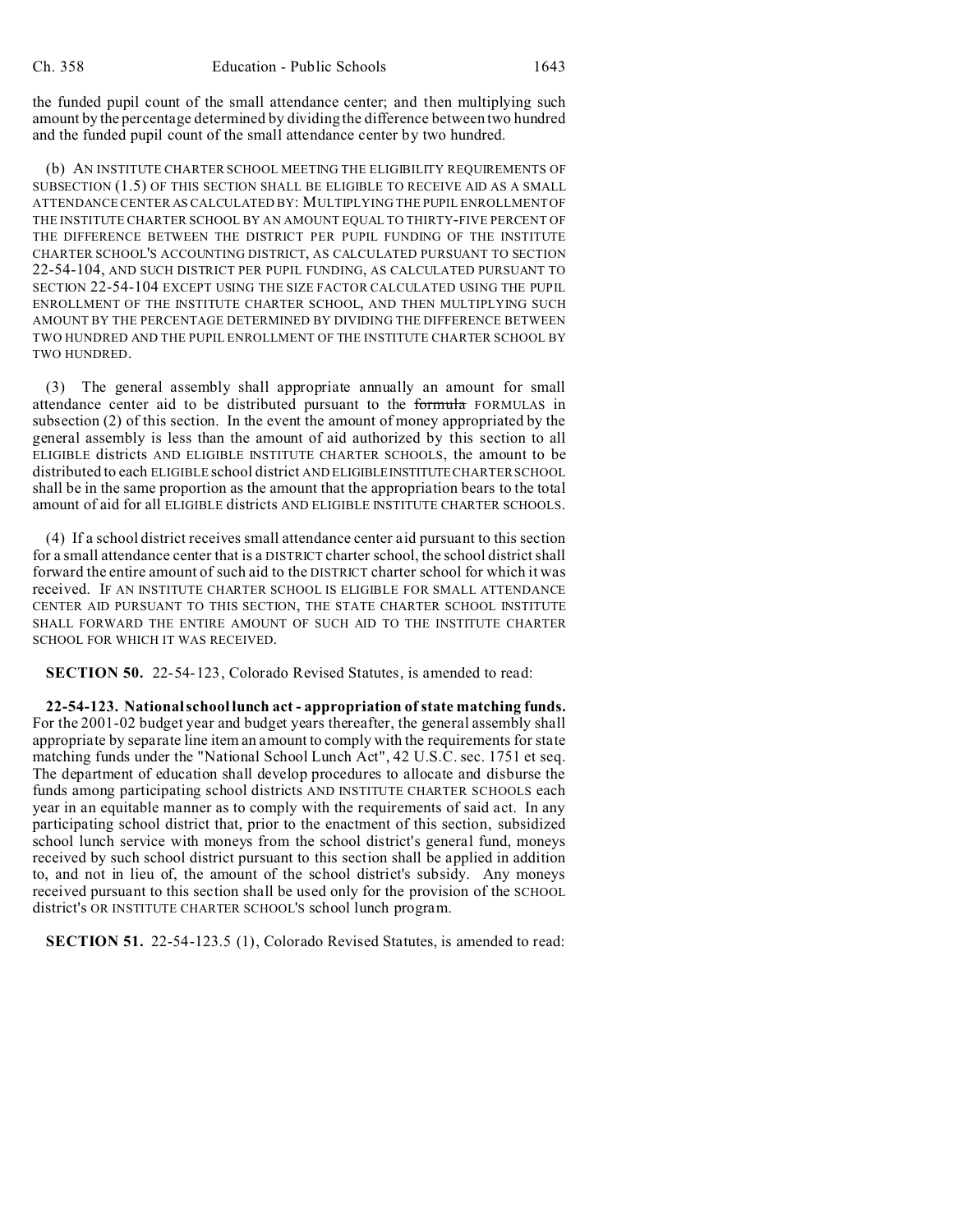**22-54-123.5. School breakfast program - appropriation - low-performing schools.** (1) (a) For the 2002-03 budget year and each budget year thereafter, the general assembly may appropriate by separate line item an amount to assist school districts AND INSTITUTE CHARTER SCHOOLS that are providing a school breakfast program through participation in programs authorized under the "National School Lunch Act", 42 U.S.C. sec. 1751 et seq., or the "Child Nutrition Act of 1966", 42 U.S.C. sec. 1771 et seq. The department shall develop procedures to appropriately allocate and disburse the funds among participating school districts AND INSTITUTE CHARTER SCHOOLS.

(b) Each school district that receives moneys pursuant to this section shall use such moneys to create, expand, or enhance the school breakfast program in each low-performing school of the receiving district with the goal of improving the academic performance of the students attending such schools.

(c) AN INSTITUTE CHARTER SCHOOL SHALL ONLY BE ELIGIBLE TO RECEIVE MONEYS PURSUANT TO THIS SECTION IF IT IS A LOW-PERFORMING SCHOOL. AN INSTITUTE CHARTER SCHOOL THAT RECEIVES MONEYS PURSUANT TO THIS SECTION SHALL USE SUCH MONEYS TO CREATE, EXPAND, OR ENHANCE ITS SCHOOL BREAKFAST PROGRAM WITH THE GOAL OF IMPROVING THE ACADEMIC PERFORMANCE OF THE STUDENTS ATTENDING THE INSTITUTE CHARTER SCHOOL.

**SECTION 52.** 22-54-124 (1) (b), (1) (e), (2), (3) (a) (III), (3) (b), and (4) and the introductory portion to 22-54-124 (6), Colorado Revised Statutes, are amended, and the said 22-54-124 (1) is further amended BY THE ADDITION OF A NEW PARAGRAPH, to read:

**22-54-124. State aid for charter schools - use of state education fund moneys.** (1) As used in this section:

(b) "Charter school" means a DISTRICT charter school as described in section 22-30.5-104 OR AN INSTITUTE CHARTER SCHOOL AS DEFINED IN SECTION 22-30.5-502.

(c.5) "INSTITUTE CHARTER SCHOOL'S CERTIFIED PUPIL ENROLLMENT" MEANS THE TOTAL NUMBER OF PUPILS WHO ARE NOT ON-LINE PUPILS, AS DEFINED IN SECTION 22-30.5-502 (7), EXPECTED TO BE ENROLLED IN A QUALIFIED INSTITUTE CHARTER SCHOOL THAT WILL RECEIVE FUNDING PURSUANT TO SECTION 22-30.5-513 FOR THE BUDGET YEAR FOR WHICH STATE EDUCATION FUND MONEYS ARE TO BE APPROPRIATED AND DISTRIBUTED PURSUANT TO SUBSECTION (4) OF THIS SECTION, AS CERTIFIED BY THE DEPARTMENT OF EDUCATION PURSUANT TO PARAGRAPH (b) OF SUBSECTION (3) OF THIS SECTION DURING THE BUDGET YEAR THAT IMMEDIATELY PRECEDES SAID BUDGET YEAR.

(e) "Operating revenues" means the total amount of funding that a DISTRICT charter school receives from a district for a budget year pursuant to section 22-30.5-112 minus the amounts required by section  $22-30.5-112$  (2) (a.7) to be allocated for capital reserve purposes or the management of risk-related activities. FOR PURPOSES OF AN INSTITUTE CHARTER SCHOOL, "OPERATING REVENUES" MEANS THE TOTAL AMOUNT OF FUNDING THAT THE INSTITUTE CHARTER SCHOOL RECEIVES FROM THE STATE CHARTER SCHOOL INSTITUTE FOR A BUDGET YEAR PURSUANT TO SECTION 22-30.5-513, MINUS THE AMOUNTS REQUIRED BY SECTION 22-30.5-514 (1), TO BE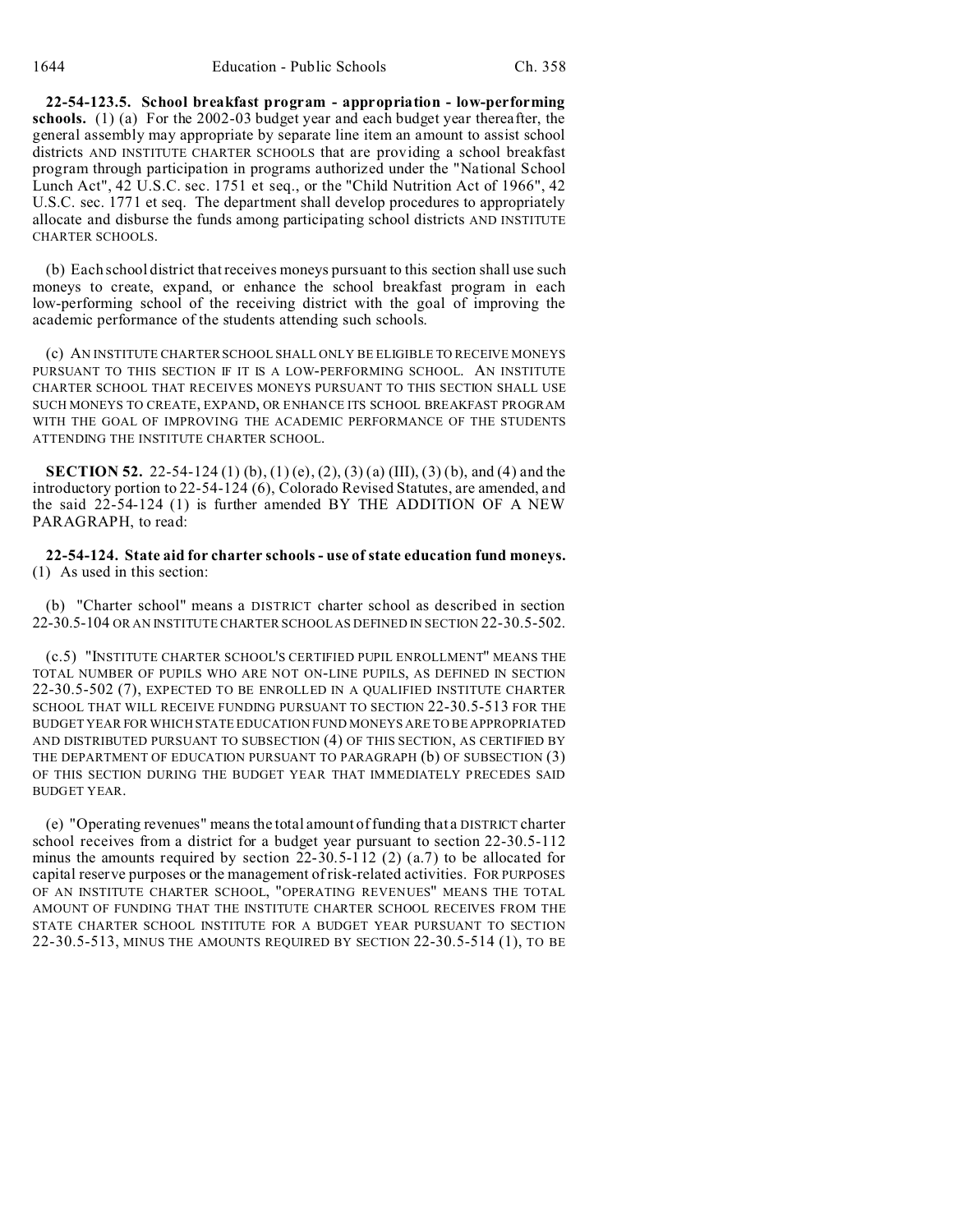ALLOCATED FOR CAPITALRESERVE PURPOSES OR THE MANAGEMENT OF RISK-RELATED ACTIVITIES.

(2) (a) For the 2001-02 budget year and budget years thereafter, a district shall be eligible to receive state education fund moneys for DISTRICT charter school capital construction pursuant to this section if at least one qualified DISTRICT charter school will be receiving funding from the district pursuant to section 22-30.5-112 during the budget year for which state education fund moneys are to be distributed.

(b) FOR THE 2004-05 BUDGET YEAR AND BUDGET YEARS THEREAFTER, AN INSTITUTE CHARTER SCHOOL SHALL BE ELIGIBLE TO RECEIVE STATE EDUCATION FUND MONEYS FOR INSTITUTE CHARTER SCHOOL CAPITAL CONSTRUCTION IF THE INSTITUTE CHARTER SCHOOL WILL BE RECEIVING FUNDING FROM THE STATE CHARTER SCHOOL INSTITUTE PURSUANT TO SECTION 22-30.5-513 DURING THE BUDGET YEAR FOR WHICH STATE EDUCATION FUND MONEYS ARE TO BE DISTRIBUTED.

(3) (a) (III) (A) The total amount of state education fund moneys to be appropriated for all eligible districts AND FOR ALL ELIGIBLE INSTITUTE CHARTER SCHOOLS for the 2003-04 budget year and each budget year thereafter shall be an amount equal to five million dollars.

(B) For the 2003-04 budget year, and each budget year thereafter, the amount of state education fund moneys to be distributed to any eligible district shall be an amount equal to the percentage of the sum of the district's certified charter school pupil enrollment for all eligible districts in the state that is attributable to the eligible district multiplied by the total amount of state education fund moneys distributed to all eligible districts for the same budget year pursuant to sub-subparagraph (A) of this subparagraph (III).

(C) FOR THE 2004-05 BUDGET YEAR, AND EACH BUDGET YEAR THEREAFTER, THE AMOUNT OF STATE EDUCATION FUND MONEYS TO BE DISTRIBUTED TO ANY ELIGIBLE DISTRICT AND ANY ELIGIBLE INSTITUTE CHARTER SCHOOL SHALL BE AN AMOUNT EQUAL TO THE PERCENTAGE OF THE SUM OF THE DISTRICT'S CERTIFIED CHARTER SCHOOL PUPIL ENROLLMENT AND THE INSTITUTE CHARTER SCHOOL'S CERTIFIED PUPIL ENROLLMENT FOR ALL ELIGIBLE DISTRICTS AND ELIGIBLE INSTITUTE CHARTER SCHOOLS IN THE STATE THAT IS ATTRIBUTABLE TO THE ELIGIBLE DISTRICT OR ELIGIBLE INSTITUTE CHARTER SCHOOL MULTIPLIED BY THE TOTAL AMOUNT OF STATE EDUCATION FUND MONEYS DISTRIBUTED TO ALL ELIGIBLE DISTRICTS AND ELIGIBLE INSTITUTE CHARTER SCHOOLS FOR THE SAME BUDGET YEAR PURSUANT TO SUB-SUBPARAGRAPH (A) OF THIS SUBPARAGRAPH (III).

(b) No later than February 1 of each budget year, the department of education shall certify to the education committees of the senate and the house of representatives and the joint budget committee of the general assembly the total number of pupils expected to be enrolled in all qualified charter schools in the state during the next budget year, as derived from reports provided to the department by districts pursuant to section 22-30.5-112 (1) AND BY INSTITUTE CHARTER SCHOOLS PURSUANT TO SECTION 22-30.5-513 (3) (a). For the purposes of any certification made during the 2003-04 budget year and budget years thereafter, a pupil expected to be enrolled in a qualified charter school as defined in sub-subparagraph (B) of subparagraph (I) of paragraph (f.6) of subsection (1) of this section shall be counted as one-half of one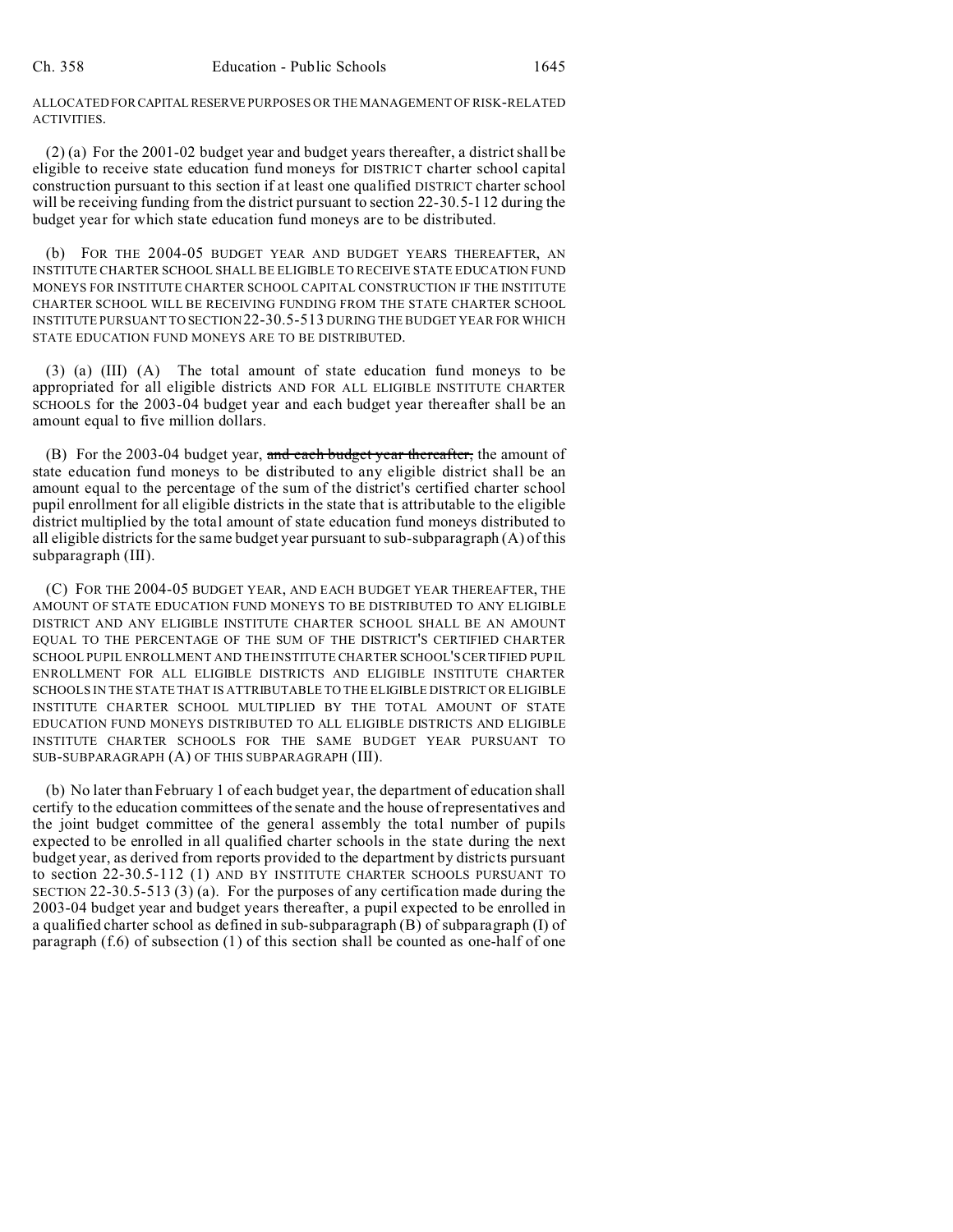#### pupil.

(4) For the 2001-02 budget year, the 2003-04 budget year, and each budget year thereafter, the general assembly shall annually appropriate from the state education fund created in section 17 (4) of article IX of the state constitution, to the department of education for distribution to eligible school districts AND ELIGIBLE INSTITUTE CHARTER SCHOOLS in accordance with the formula set forth in paragraph (a) of subsection (3) of this section, an amount equal to the total amount of moneys to be distributed to all districts AND INSTITUTE CHARTER SCHOOLS as determined pursuant to said formula. From the moneys appropriated for a given budget year, the department shall make lump sum payments of all moneys to be distributed to each eligible school district AND ELIGIBLE INSTITUTE CHARTER SCHOOL during the budget year as soon as possible.

(6) Pursuant to section 17 (3) of article IX of the state constitution, any moneys appropriated by the general assembly out of the state education fund, received by any eligible district OR ELIGIBLE INSTITUTE CHARTER SCHOOL pursuant to this section, and distributed to a qualified charter school by any district pursuant to this section and section 22-30.5-112.3 shall be exempt from:

**SECTION 53.** 22-55-106 (2), Colorado Revised Statutes, is amended to read:

**22-55-106. Statewide base per pupil funding - increases.** (2) The general assembly may annually appropriate moneys in the state education fund, the general fund, any other state fund, or some combination thereof, as necessary in the sole discretion of the general assembly, to satisfy the requirements of subsection (1) of this section, and such moneys shall be distributed to public school districts AND THE STATE CHARTER SCHOOL INSTITUTE in accordance with the provisions of the "Public School Finance Act of 1994", article 54 of this title.

**SECTION 54.** Article 8 of title 23, Colorado Revised Statutes, is amended BY THE ADDITION OF A NEW SECTION to read:

**23-8-101.5. Definitions.** AS USED IN THIS ARTICLE, UNLESS THE CONTEXT OTHERWISE REQUIRES:

(1) "INSTITUTE CHARTER SCHOOL" MEANS A CHARTER SCHOOL THAT ENTERS INTO A CHARTER CONTRACT WITH THE STATE CHARTER SCHOOL INSTITUTE PURSUANT TO PART 5 OF ARTICLE 30.5 OF TITLE 22, C.R.S.

(2) "INSTITUTE CHARTER SCHOOL'S PER PUPIL OPERATING REVENUES" MEANS THE AMOUNT RECEIVED BY AN INSTITUTECHARTER SCHOOL PURSUANT TO THE PROVISIONS OF SECTION 22-54-115 (1.3), C.R.S., FOR ANY BUDGET YEAR, DIVIDED BY THE NUMBER OF PUPILS ENROLLED IN THE INSTITUTE CHARTER SCHOOL FOR THAT BUDGET YEAR, MINUS THE MINIMUM AMOUNT PER PUPIL REQUIRED BY SECTION 22-30.5-513, C.R.S., TO BE ALLOCATED FOR CAPITAL RESERVE OR RISK MANAGEMENT PURPOSES.

**SECTION 55.** 23-8-102 (1), (2), (3), (4), and (5), Colorado Revised Statutes, are amended to read:

### **23-8-102. School districts and institute charter schools conducting vocational**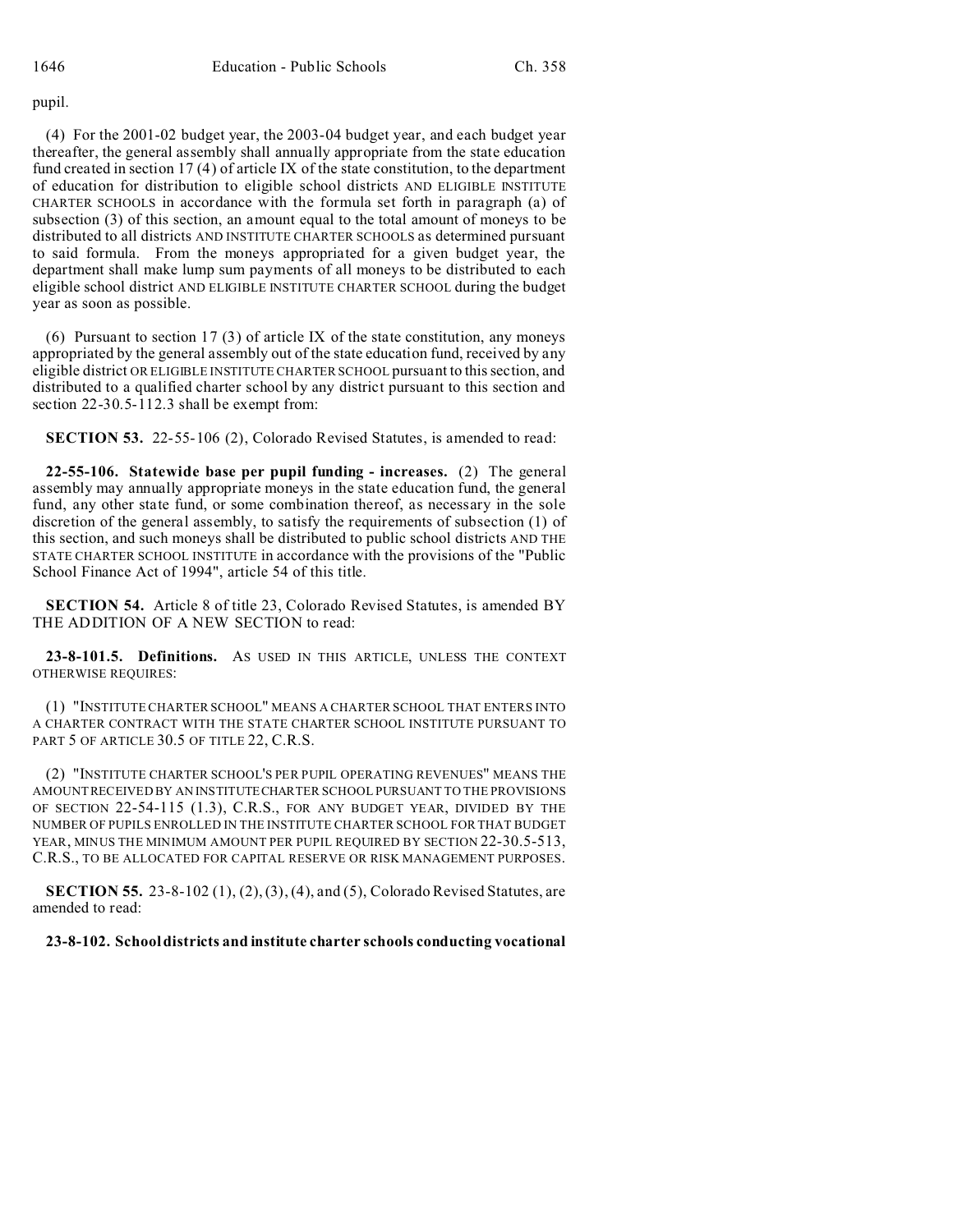**education courses - eligibility for state funds.** (1) Any school district OR INSTITUTE CHARTER SCHOOL of the state conducting any course of vocational education, approved pursuant to section 23-8-103 by the state board for community colleges and occupational education, referred to in this article as the "board", is entitled to vocational education program support from funds appropriated for the purpose by the general assembly. The amount of vocational education program support which a district OR INSTITUTE CHARTER SCHOOL is entitled to receive pursuant to provisions of this article shall be computed as follows:

(a) The cost of providing the approved vocational education programs of the district OR INSTITUTE CHARTER SCHOOL shall be computed in accordance with paragraph (c) of this subsection (1). The cost so computed shall be divided by the number of full-time equivalent students to be served by the programs, and the result shall be designated, for purposes of this article, as the district's OR INSTITUTE CHARTER SCHOOL'S vocational education program cost per full-time equivalent student.

(b) As vocational education program support, the state shall provide, to each school district AND EACH INSTITUTE CHARTER SCHOOL conducting an approved vocational education program for each twelve-month period beginning July 1, eighty percent of the first one thousand two hundred fifty dollars, or part thereof, by which the district's OR INSTITUTE CHARTER SCHOOL'S approved vocational education program cost per full-time equivalent student exceeds seventy percent of the district's per pupil operating revenues, as defined in section 22-54-103 (9), C.R.S., OR SEVENTY PERCENT OF THE INSTITUTE CHARTER SCHOOL'S PER PUPIL OPERATING REVENUES, for the school budget year during which such twelve-month period begins. In addition, if the district's OR INSTITUTE CHARTER SCHOOL'S approved vocational education cost per full-time equivalent student exceeds seventy percent of its per pupil operating revenues by an additional amount in excess of one thousand two hundred fifty dollars, the state shall provide fifty percent of such additional amount.

(c) For the purpose of computing approved vocational education program costs, the following shall be included:

(I) The cost of providing the services of instructional personnel for the time involved;

(II) The cost of services to be provided by another education agency or institution;

(III) The cost of necessary books and supplies; and

(IV) The cost of equipment approved for purchase by the board.

(V) Repealed.

(2) To be eligible to receive such funds, the district OR INSTITUTE CHARTER SCHOOL must assume the obligation of paying the balance of the program costs.

(3) The provisions of this section shall not be construed to prevent any school district OR INSTITUTE CHARTER SCHOOL from conducting any course in vocational education with costs in excess of those for which state vocational education program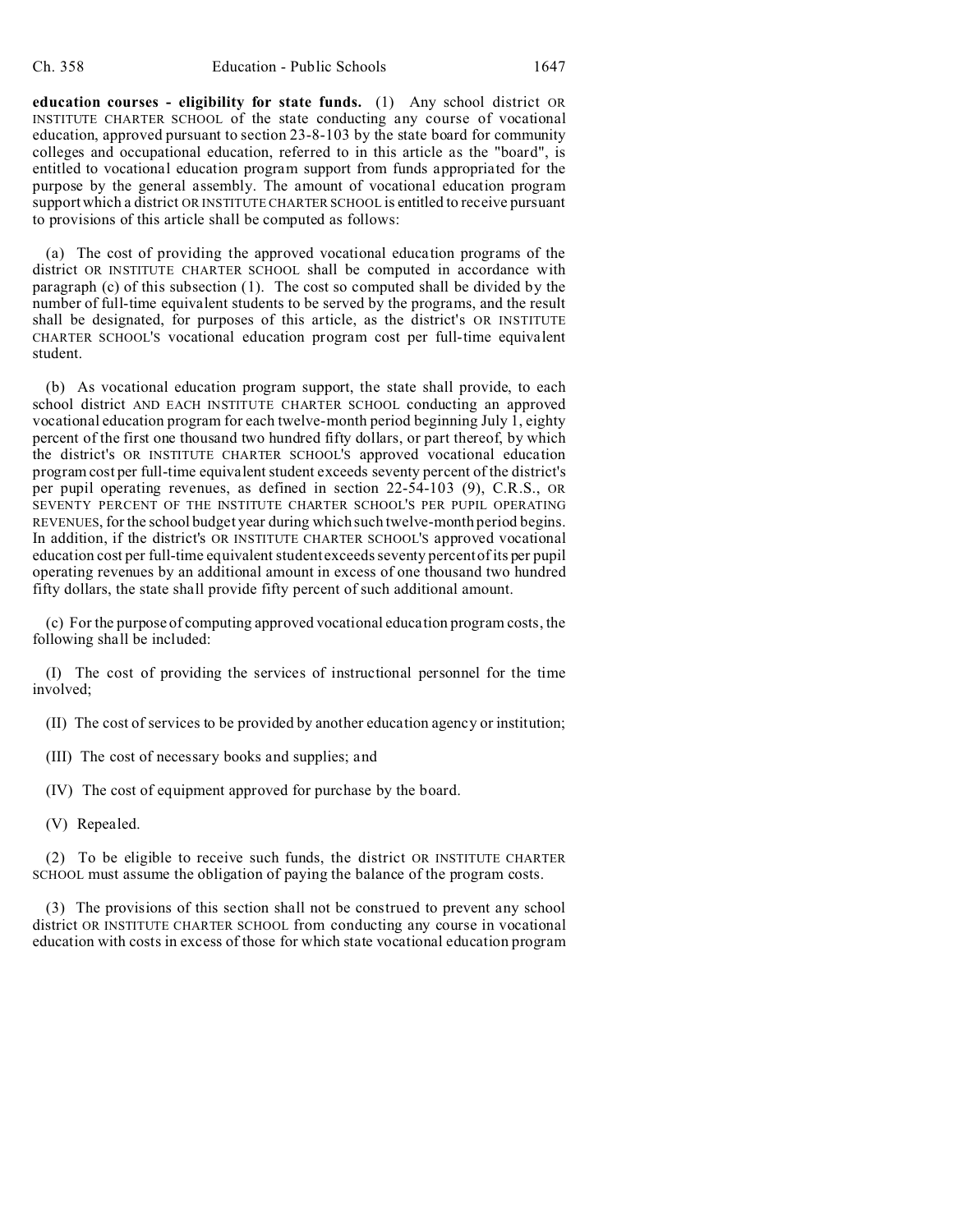support funds are approved by the board.

(4) Funds made available under this article shall be distributed quarterly on the basis of expenditure estimates furnished to the board by participating school districts AND INSTITUTE CHARTER SCHOOLS. As soon as practicable after July 1 of each year, beginning in 1971, each participating school district AND EACH PARTICIPATING INSTITUTE CHARTER SCHOOL shall file with the board a report comparing estimated and actual expenditures for all vocational education programs financed pursuant to the provisions of this article during the preceding twelve-month period. The board shall determine if such expenditures coincide with the estimates of such school district OR INSTITUTE CHARTER SCHOOL and shall adjust the next quarterly payment as may be necessary to accommodate any underpayment or overpayment of state funds to the school district OR INSTITUTE CHARTER SCHOOL.

(5) If the appropriations to implement subsections (1) to (4) of this section are less than the total amount required to pay the vocational education program support for approved vocational education courses, the board shall prorate the amount to be paid each school district AND EACH INSTITUTE CHARTER SCHOOL in the same proportion that the appropriation bears to such total amount so required for distribution. Any unexpended balance of any such appropriation shall revert to the general fund at the end of the fiscal year for which the appropriation is made.

**SECTION 56.** 23-8-103 (1), (2) (c), (2) (d), and (3), Colorado Revised Statutes, are amended to read:

**23-8-103. Standards for eligibility for grants.** (1) The board shall not approve vocational education program support to be provided under section 23-8-102 unless the courses of vocational education conducted by a school district OR INSTITUTE CHARTER SCHOOL meet the standards prescribed in subsection (2) of this section.

(2) Any such course shall:

(c) Have a technical advisory committee which functions at the state, regional, or local level to assist school districts AND INSTITUTE CHARTER SCHOOLS in planning and conducting their vocational education curricula;

(d) Be conducted in facilities that are sufficiently equipped to permit adequate training and education; such facilities may be located within or outside the school district, and they may be housed in buildings which are not owned or operated by a school district OR AN INSTITUTE CHARTER SCHOOL;

(3) In approving programs and vocational education program support funds under this article, the board shall attempt to avoid unnecessary duplication in either facilities or staffing for vocational education in any school district, INSTITUTE CHARTER SCHOOL, or area of this state; and, where feasible, sharing of facilities shall be required by the board.

**SECTION 57.** 23-15-103 (8) (a) (VIII), Colorado Revised Statutes, is amended, and the said 23-15-103 (8) (a) is further amended BY THE ADDITION OF A NEW SUBPARAGRAPH, to read: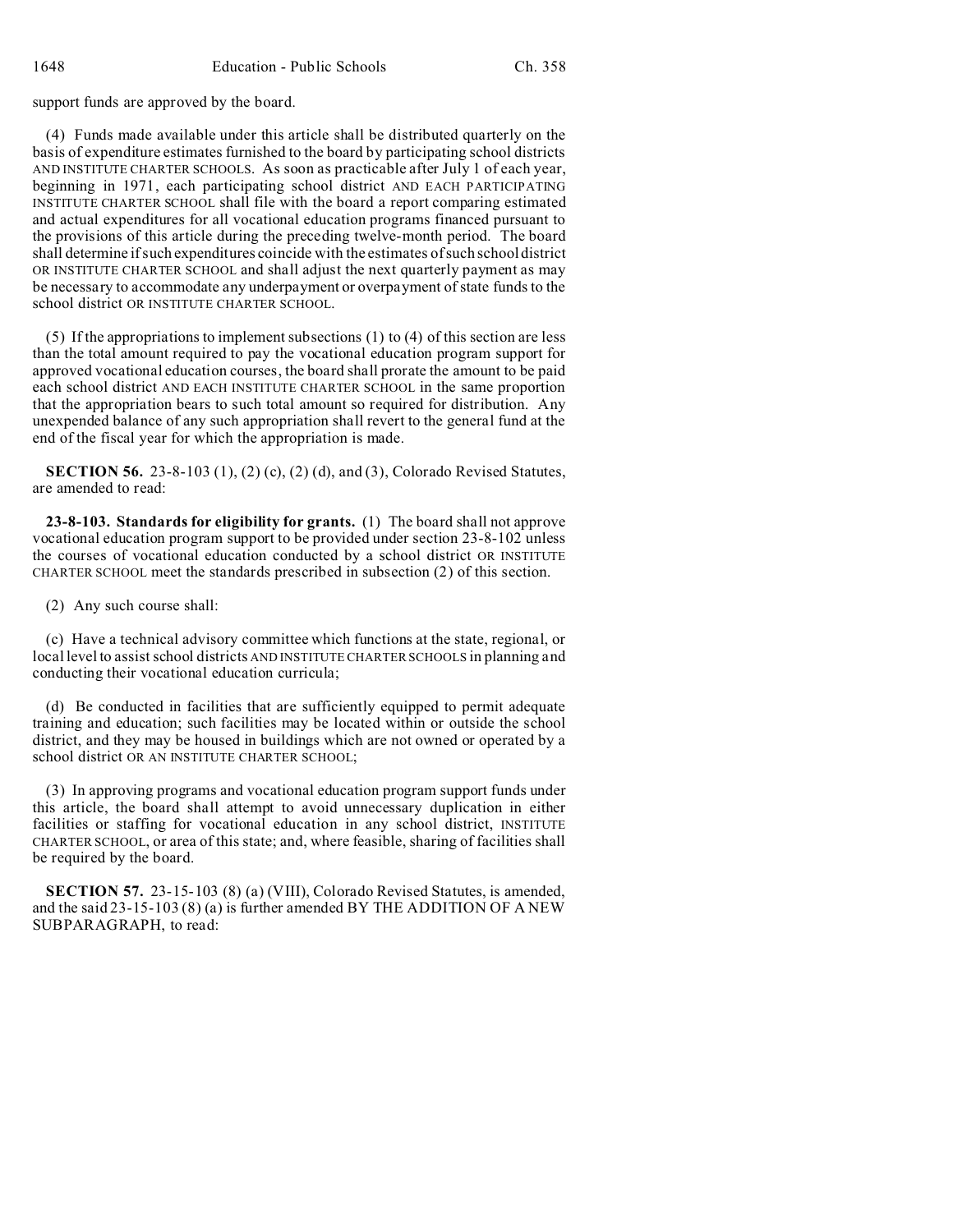**23-15-103. Definitions.** As used in this article, unless the context otherwise requires:

(8) (a) "Educational institution" means any governmental, quasi-governmental, or nonprofit educational institution operating in this state that:

(VIII) Is any public school district that qualifies as a growth district, as defined in section 22-2-125 (1) (b), C.R.S.; OR

(IX) PROVIDES AN EDUCATIONAL PROGRAM PURSUANT TO A CONTRACT WITH THE STATE CHARTER SCHOOL INSTITUTE IN ACCORDANCE WITH APPLICABLE LAWS.

**SECTION 58.** 24-1-115, Colorado Revised Statutes, is amended BY THE ADDITION OF A NEW SUBSECTION to read:

**24-1-115. Department of education - creation.** (9) THE DEPARTMENT OF EDUCATION SHALL INCLUDE THE STATE CHARTER SCHOOL INSTITUTE ESTABLISHED IN SECTION 22-30.5-503, C.R.S., AND ITS POWERS, DUTIES, AND FUNCTIONS, AS IF THE INSTITUTE WERE TRANSFERRED BY A **TYPE 1** TRANSFER TO THE DEPARTMENT OF EDUCATION.

**SECTION 59.** 24-50-135 (1) (g), Colorado Revised Statutes, is amended to read:

**24-50-135. Exemptions from personnel system.** (1) Administrators employed in educational institutions and departments not charitable or reformatory in character shall include the following, who shall be exempt from the state personnel system:

(g) Professional officers and professional staff of the department of education AND OF THE STATE CHARTER SCHOOL INSTITUTE ESTABLISHED IN SECTION 22-30.5-503, C.R.S.

**SECTION 60. Appropriation.** (1) In addition to any other appropriation, there is hereby appropriated, out of any moneys in the state charter school institute fund created pursuant to section 22-30.5-506 (1), Colorado Revised Statutes, not otherwise appropriated, to the department of education, for allocation to the state charter school institute, for the fiscal year beginning July 1, 2004, the sum of one hundred fifty thousand dollars (\$150,000), or so much thereof as may be necessary, for the implementation of this act.

(2) In addition to any other appropriation, there is hereby appropriated to the department of law, for the fiscal year beginning July 1, 2004, the sum of five thousand dollars (\$5,000), or so much thereof as may be necessary, for the provision of legal services to the state board of education related to the implementation of this act. Said sum shall be from cash funds exempt received from the department of education out of general fund moneys withheld by the department of education pursuant to section 22-30.5-513 (4) (a), Colorado Revised Statutes.

**SECTION 61. Effective date.** This act shall take effect July 1, 2004.